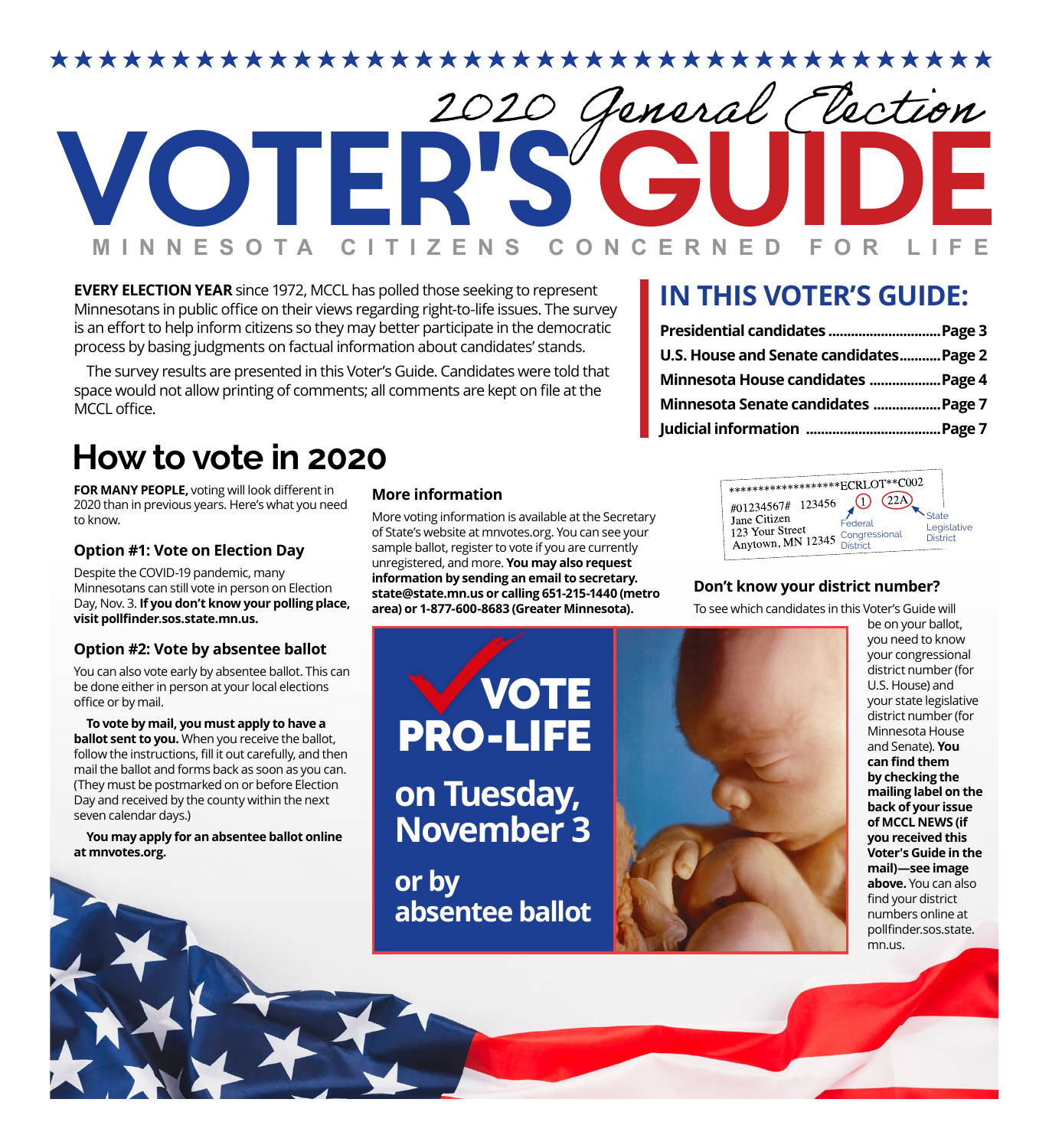**2 MCCL VOTER'S GUIDE**

# **CONGRESSIONAL CANDIDATES**

respond to pro-life survey

#### **Pro-life laws**

MCCL and our national affiliate, National Right to Life Committee (NRLC), have supported the passage of many pieces of lifesaving legislation on the federal level.

**1. Will you vote to maintain any pro-life law or policy that is in effect on the day that you are elected?**

#### **Incremental strategy**

MCCL and NRLC have a proven record of crafting and implementing a strategic plan for creating a pro-life nation. This strategic plan involves an incremental approach which allows for the greatest number of lives saved while working toward our ultimate goal of establishing respect for human life in our laws and culture.

**2. Will you vote for lifesaving legislation that advances this incremental approach and provides protections for the unborn and their mothers?**

#### **Abortion industry funding**

The federal government is often asked for funding for the abortion industry, including subsidies for abortion and abortion providers as well as foreign aid for abortion industry subsidies and abortion advocacy. Even many who support abortion are not supportive of using taxpayer funds to support abortion.

**3. Will you vote to limit and to prohibit taxpayer funding of the abortion industry?**

#### **Life-destroying research**

**4. Would you vote for legislation to prevent federal support of research that harms or destroys human life at any stage of development, or that uses cells or tissues that are obtained by harming or killing human life at any stage of development?**

## **Denial of lifesaving care**

ObamaCare, as well as proposals to create so-called Medicare for All, has made Americans increasingly concerned about denial of lifesaving medical treatment for themselves or their family members resulting from its implementation.

**5. As a general principle, do you agree with this statement? "Federal law ought not to limit what private citizens can choose, out of their own funds, to spend on medical treatment to save the lives of their own family."**

*Candidates for the U.S. House of Representatives and U.S. Senate were asked the following questions. A short explanation precedes each question. Use the response key on page 3 to interpret the chart. Incumbents' pro-life voting records since their last election are listed following their responses to the MCCL questionnaire.*

#### **Assisted suicide**

Throughout the country, there are increasing efforts to legalize assisted suicide.

**6. Will you vote against any attempts to legalize assisted suicide?**

## **Free speech rights**

As a grassroots advocacy organization that is committed to working within the legislative process, MCCL has always had an interest in issues that affect elections. We are strongly committed to maintaining free-speech rights in order to maximize our ability to communicate with our members and the public without restrictive administrative burdens.

**7. Do you share MCCL's commitment to maintaining free-speech rights for nonprofits and PACs?**

## Congressional candidate answers

|                      | Canuluate                 | rar ty     |           | ∠         | J.        | 4         | э         | o         | ,              | VK   |
|----------------------|---------------------------|------------|-----------|-----------|-----------|-----------|-----------|-----------|----------------|------|
|                      |                           |            |           |           |           |           |           |           |                |      |
|                      | <b>Dan Feehan</b>         | DFL        | <b>NR</b> | <b>NR</b> | <b>NR</b> | <b>NR</b> | <b>NR</b> | <b>NR</b> | N <sub>R</sub> |      |
| <b>District</b><br>1 | <b>Jim Hagedorn</b>       | R          | Y         | Υ         | Y         | Υ         | Υ         | Υ         | Υ              | 100% |
|                      | <b>Bill Rood</b>          | <b>GLC</b> | <b>NR</b> | <b>NR</b> | <b>NR</b> | <b>NR</b> | <b>NR</b> | <b>NR</b> | <b>NR</b>      |      |
|                      | <b>Tyler Kistner</b>      | R          | Y         | Υ         | Y         | Υ         | Υ         | Υ         | Y              |      |
| <b>District</b><br>2 | <b>Adam Charles Weeks</b> | <b>LMN</b> | <b>NR</b> | <b>NR</b> | <b>NR</b> | <b>NR</b> | <b>NR</b> | <b>NR</b> | <b>NR</b>      |      |
|                      | <b>Angie Craig</b>        | <b>DFL</b> | <b>NR</b> | <b>NR</b> | <b>NR</b> | NR.       | <b>NR</b> | NR.       | <b>NR</b>      | 0%   |
| <b>District</b><br>3 | <b>Dean Phillips</b>      | <b>DFL</b> | <b>NR</b> | <b>NR</b> | <b>NR</b> | <b>NR</b> | <b>NR</b> | <b>NR</b> | <b>NR</b>      | 0%   |
|                      | <b>Kendall Qualls</b>     | R          | Υ         | Υ         | Υ         | Υ         | Υ         | Υ         | Υ              |      |
|                      | <b>Betty McCollum</b>     | <b>DFL</b> | <b>NR</b> | <b>NR</b> | <b>NR</b> | NR.       | <b>NR</b> | <b>NR</b> | <b>NR</b>      | 0%   |
| <b>District</b><br>4 | <b>Susan Sindt</b>        | <b>GLC</b> | <b>NR</b> | <b>NR</b> | <b>NR</b> | <b>NR</b> | <b>NR</b> | <b>NR</b> | <b>NR</b>      |      |
|                      | <b>Gene Rechtzigel</b>    | R          | <b>NR</b> | <b>NR</b> | <b>NR</b> | <b>NR</b> | <b>NR</b> | <b>NR</b> | <b>NR</b>      |      |
|                      | Lacy Johnson              | R          | <b>NR</b> | <b>NR</b> | <b>NR</b> | NR.       | <b>NR</b> | <b>NR</b> | N <sub>R</sub> |      |
| <b>District</b><br>5 | <b>Ilhan Omar</b>         | <b>DFL</b> | <b>NR</b> | <b>NR</b> | <b>NR</b> | NR.       | <b>NR</b> | <b>NR</b> | N <sub>R</sub> | 8%   |
|                      | <b>Michael Moore</b>      | LMN        | <b>NR</b> | <b>NR</b> | <b>NR</b> | NR.       | <b>NR</b> | NR.       | <b>NR</b>      |      |

| <b>Candidate</b>          | Party      |                |           | 3         | 4         | 5         | $6 \overline{6}$ |           | <b>VR</b> |                              | <b>Candidate</b>          | <b>Party</b> |                |              | 3         | 4         | 5.        | 6         |           | <b>VR</b> |
|---------------------------|------------|----------------|-----------|-----------|-----------|-----------|------------------|-----------|-----------|------------------------------|---------------------------|--------------|----------------|--------------|-----------|-----------|-----------|-----------|-----------|-----------|
|                           |            |                |           |           |           |           |                  |           |           |                              |                           |              |                |              |           |           |           |           |           |           |
| <b>Dan Feehan</b>         | <b>DFL</b> | NR.            | <b>NR</b> | <b>NR</b> | <b>NR</b> | <b>NR</b> | <b>NR</b>        | <b>NR</b> |           | τ<br>6                       | Tawnja Zahradka           | <b>DFL</b>   | <b>NR</b>      | <b>NR</b>    | <b>NR</b> | <b>NR</b> | <b>NR</b> | <b>NR</b> | <b>NR</b> |           |
| Jim Hagedorn              | R          |                |           |           |           |           |                  |           | 100%      | Distri                       | <b>Tom Emmer</b>          | R            |                |              |           |           |           |           | Υ         | 100%      |
| <b>Bill Rood</b>          | <b>GLC</b> | NR I           | <b>NR</b> | <b>NR</b> | <b>NR</b> | <b>NR</b> | NR.              | <b>NR</b> |           |                              | <b>Collin C. Peterson</b> | DFL          |                |              |           |           |           |           | γ         | 58%       |
| <b>Tyler Kistner</b>      | R          |                |           | $\vee$    |           | Y         | $\checkmark$     | Y         |           | <b>District</b>              | Slater Johnson            | LMN          | <b>NR</b>      | <b>NR</b>    | <b>NR</b> | <b>NR</b> | <b>NR</b> | NR.       | <b>NR</b> |           |
| <b>Adam Charles Weeks</b> | <b>LMN</b> | <b>NR</b>      | NR.       | <b>NR</b> | <b>NR</b> | <b>NR</b> | <b>NR</b>        | <b>NR</b> |           |                              | <b>Michelle Fischbach</b> | R            |                |              |           |           |           |           |           | 100%*     |
| <b>Angie Craig</b>        | DFL        | NR.            | <b>NR</b> | <b>NR</b> | <b>NR</b> | <b>NR</b> | <b>NR</b>        | <b>NR</b> | 0%        |                              | <b>Rae Hart Anderson</b>  | GLC          | <b>NR</b>      | <b>NR</b>    | <b>NR</b> | <b>NR</b> | <b>NR</b> | NR.       | <b>NR</b> |           |
| <b>Dean Phillips</b>      | <b>DFL</b> | NR.            | <b>NR</b> | <b>NR</b> | <b>NR</b> | <b>NR</b> | <b>NR</b>        | <b>NR</b> | 0%        | Ħ                            | Judith Schwartzbacker     | <b>GLC</b>   | N <sub>R</sub> | <b>NR</b>    | <b>NR</b> | <b>NR</b> | <b>NR</b> | <b>NR</b> | <b>NR</b> |           |
| <b>Kendall Qualls</b>     | R          |                |           |           |           | Y         |                  | Υ         |           | šť<br>8                      | <b>Quinn Nystrom</b>      | <b>DFL</b>   | <b>NR</b>      | <b>NR</b>    | <b>NR</b> | <b>NR</b> | <b>NR</b> | NR.       | <b>NR</b> |           |
| <b>Betty McCollum</b>     | DFL        | N <sub>R</sub> | <b>NR</b> | <b>NR</b> | <b>NR</b> | <b>NR</b> | <b>NR</b>        | <b>NR</b> | 0%        | $\Omega$                     | <b>Pete Stauber</b>       | R            |                |              |           |           |           |           | γ         | 100%      |
| Susan Sindt               | GLC        | <b>NR</b>      | <b>NR</b> | <b>NR</b> | <b>NR</b> | <b>NR</b> | NR.              | <b>NR</b> |           |                              | Jason Lewis               | R            |                | $\checkmark$ | $\vee$    |           |           |           | Y         | 100%*     |
| <b>Gene Rechtzigel</b>    | R          | NR.            | <b>NR</b> | <b>NR</b> | <b>NR</b> | <b>NR</b> | NR.              | <b>NR</b> |           | ω<br>ਫ਼ਿ                     | <b>Tina Smith</b>         | <b>DFL</b>   | <b>NR</b>      | <b>NR</b>    | <b>NR</b> | <b>NR</b> | <b>NR</b> | NR.       | <b>NR</b> | 0%        |
| Lacy Johnson              | R          | N <sub>R</sub> | <b>NR</b> | <b>NR</b> | <b>NR</b> | <b>NR</b> | NR.              | <b>NR</b> |           | $\overline{\mathbf{v}}$<br>n | <b>Oliver Steinberg</b>   | GLC          | <b>NR</b>      | <b>NR</b>    | <b>NR</b> | <b>NR</b> | <b>NR</b> | NR.       | <b>NR</b> |           |
| <b>Ilhan Omar</b>         | <b>DFL</b> | NR.            | <b>NR</b> | <b>NR</b> | <b>NR</b> | <b>NR</b> | NR.              | <b>NR</b> | 8%        |                              | <b>Kevin O'Connor</b>     | LMN          | NR.            | <b>NR</b>    | <b>NR</b> | NR.       | <b>NR</b> | NR.       | <b>NR</b> |           |
|                           |            |                |           |           |           |           |                  |           |           |                              |                           |              |                |              |           |           |           |           |           |           |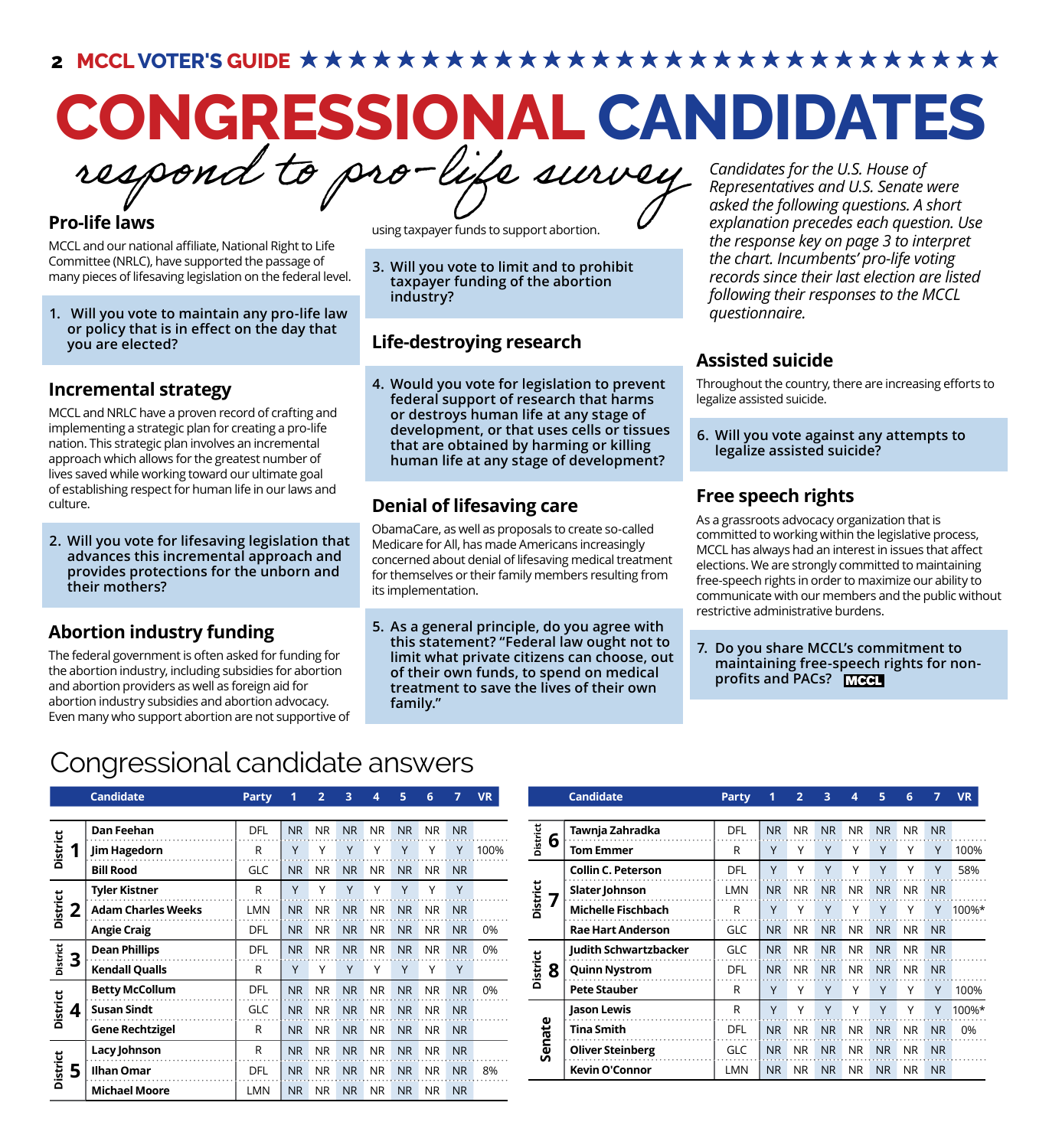★★★★★★★★★★★★★★★★★★★★★★★★★★★ MCCL VOTER'S GUIDE 3

# **U.S. PRESIDENT**



**Donald Trump Joe Biden** Where Do the Candidates Stand On Abortion?

**Donald Trump opposes abortion on demand and supports protections for unborn children and their mothers.** He has implemented pro-life policies through executive action, promised to sign pro-life legislation if passed by Congress (such as a bill to protect pain-capable unborn children), and pledged to veto any legislation that would weaken existing pro-life laws or policies. Trump says, *"Let me be clear—I am pro-life."*

**Donald Trump opposes using tax dollars to pay for abortion.**  His administration issued regulations to prevent Title X funding from going to facilities that perform or refer for abortions. Trump also implemented the Protecting Life in Global Health Assistance policy to stop funding of groups that perform or promote abortion overseas, and he cut off funding for a U.N. agency because of its involvement in China's forced abortion program.

**Donald Trump has appointed more than 200 federal judges, including two Supreme Court justices.** These judges are considered likely to faithfully apply the Constitution rather than strike down pro-life laws or impose abortion-expanding policies. In a 2020 case, both of the Supreme Court justices appointed by Trump voted to uphold a requirement that abortion practitioners obtain hospital admitting privileges.

**Abortion on Demand**



**Joe Biden supports abortion on demand.** He says he wants to "codify *Roe v. Wade*," the Supreme Court decision that eliminated laws protecting unborn children nationwide. Biden says his Justice Department "will do everything in its power to stop" state laws protecting unborn children and their mothers including such laws as parental notification requirements (for minors) and abortion facility health and safety standards.

**Taxpayer Funding of Abortion**

**Judicial Nominations**

**Joe Biden supports using tax dollars to pay for abortion.** He wants to repeal the Hyde Amendment, the longstanding measure that prevents federal Medicaid funding of elective abortions. Biden promises to issue executive orders on his "first day in office" to restore Title X taxpayer funding to Planned Parenthood and to allow taxpayer funding of groups that perform or promote abortion in other countries.

**Joe Biden pledges that his judicial nominees would "support the right of privacy, on which the entire notion of a woman's right to choose is based."** He said in a 2020 primary debate, "I'm the reason why this right [to abortion] wasn't taken away a long time ago because [while in the Senate] I almost single-handedly made sure that [President Reagan's nominee] Robert Bork did not get on the Court."

## **Vice Presidential Candidates**

## **Mike Pence**

**Kamala Harris**

**Mike Pence compiled a strong pro-life record in Congress and as governor of Indiana.** As vice president, he cast the tie-breaking Senate vote for a bill to allow states to deny Title X funds to Planned Parenthood. Pence says, *"I believe*  **the day will come in our lifetime when we'll see Roe v. Wade sent to the ash heap of history** and we'll put the sanctity of life back at the center of American law."

**Kamala Harris has a 0% pro-life voting record in the U.S. Senate,** according to National Right to Life. She voted against protection for unborn children after 20 weeks (when they can feel pain) and against protection for babies who survive abortion. Harris says, **"Abortion is a fundamental issue of justice in America and we will never stop fighting for it."**

#### **Y** Yes

**N** No

- **NR** No Response did not respond to the questionnaire, did not respond to the question so designated, or informed MCCL that he or she chose not to respond.
- **C** Comment responded to the question so designated with comments only; such comments are kept on file.

Voting Record – incumbents' pro-life voting record. Minnesota House and Senate incumbents' record covers the period since their last election (2019-20 for House and 2017-20 for Senate); percentage is determined from votes cast in agreement with MCCL's pro-life position divided by total votes cast on life-related legislation (votes missed were

**VR** not counted). U.S. House and Senate incumbents' record covers the period since their last election (2019-20); percentage is determined by the National Right to Life Committee. Congressional candidate percentages marked with an asterisk (\*) are voting records from previous time in public office as scored by MCCL or NRLC.



#### **Political Party Abbreviations**

|    | <b>DFL</b> Democratic-Farmer-Labor Party      | <b>G</b> Green Party                  |
|----|-----------------------------------------------|---------------------------------------|
| R. | Republican Party                              | <b>VP</b> Veterans Party              |
|    | <b>GLC</b> Grassroots-Legalize Cannabis Party | <b>IP</b> Independence-Alliance Party |
|    | <b>LMN</b> Legal Marijuana Now Party          |                                       |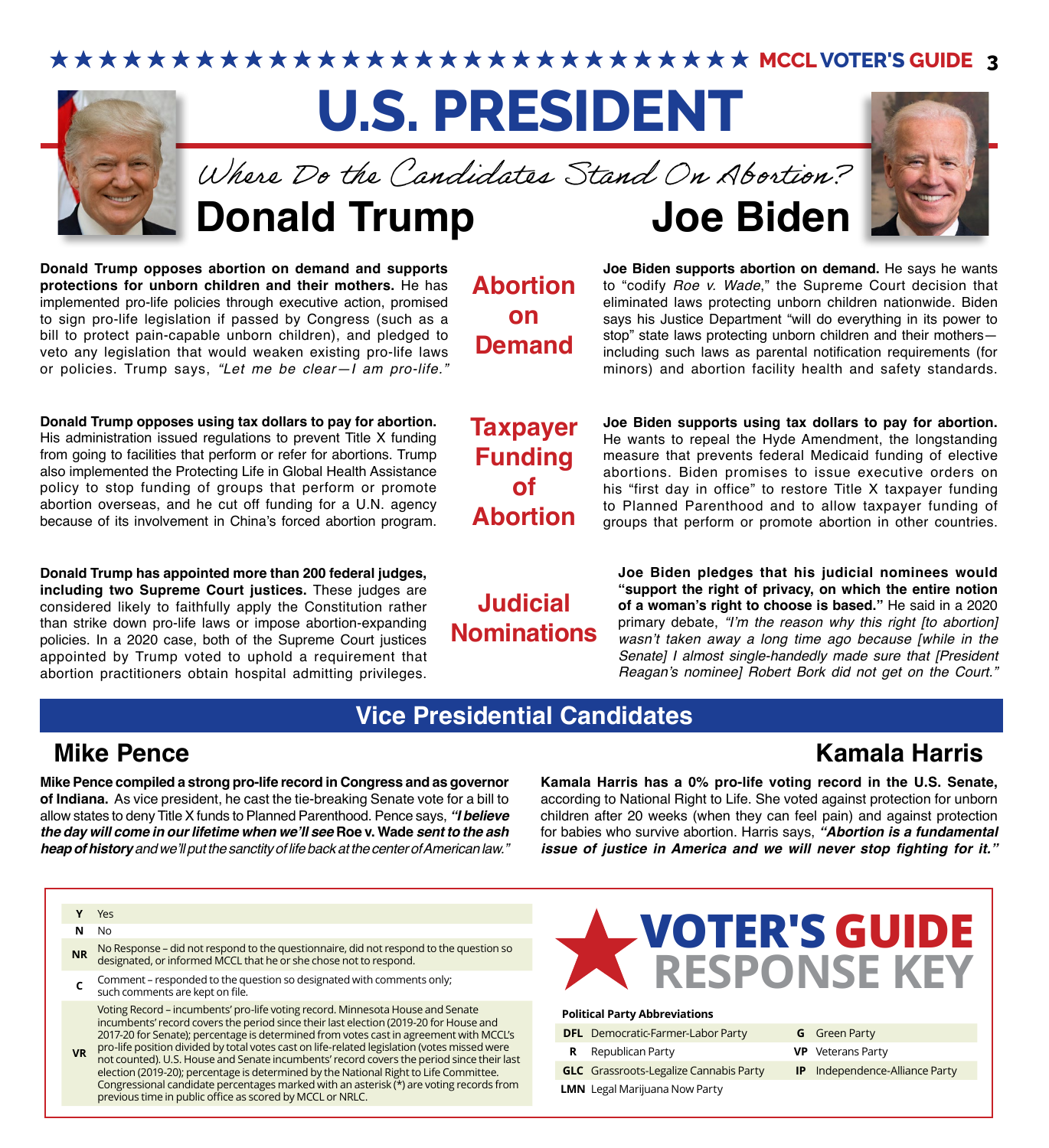# MINNESOTA LEGISLATIVE CANDIDATES

#### **Pro-life laws**

MCCL has supported the passage of many pieces of lifesaving legislation. These include, but are not limited to, parental notice for minors seeking an abortion; informed consent, including information on fetal pain and the offering of pain reducing drugs for the unborn child during an abortion; abortion reporting requirements, and providing grants to organizations that offer positive alternatives to abortion.

**1. Will you vote to maintain previously passed MCCL-supported laws and provisions?**

#### **Incremental strategy**

MCCL has a proven record of lifesaving victories at the Legislature, each carefully crafted to further our strategic plan for creating a pro-life Minnesota. This strategic plan involves an incremental approach which allows for the greatest number of lives saved while working toward our ultimate goal of establishing respect for human life in our laws and culture.

**2. Will you vote for lifesaving legislation that advances MCCL's incremental approach and provides protections for the unborn and their mothers?**

## **Tax-funded abortion**

Even many who support abortion are opposed to taxpayer funding of abortion.

**3. Will you vote to limit and to prohibit taxpayer funding of abortion in Minnesota?**

Candidates for the Minnesota House of Representatives and Minnesota Senate<br>Cand and Canadidates for the Minnesota House of Representatives and Minnesota Senate<br>Canadidates for the Minnesota House of Representatives and Min *were asked the following questions. A short explanation precedes each question. Use the response key on page 3 to interpret the charts. Incumbents' pro-life voting records since their last election are listed following their responses to the MCCL questionnaire.*

#### **Life-destroying research**

Biological-related technologies have been advancing rapidly in recent years. While most of these developments offer great promise, some require that another human life at an early stage of development be harmed or killed (e.g., embryonic stem cell research, human cloning).

**4. Do you believe that the state should provide protections for nascent humans against biological research and technologies?**

## **End-of-life protections**

MCCL has worked with elected officials to protect vulnerable Minnesotans and those who are nearing the end of their lives. Many protective laws have been passed including a prohibition on assisting suicide or assisting an attempted suicide (MN Statute 609.215), and a provision requiring health care providers to "take all reasonable steps" to comply with requests for nutrition, hydration or health care that "has a significant possibility of sustaining" a patient's life and allowing for transfer of such patients to receive care elsewhere if the provider is unwilling to provide the care (MN Statute 145C.15).

**5. Will you vote to maintain the MCCLsupported laws cited above?**

#### **Assisted suicide**

Legislation was introduced to legalize assisted suicide (S.F. 2286/H.F. 2152) for certain individuals.

**6. Will you vote against any attempts to legalize assisted suicide in Minnesota?**

## **Rationing of lifesaving care**

MCCL respects the right of patients and/or their proxies to make medical decisions. Additionally, MCCL is opposed to any efforts that seek to force medical decisions on others which are based on quality of life criteria.

**7. Will you oppose efforts that replace the patient (or proxy) with government standards in regard to medical decisionmaking, resulting in rationing of care?**

#### **Free speech rights**

As a grassroots advocacy organization that is committed to working within the legislative and judicial processes, MCCL has always had an interest in issues that affect elections. We are strongly committed to maintaining free-speech rights in order to maximize our ability to communicate with our members and the public without restrictive administrative burdens, and we support fair, secure elections between competing candidates.

**8. Do you share MCCL's commitment to maintaining free-speech rights for nonprofits and PACs and to insisting on fair, secure elections between competing candidates?**

# Minnesota House candidate answers

|     | District Candidate      | Party |           |           |               |           |           | 6         |           | 8            | <b>VR</b> |     | District Candidate    | Party |                |           |           |           |           |           |                | 8.        | <b>VR</b>        |
|-----|-------------------------|-------|-----------|-----------|---------------|-----------|-----------|-----------|-----------|--------------|-----------|-----|-----------------------|-------|----------------|-----------|-----------|-----------|-----------|-----------|----------------|-----------|------------------|
|     | <b>Connie Lindstrom</b> | DFL   | <b>NR</b> | <b>NR</b> | <b>NR</b>     | NR.       | <b>NR</b> | NR.       | <b>NR</b> | NR.          |           |     | <b>Mary Murphy</b>    | DFL   |                |           |           |           |           |           |                |           | 100 <sup>0</sup> |
| 01A | John Burkel             |       |           |           |               |           |           |           |           |              |           | 03B | <b>Andrew Hielle</b>  | R     | N <sub>R</sub> | <b>NR</b> | <b>NR</b> | NR.       | <b>NR</b> | NR.       | N <sub>R</sub> | NR.       |                  |
|     | Debra (Deb) Kiel        |       |           |           |               |           |           |           |           |              | 100%      |     | <b>Edwin Hahn</b>     | R     | N <sub>R</sub> | <b>NR</b> | <b>NR</b> | NR.       | <b>NR</b> | NR.       | <b>NR</b>      | NR        |                  |
| 01B | <b>Cindy Ansbacher</b>  | DFL   | <b>NR</b> | <b>NR</b> | <sub>NR</sub> | <b>NR</b> | <b>NR</b> | NR.       | <b>NR</b> | NR.          |           | 04A | <b>Heather Keeler</b> | DFL   | <b>NR</b>      | <b>NR</b> | <b>NR</b> | <b>NR</b> | <b>NR</b> | NR.       | <b>NR</b>      | NR.       |                  |
|     | <b>Ieremiah Liend</b>   | DFI   | <b>NR</b> | <b>NR</b> | <b>NR</b>     | <b>NR</b> | <b>NR</b> | <b>NR</b> | <b>NR</b> | NR.          |           |     | <b>Paul Marquart</b>  | DFL   |                |           |           |           |           |           |                |           | 100 <sup>0</sup> |
| 02A | Matthew J. Grossell     |       |           |           |               |           |           |           |           |              | 100%      | 04B | <b>Brian Anderson</b> | R     |                |           |           |           |           |           |                |           |                  |
|     | <b>David Subv</b>       | DFL   | <b>NR</b> | <b>NR</b> | <b>NR</b>     | <b>NR</b> | <b>NR</b> | <b>NR</b> | <b>NR</b> | <b>NR</b>    |           |     | John Persell          | DFL   | <b>NR</b>      | <b>NR</b> | <b>NR</b> |           | <b>NR</b> | <b>NR</b> | <b>NR</b>      | <b>NR</b> | 0%               |
| 02B | <b>Steve Green</b>      |       |           |           |               |           |           |           |           |              | 100%      | 05A | <b>Matt Bliss</b>     | R     |                |           |           |           |           |           |                |           |                  |
|     | <b>Thomas Manninen</b>  |       |           |           |               |           |           |           |           | $\checkmark$ |           |     | Spencer Igo           | D     |                |           |           |           |           |           |                |           |                  |
| озА | <b>Rob Ecklund</b>      | DFL   | <b>NR</b> | <b>NR</b> | <b>NR</b>     | <b>NR</b> | <b>NR</b> | <b>NR</b> | <b>NR</b> | <b>NR</b>    | 0%        | 05B | Joe Abeyta            | DFL   | N <sub>R</sub> | <b>NR</b> | <b>NR</b> | NR.       | <b>NR</b> | NR.       | N <sub>R</sub> | NR.       |                  |

|            | District Candidate    | Party      | 1         | $\overline{2}$ | 3         | $\overline{\mathbf{4}}$ | 5         | 6         | 7         | 8         | <b>VR</b> |
|------------|-----------------------|------------|-----------|----------------|-----------|-------------------------|-----------|-----------|-----------|-----------|-----------|
|            |                       |            |           |                |           |                         |           |           |           |           |           |
|            | <b>Mary Murphy</b>    | DFL        | ν         |                | v         | ν                       |           |           | v         |           | 100%      |
| 03B        | <b>Andrew Hjelle</b>  | R          | <b>NR</b> | <b>NR</b>      | <b>NR</b> | NR                      | <b>NR</b> | ΝR        | <b>NR</b> | <b>NR</b> |           |
|            | <b>Edwin Hahn</b>     | R          | <b>NR</b> | <b>NR</b>      | <b>NR</b> | NR                      | <b>NR</b> | <b>NR</b> | <b>NR</b> | <b>NR</b> |           |
| 04A        | <b>Heather Keeler</b> | DFL        | ΝR        | <b>NR</b>      | <b>NR</b> | NR                      | <b>NR</b> | <b>NR</b> | <b>NR</b> | <b>NR</b> |           |
|            | <b>Paul Marquart</b>  | <b>DFL</b> | γ         | v              | Υ         | Υ                       | v         | ٧         | Υ         | Υ         | 100%      |
| 04B        | <b>Brian Anderson</b> | R          | Υ         | ν              | γ         | Υ                       | v         | ٧         | Υ         | Υ         |           |
|            | John Persell          | DFL        | <b>NR</b> | <b>NR</b>      | <b>NR</b> | NR                      | <b>NR</b> | <b>NR</b> | <b>NR</b> | <b>NR</b> | 0%        |
| <b>05A</b> | <b>Matt Bliss</b>     | R          | Υ         |                |           | ν                       |           |           | ν         | Υ         |           |
|            | Spencer Igo           | R          | v         | v              | ٧         | ν                       |           |           | v         | v         |           |
| 05B        | Joe Abeyta            | DFL        | ΝR        | <b>NR</b>      | <b>NR</b> | NR                      | <b>NR</b> | <b>NR</b> | <b>NR</b> | <b>NR</b> |           |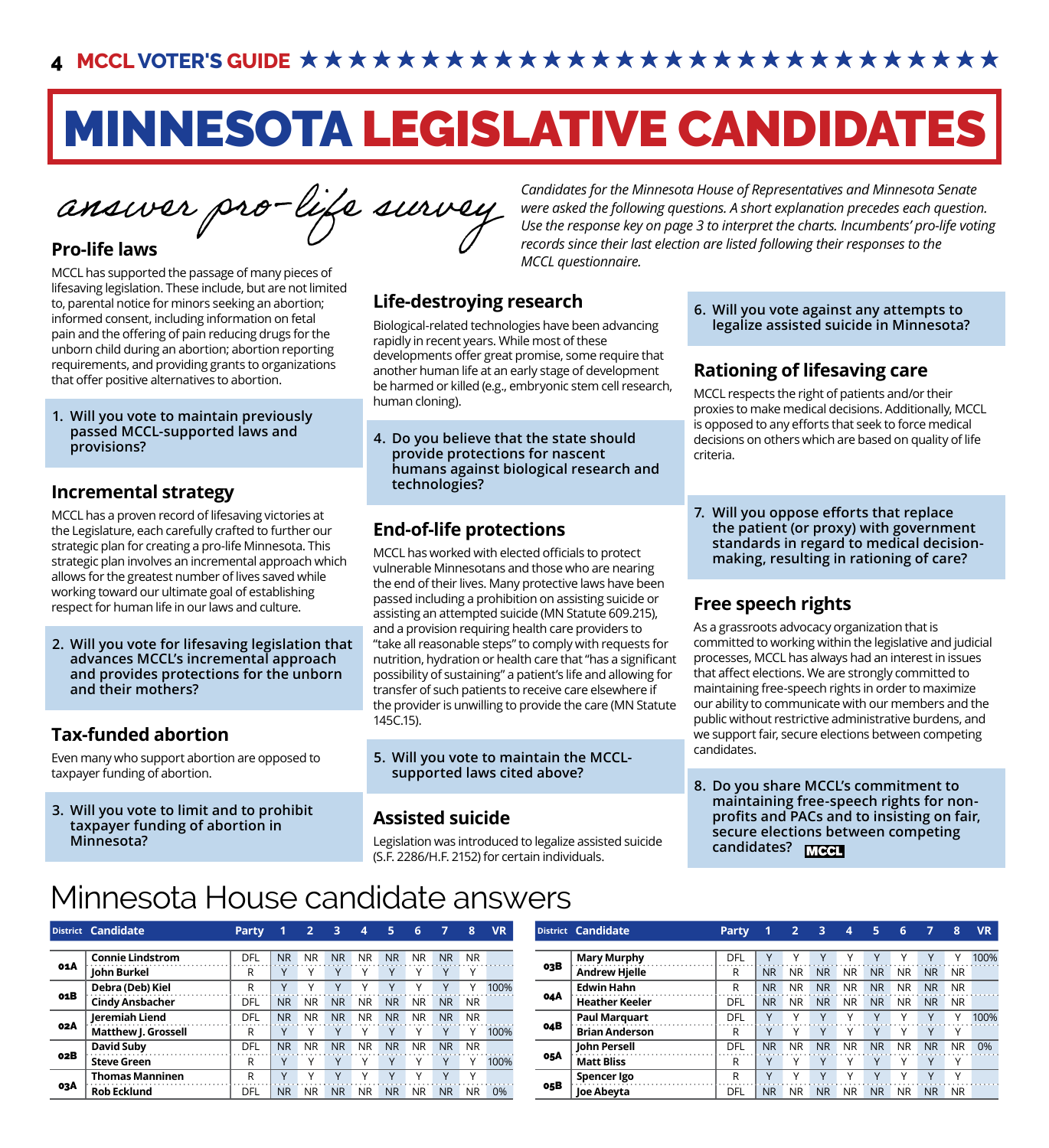## ★★★★★★★★★★★★★★★★★★★★★★★★★★★★ MCCL VOTER'S GUIDE 5

# Minnesota House candidate answers, continued

|     | District Candidate                               | <b>Party</b>               |                             | $\overline{2}$         | з                      |                        | 5                       |                               |                         | 8                      | <b>VR</b>    |                          | District Candidate                                   | Party               |                                  | 2                       | 3                                     |                        |                                       |                        |                        | 8                      | <b>VR</b>                            |
|-----|--------------------------------------------------|----------------------------|-----------------------------|------------------------|------------------------|------------------------|-------------------------|-------------------------------|-------------------------|------------------------|--------------|--------------------------|------------------------------------------------------|---------------------|----------------------------------|-------------------------|---------------------------------------|------------------------|---------------------------------------|------------------------|------------------------|------------------------|--------------------------------------|
| 06A | Julie Sandstede<br><b>Robert Farnsworth</b>      | DFL<br>R                   | Y<br>Y                      | Υ                      |                        | Υ                      |                         | Υ                             | Υ                       | Υ<br>Y                 | 100%         | 21B                      | Steve Drazkowski<br><b>Elise Diesslin</b>            | R<br>DFL            | Y<br><b>NR</b>                   | Υ<br><b>NR</b>          | Y<br><b>NR</b>                        | ΝR                     | NR.                                   | NR.                    | <b>NR</b>              | Υ<br>NR.               | 100                                  |
| o6B | <b>Dave Lislegard</b><br><b>Julie J Buria</b>    | DFL<br>R                   | <b>NR</b><br>Y              | <b>NR</b><br>Υ         | <b>NR</b>              | <b>NR</b>              | <b>NR</b>               | <b>NR</b>                     | <b>NR</b><br>γ          | Y                      | NR 100%      | 22A                      | <b>Chris Baumberger</b><br>Joe Schomacker            | DFL<br>R            | <b>NR</b><br>Y                   | <b>NR</b><br>Υ          | <b>NR</b><br>Y                        | <b>NR</b><br>ν         | <b>NR</b>                             | <b>NR</b>              | <b>NR</b>              | <b>NR</b><br>Y         | 100 <sup>o</sup>                     |
| 07A | <b>Tom Sullivan</b><br>Jennifer Schultz          | R<br><b>DFL</b>            | Y<br><b>NR</b>              | Y<br><b>NR</b>         | <b>NR</b>              | <b>NR</b>              | <b>NR</b>               | Y<br><b>NR</b>                | Y<br><b>NR</b>          | Y<br><b>NR</b>         | 0%           | 22B                      | Lynn Herrick<br><b>Rod Hamilton</b>                  | <b>DFL</b><br>R     | <b>NR</b><br>Y                   | <b>NR</b><br>Υ          | <b>NR</b><br>Y                        | <b>NR</b><br>Y         | <b>NR</b>                             | <b>NR</b>              | <b>NR</b>              | <b>NR</b><br>Y         | 100 <sup>0</sup>                     |
| 07B | <b>Liz Olson</b><br>Art Johnston                 | DFL<br>R                   | <b>NR</b><br>Y              | <b>NR</b><br>Y         | <b>NR</b>              | <b>NR</b><br>C         | <b>NR</b><br>Y          | <b>NR</b><br>Y                | <b>NR</b><br>Y          | <b>NR</b><br>Υ         | 0%           | 23A                      | <b>Biorn Olson</b><br><b>Patricia Fahey Bacon</b>    | $\mathsf{R}$<br>DFL | Y<br>NR                          | Y<br>NR.                | Y<br><b>NR</b>                        | γ<br>NR.               | Y<br><b>NR</b>                        | Υ<br>NR                | Y<br><b>NR</b>         | Y<br><b>NR</b>         |                                      |
| 08A | <b>Brittney Johnson</b><br>Jordan Rasmusson      | DFL<br>R                   | <b>NR</b><br>Y              | <b>NR</b><br>Y         | <b>NR</b>              | <b>NR</b><br>Υ         | <b>NR</b>               | <b>NR</b><br>Y                | <b>NR</b><br>Y          | <b>NR</b><br>Y         |              | 23B                      | <b>Leroy McClelland</b><br>Jeremy Munson             | DFL<br>R            | N <sub>R</sub><br>Y              | <b>NR</b><br>Y          | <b>NR</b><br>Y                        | <b>NR</b><br>Υ         | <b>NR</b>                             | <b>NR</b>              | <b>NR</b>              | <b>NR</b><br>Y         | 100 <sup>o</sup>                     |
| 08B | <b>Mary Franson</b><br><b>Carol Wenner</b>       | R<br>DFL                   | Y<br><b>NR</b>              | Y<br>NR.               | Y<br><b>NR</b>         | Υ<br>NR.               | Y<br><b>NR</b>          | Y<br><b>NR</b>                | Y<br><b>NR</b>          | Υ<br><b>NR</b>         | 100%         | 24A                      | Tom Shea<br>John Petersburg                          | <b>DFL</b><br>R     | N <sub>R</sub><br>Y              | <b>NR</b><br>Y          | <b>NR</b><br>Y                        | <b>NR</b><br>Υ         | <b>NR</b><br>Y                        | <b>NR</b><br>Υ         | <b>NR</b><br>Y         | <b>NR</b><br>Y         | 100 <sup>o</sup>                     |
| ogA | <b>Alex Herring</b><br>John M. Poston            | DFL<br>R                   | <b>NR</b><br>Y              | <b>NR</b>              | <b>NR</b>              | <b>NR</b>              | <b>NR</b>               | <b>NR</b>                     | <b>NR</b>               | <b>NR</b><br>Υ         | 100%         | 24B                      | <b>Brian Daniels</b><br><b>Ashley Martinez-Perez</b> | $\mathsf{R}$<br>DFL | Y<br>NR                          | Y<br>NR.                | Y<br>N <sub>R</sub>                   | γ<br>NR                | Y<br>NR.                              | NR.                    | Y<br><b>NR</b>         | Y<br><b>NR</b>         | 100 <sup>o</sup>                     |
| ogB | <b>Ron Kresha</b><br><b>Laura Wright</b>         | R<br>DFL                   | Y<br>Y                      | Y<br>Υ                 | Y                      | Υ<br>Υ                 |                         | Υ<br>Y                        | Y<br>Y                  | Υ<br>Y                 | 100%         | 25A                      | <b>Duane Quam</b><br><b>Kim Hicks</b>                | R<br>DFL            | Y<br>N <sub>R</sub>              | Y<br><b>NR</b>          | Y<br><b>NR</b>                        | <b>NR</b>              | Y<br><b>NR</b>                        | <b>NR</b>              | <b>NR</b>              | Y<br><b>NR</b>         | 100                                  |
| 10A | <b>Dale Menk</b><br>Josh Heintzeman              | <b>DFL</b><br>$\mathsf{R}$ | <b>NR</b><br>Y              | <b>NR</b><br>γ         | <b>NR</b>              | <b>NR</b><br>γ         | <b>NR</b>               | <b>NR</b><br>γ                | <b>NR</b>               | <b>NR</b><br>Y         | 100%         | 25B                      | <b>Liz Boldon</b><br><b>Kenneth Bush</b>             | DFL<br>R            | <b>NR</b><br>Y                   | <b>NR</b><br>Y          | <b>NR</b><br>Y                        | <b>NR</b><br><b>NR</b> | <b>NR</b><br>Y                        | <b>NR</b>              | <b>NR</b>              | <b>NR</b><br>Y         |                                      |
| 10B | Gaylene Spolarich<br>Dale K. Lueck               | DFL<br>R                   | <b>NR</b><br>Y              | <b>NR</b><br>Y         | <b>NR</b><br>Y         | <b>NR</b><br>Υ         | <b>NR</b>               | <b>NR</b><br>Y                | <b>NR</b><br>γ          | <b>NR</b><br>Y         | 100%         | 26A                      | <b>Gary Melin</b><br><b>Tina Liebling</b>            | $\mathsf{R}$<br>DFL | Y<br><b>NR</b>                   | Y<br><b>NR</b>          | Y<br><b>NR</b>                        | Y<br>NR.               | Y<br><b>NR</b>                        | <b>NR</b>              | Y<br><b>NR</b>         | Y<br>NR.               | 0%                                   |
| 11A | <b>Jeff Dotseth</b><br><b>Mike Sundin</b>        | R<br>DFL                   | Y<br><b>NR</b>              | Y<br>NR                | Y<br><b>NR</b>         | Y<br>NR.               | Y<br><b>NR</b>          | Y<br><b>NR</b>                | Y<br><b>NR</b>          | Y<br>NR.               | 0%           | 26B                      | <b>Nels T. Pierson</b><br><b>Randy Brock</b>         | $\mathsf{R}$<br>DFL | Y<br><b>NR</b>                   | Y<br>NR.                | Y<br><b>NR</b>                        | <b>NR</b><br>ΝR        | Y<br>NR                               | NR                     | Y<br><b>NR</b>         | Υ<br><b>NR</b>         | 100                                  |
| 11B | <b>Nathan Nelson</b><br>John (Jack) Frechette    | R<br>DFL                   | Y<br><b>NR</b>              | Y<br><b>NR</b>         | Y<br><b>NR</b>         | Y<br>NR.               | Y<br><b>NR</b>          | Y<br><b>NR</b>                | Y<br><b>NR</b>          | Y<br><b>NR</b>         | 100%         | 27A                      | <b>Thomas Martinez</b><br><b>Peggy Bennett</b>       | <b>DFL</b><br>R     | <b>NR</b><br>Y                   | <b>NR</b><br>Y          | <b>NR</b><br>Y                        | <b>NR</b><br>Y         | <b>NR</b><br>Y                        | <b>NR</b>              | <b>NR</b>              | <b>NR</b><br>Y         | 100 <sup>o</sup>                     |
| 12A | <b>Murray Smart</b><br><b>Jeff Backer</b>        | DFL<br>R                   | NR<br>Y                     | <b>NR</b><br>Y         | <b>NR</b><br>Y         | <b>NR</b><br>Y         | <b>NR</b><br>Y          | <b>NR</b><br>Y                | <b>NR</b><br>Y          | <b>NR</b><br>Υ         | 100%         | 27B                      | Jeanne Poppe<br><b>Patty Mueller</b>                 | <b>DFL</b><br>R     | N <sub>R</sub><br>Y              | <b>NR</b><br>Y          | <b>NR</b><br>Y                        | <b>NR</b><br>Υ         | <b>NR</b><br>Y                        | <b>NR</b><br>Υ         | <b>NR</b><br>Υ         | <b>NR</b><br>Y         | 0%                                   |
| 12B | <b>Ben Schirmers</b><br><b>Paul H. Anderson</b>  | <b>DFL</b><br>R            | <b>NR</b><br>Y              | <b>NR</b>              | <b>NR</b>              | <b>NR</b>              | <b>NR</b>               | <b>NR</b>                     | <b>NR</b>               | <b>NR</b>              | 100%         | <b>28A</b><br><b>28B</b> | Gene Pelowski Jr.<br><b>Gregory M. Davids</b>        | <b>DFL</b><br>R     | Y<br>Y                           | Y<br>Y                  | Y<br>Y                                | ٧                      | Y<br>Y                                |                        | Y                      | Y<br>Y                 | 100<br>100 <sup>0</sup>              |
| 13A | <b>Lisa Demuth</b><br><b>Katy Westlund</b>       | R<br>DFL                   | Y<br><b>NR</b>              | Y<br><b>NR</b>         | <b>NR</b>              | NR.                    | <b>NR</b>               | Y<br><b>NR</b>                | Y<br><b>NR</b>          | Υ<br><b>NR</b>         | 100%         |                          | Jordan Fontenello<br><b>Renee Cardarelle</b>         | <b>DFL</b><br>DFL   | N <sub>R</sub><br>N <sub>R</sub> | <b>NR</b><br><b>NR</b>  | <b>NR</b><br><b>NR</b>                | <b>NR</b><br><b>NR</b> | <b>NR</b><br><b>NR</b>                | <b>NR</b><br><b>NR</b> | <b>NR</b><br><b>NR</b> | <b>NR</b><br><b>NR</b> |                                      |
| 13B | <b>Tim O'Driscoll</b><br><b>Benjamin Carollo</b> | R<br><b>DFL</b>            | Y<br><b>NR</b>              | Y<br>NR.               | Y<br><b>NR</b>         | Y<br><b>NR</b>         | Y<br><b>NR</b>          | γ<br>NR                       | Y<br><b>NR</b>          | Υ<br><b>NR</b>         | 100%         | 29A                      | Joe McDonald<br><b>Marion O'Neill</b>                | R<br>${\sf R}$      | Y<br>Y                           | Y<br>Y                  | Y<br>Y                                | Υ<br>Y                 | Y<br>Y                                | Y                      | Y<br>Y                 | Y<br>Y                 | 100<br>100 <sup>o</sup>              |
| 14A | <b>Tamara Calhoun</b><br><b>Tama Theis</b>       | DFL<br>R                   | <b>NR</b><br>Y              | <b>NR</b><br>Υ         | <b>NR</b><br>Y         | <b>NR</b><br>Υ         | <b>NR</b>               | <b>NR</b><br>Υ                | <b>NR</b><br>Y          | <b>NR</b><br>Υ         | 100%         | 29B                      | Joe Rosh<br><b>Chad Hobot</b>                        | DFL<br>DFL          | <b>NR</b><br><b>NR</b>           | <b>NR</b><br><b>NR</b>  | <b>NR</b><br><b>NR</b>                | NR.<br><b>NR</b>       | NR.<br><b>NR</b>                      | NR.<br><b>NR</b>       | <b>NR</b><br><b>NR</b> | <b>NR</b><br><b>NR</b> |                                      |
| 14B | Dan Wolgamott<br><b>Paul Brandmire</b>           | DFL<br>R                   | <b>NR</b><br>Y              | <b>NR</b><br>Y         | <b>NR</b><br>Υ         | <b>NR</b><br>Υ         | <b>NR</b><br>Y          | <b>NR</b><br>Y                | <b>NR</b><br>Y          | <b>NR</b><br>Y         | 0%           | 30A                      | <b>Paul Novotny</b><br><b>Brad Kovach</b>            | R<br><b>DFL</b>     | Y<br><b>NR</b>                   | Y<br><b>NR</b>          | Y<br><b>NR</b>                        | Υ<br><b>NR</b>         | Y<br>${\sf NR}$                       | Y<br><b>NR</b>         | Υ<br><b>NR</b>         | Y<br><b>NR</b>         | 100 <sup>0</sup>                     |
| 15A | Sondra Erickson<br><b>Calvin Robert Schmock</b>  | R<br>DFL                   | Y<br><b>NR</b>              | Y<br><b>NR</b>         | <b>NR</b>              | Υ<br><b>NR</b>         | $\vee$<br><b>NR</b>     | Y<br><b>NR</b>                | Y<br><b>NR</b>          | Y<br><b>NR</b>         | 100%         | 30B                      | <b>Eric Lucero</b><br><b>Kurt Daudt</b>              | R<br>$\mathsf{R}$   | Y<br>Y                           | Υ<br>Υ                  | Y<br>Y                                | ν                      |                                       |                        |                        | Υ<br>Y                 | 100 <sup>o</sup><br>100 <sup>o</sup> |
| 15B | <b>Myron Wilson</b><br><b>Ron Thiessen</b>       | <b>VP</b><br>DFL           | Y<br><b>NR</b>              | Y<br>NR.               | Y<br>NR.               | NR.                    | <b>NR</b>               | <b>NR</b>                     | Y<br><b>NR</b>          | Υ<br><b>NR</b>         |              | 31A                      | <b>Brad Brown</b><br><b>Sue Larson</b>               | DFL<br><b>DFL</b>   | <b>NR</b><br><b>NR</b>           | <b>NR</b><br><b>NR</b>  | <b>NR</b><br><b>NR</b>                | ΝR<br>NR.              | N <sub>R</sub>                        | <b>NR</b><br><b>NR</b> | ΝR<br><b>NR</b>        | <b>NR</b><br><b>NR</b> |                                      |
|     | <b>Shane Mekeland</b><br>Doria Kendra Drost      | R<br>DFL                   | Υ<br>Y                      | Υ<br>Υ                 | N                      | Υ<br>Y                 | Υ<br>Y                  | Υ<br>Y                        | Y<br>Y                  | Y<br>Y                 | 100%         | 31B                      | Calvin (Cal) K. Bahr<br><b>Brian Johnson</b>         | R<br>$\mathsf R$    | Υ<br>Y                           | Υ<br>Y                  | Y<br>Y                                | Y                      | Y<br>Υ                                | Y                      | Υ<br>Y                 | Y<br>Y                 | 100<br>100                           |
| 16A | <b>Chris Swedzinski</b><br><b>Paul Torkelson</b> | R<br>R                     | Y<br>Y                      | Y<br>Y                 | Y                      | Y<br>Y                 | Y                       | Y<br>Y                        | Y<br>Y                  | Y<br>Υ                 | 100%<br>100% | 32A                      | <b>Renae Berg</b><br><b>Katie Malchow</b>            | DFL<br><b>DFL</b>   | NR<br>NR                         | <b>NR</b><br>${\sf NR}$ | <b>NR</b><br>$\overline{\mathsf{NR}}$ | <b>NR</b><br><b>NR</b> | <b>NR</b><br>NR NR                    | NR.                    | <b>NR</b><br><b>NR</b> | NR.<br><b>NR</b>       |                                      |
| 16B | <b>Mindy Kimmel</b><br><b>Ed Englemann</b>       | DFL<br><b>LMN</b>          | N <sub>R</sub><br><b>NR</b> | NR.<br><b>NR</b>       | <b>NR</b><br><b>NR</b> | NR.<br><b>NR</b>       | <b>NR</b><br><b>NR</b>  | <b>NR</b><br><b>NR</b>        | <b>NR</b><br><b>NR</b>  | <b>NR</b><br><b>NR</b> |              | 32B                      | <b>Anne Neu</b><br><b>Caitlin Cahill</b>             | R<br><b>DFL</b>     | Y<br><b>NR</b>                   | Υ<br><b>NR</b>          | Y<br>${\sf NR}$                       | Y<br><b>NR</b>         | Y<br>NR NR                            | Y                      | Y<br><b>NR</b>         | Y.<br><b>NR</b>        | 100                                  |
| 17A | <b>Benjamin Dolan</b><br><b>Tim Miller</b>       | DFL<br>R                   | Y                           | NR NR<br>Υ             | <b>NR</b><br>Υ         | NR<br>Υ                | <b>NR</b><br>Υ          | NR.<br>Y                      | <b>NR</b><br>Y          | NR<br>Y                | 100%         | 33A                      | <b>Jerry Hertaus</b><br><b>Andrew Myers</b>          | R<br>R              | Y<br>Y                           | Υ<br>Υ                  | Y<br>Y                                | Υ<br>Y                 | Y<br>Y                                | Y                      | Y<br>Y                 | Y<br>Y                 | 100 <sup>o</sup>                     |
| 17B | <b>Logan Kortgard</b><br><b>Dave Baker</b>       | DFL<br>R                   | <b>NR</b><br>Y              | <b>NR</b><br>Y         | NR<br>Υ                | <b>NR</b><br>Υ         | NR<br>Y                 | <b>NR</b><br>Y                | <b>NR</b><br>Υ          | <b>NR</b><br>Υ         | 100%         | 33B                      | <b>Kelly Morrison</b><br><b>Brian Raines</b>         | DFL<br>DFL          | NR<br>${\sf NR}$                 | <b>NR</b><br>NR         | <b>NR</b><br>$\overline{\mathsf{NR}}$ | <b>NR</b><br><b>NR</b> | <b>NR</b><br>$\overline{\mathsf{NR}}$ | NR.<br><b>NR</b>       | <b>NR</b><br><b>NR</b> | NR  <br><b>NR</b>      | 0%                                   |
| 18A | Dean Urdahl<br>Glenn Gruenhagen                  | R<br>R                     | Y<br>Y                      | Y<br>Y                 | Y<br>Y                 | Υ<br>Y                 | Y<br>Y                  | Υ<br>Y                        | Υ<br>Υ                  | Y<br>Y                 | 100%<br>100% | 34A                      | <b>Kristin Robbins</b><br>Kristin Bahner             | R<br><b>DFL</b>     | Y<br><b>NR</b>                   | Υ<br><b>NR</b>          | Y<br>${\sf NR}$                       | Y<br><b>NR</b>         | Y<br>${\sf NR}$                       | Y<br>NR                | Y<br><b>NR</b>         | Y.<br><b>NR</b>        | 100 <sup>o</sup><br>0%               |
| 18B | <b>Heather Bakke</b><br><b>Jeff Brand</b>        | DFL<br>DFL                 | <b>NR</b><br><b>NR</b>      | <b>NR</b><br><b>NR</b> | <b>NR</b><br><b>NR</b> | <b>NR</b><br><b>NR</b> | <b>NR</b><br>${\sf NR}$ | <b>NR</b><br><b>NR</b>        | <b>NR</b><br><b>NR</b>  | <b>NR</b><br><b>NR</b> | 0%           | 34B                      | <b>Dori A Trossen</b><br><b>Michael Erickson</b>     | R<br><b>DFL</b>     | Y<br>NR                          | Y<br><b>NR</b>          | Y<br>${\sf NR}$                       | Y<br><b>NR</b>         | Y<br>NR NR                            | Y                      | Y<br><b>NR</b>         | Y<br><b>NR</b>         |                                      |
| 19A | <b>Susan Akland</b><br>Jeremey Loger             | R<br>R                     | Y<br><b>NR</b>              | Y<br>NR                | Υ<br>NR NR             | Υ                      | Y<br><b>NR</b>          | Y<br>$\overline{\mathsf{NR}}$ | Υ<br>NR                 | Y<br><b>NR</b>         |              | 35A                      | John Heinrich<br><b>Peggy Scott</b>                  | R<br>${\sf R}$      | Y<br>Y                           | Υ<br>Υ                  | Y<br>Y                                | Y<br>Y                 | Y<br>Y                                | Y<br>Y                 | Y<br>Y                 | Y.<br>Y.               | 100 <sup>o</sup><br>100              |
| 19B | <b>Luke Frederick</b><br><b>Brian Pfarr</b>      | DFL<br>R                   | <b>NR</b><br>Y              | <b>NR</b><br>Y         | <b>NR</b><br>Y         | <b>NR</b><br>Y         | <b>NR</b><br>Y          | <b>NR</b><br>Y                | <b>NR</b><br>Y          | <b>NR</b><br>Υ         |              | 35B                      | Jason Ruffalo<br><b>Bill Maresh</b>                  | DFL<br>R            | <b>NR</b><br>Y                   | <b>NR</b><br>Υ          | <b>NR</b><br>Y                        | NR.<br>Y               | <b>NR</b><br>Y                        | <b>NR</b><br>Y         | <b>NR</b><br>Y         | <b>NR</b><br>Y         |                                      |
| 20A | <b>Erina Prom</b><br><b>Todd Lippert</b>         | DFL<br>DFL                 | <b>NR</b>                   | <b>NR</b><br>NR NR     | <b>NR</b><br>NR NR     | <b>NR</b>              | <b>NR</b><br><b>NR</b>  | <b>NR</b><br><b>NR</b>        | <b>NR</b><br>${\sf NR}$ | <b>NR</b>              | NR 0%        | 36A                      | <b>Zack Stephenson</b><br>Melissa Hortman            | DFL<br>DFL          | NR<br>NR                         | <b>NR</b><br><b>NR</b>  | <b>NR</b><br>$\overline{\mathsf{NR}}$ | <b>NR</b><br><b>NR</b> | <b>NR</b><br>NR NR                    | NR.                    | <b>NR</b><br><b>NR</b> | <b>NR</b><br>NR 0%     | 0%                                   |
| 20B | <b>Joe Moravchik</b>                             | R                          | Y                           | Y                      | Υ                      | Υ                      | Y                       | Υ                             | Y                       | Y                      |              | 36B                      | <b>Scott Simmons</b>                                 | R                   | NR                               | <b>NR</b>               | <b>NR</b>                             | NR.                    | NR NR                                 |                        | <b>NR</b>              | NR.                    |                                      |
| 21A | <b>Matt Bruns</b><br><b>Barb Haley</b>           | <b>DFL</b><br>R            | <b>NR</b><br>Y              | <b>NR</b><br>Y         | NR NR<br>Y             | Y                      | <b>NR</b><br>Y          | NR<br>Y                       | <b>NR</b><br>Y          | NR<br>Y                | 100%         | 37A                      | <b>Erin Koegel</b><br><b>Ken Wendling</b>            | <b>DFL</b><br>R     | <b>NR</b>                        | <b>NR</b><br>Y          | <b>NR</b><br>Y                        | <b>NR</b><br>Y         | NR NR<br>Y                            | Y                      | Y                      | NR NR 0%<br>Y          |                                      |

|            | District Candidate                                   | <b>Party</b>      | 1                           | $\overline{2}$         | 3                      | 4                      | 5                           | 6                      | $\overline{7}$         | 8                      | <b>VR</b> |
|------------|------------------------------------------------------|-------------------|-----------------------------|------------------------|------------------------|------------------------|-----------------------------|------------------------|------------------------|------------------------|-----------|
|            | <b>Steve Drazkowski</b>                              | R                 | Y                           | Υ                      | Y                      | Υ                      | Y                           | Υ                      | Y                      | Υ                      | 100%      |
| 21B        | <b>Elise Diesslin</b>                                | DFL               | <b>NR</b>                   | <b>NR</b>              | <b>NR</b>              | <b>NR</b>              | <b>NR</b>                   | <b>NR</b>              | <b>NR</b>              | <b>NR</b>              |           |
|            | <b>Chris Baumberger</b>                              | DFL               | <b>NR</b>                   | <b>NR</b>              | <b>NR</b>              | ΝR                     | <b>NR</b>                   | <b>NR</b>              | <b>NR</b>              | <b>NR</b>              |           |
| 22A        | <b>loe Schomacker</b>                                | R                 | Y                           | Υ                      | Y                      | Υ                      | Y                           | Υ                      | Y                      | Υ                      | 100%      |
| 22B        | <b>Lynn Herrick</b>                                  | DFL               | <b>NR</b>                   | <b>NR</b>              | <b>NR</b>              | <b>NR</b>              | <b>NR</b>                   | <b>NR</b>              | <b>NR</b>              | <b>NR</b>              |           |
|            | <b>Rod Hamilton</b><br><b>Biorn Olson</b>            | R<br>R            | Y<br>$\overline{Y}$         | Υ<br>Υ                 | Υ<br>$\overline{Y}$    | Υ<br>Υ                 | Y<br>Y                      | Υ<br>Υ                 | Y<br>Y                 | Υ<br>Υ                 | 100%      |
| 23A        | <b>Patricia Fahey Bacon</b>                          | DFL               | <b>NR</b>                   | <b>NR</b>              | <b>NR</b>              | NR                     | <b>NR</b>                   | <b>NR</b>              | <b>NR</b>              | <b>NR</b>              |           |
|            | <b>Leroy McClelland</b>                              | DFL               | <b>NR</b>                   | <b>NR</b>              | <b>NR</b>              | NR                     | <b>NR</b>                   | <b>NR</b>              | <b>NR</b>              | <b>NR</b>              |           |
| 23B        | Jeremy Munson                                        | R                 | Y                           | Υ                      | Υ                      | Υ                      | Y                           | Υ                      | Y                      | Υ                      | 100%      |
| 24A        | <b>Tom Shea</b>                                      | DFL               | <b>NR</b>                   | <b>NR</b>              | <b>NR</b>              | NR                     | <b>NR</b>                   | <b>NR</b>              | <b>NR</b>              | <b>NR</b>              |           |
|            | John Petersburg                                      | R                 | Y<br>Ÿ                      | Υ<br>Ÿ                 | Y<br>Ÿ                 | Υ                      | Υ<br>Y                      | Υ<br>Ÿ                 | Y<br>$\overline{Y}$    | Υ                      | 100%      |
| 24B        | <b>Brian Daniels</b><br><b>Ashley Martinez-Perez</b> | R<br><b>DFL</b>   | <b>NR</b>                   | <b>NR</b>              | <b>NR</b>              | Υ<br><b>NR</b>         | <b>NR</b>                   | <b>NR</b>              | <b>NR</b>              | Υ<br><b>NR</b>         | 100%      |
|            | <b>Duane Quam</b>                                    | R                 | $\overline{\mathsf{Y}}$     | Υ                      | Y                      | Υ                      | Y                           | Υ                      | Y                      | Υ                      | 100%      |
| 25A        | <b>Kim Hicks</b>                                     | DFL               | <b>NR</b>                   | <b>NR</b>              | <b>NR</b>              | ΝR                     | <b>NR</b>                   | <b>NR</b>              | <b>NR</b>              | <b>NR</b>              |           |
|            | <b>Liz Boldon</b>                                    | DFL               | <b>NR</b>                   | <b>NR</b>              | <b>NR</b>              | ΝR                     | <b>NR</b>                   | <b>NR</b>              | <b>NR</b>              | <b>NR</b>              |           |
| 25B        | <b>Kenneth Bush</b>                                  | R                 | Y                           | Υ                      | Y                      | NR                     | Y                           | Υ                      | Y                      | Υ                      |           |
| <b>26A</b> | <b>Gary Melin</b><br><b>Tina Liebling</b>            | R<br>DFL          | Y<br><b>NR</b>              | Υ<br><b>NR</b>         | Y<br><b>NR</b>         | Υ<br><b>NR</b>         | Y<br><b>NR</b>              | Υ<br><b>NR</b>         | Y<br><b>NR</b>         | Υ<br><b>NR</b>         | 0%        |
|            | <b>Nels T. Pierson</b>                               | R                 | Y                           | Υ                      | Y                      | <b>NR</b>              | Y                           | Υ                      | Y                      | Υ                      | 100%      |
| 26B        | <b>Randy Brock</b>                                   | DFL               | <b>NR</b>                   | <b>NR</b>              | <b>NR</b>              | ΝR                     | <b>NR</b>                   | NR                     | <b>NR</b>              | <b>NR</b>              |           |
|            | <b>Thomas Martinez</b>                               | DFL               | <b>NR</b>                   | <b>NR</b>              | <b>NR</b>              | NR                     | <b>NR</b>                   | <b>NR</b>              | <b>NR</b>              | <b>NR</b>              |           |
| 27A        | <b>Peggy Bennett</b>                                 | R                 | Y                           | Υ                      | Y                      | Υ                      | Y                           | Υ                      | Y                      | Υ                      | 100%      |
| 27B        | <b>Jeanne Poppe</b>                                  | DFL               | <b>NR</b>                   | <b>NR</b>              | <b>NR</b>              | NR                     | <b>NR</b>                   | <b>NR</b>              | <b>NR</b>              | <b>NR</b>              | 0%        |
|            | <b>Patty Mueller</b><br>Gene Pelowski Jr.            | R<br><b>DFL</b>   | Y<br>Y                      | Υ<br>Υ                 | Υ<br>Y                 | Υ<br>Υ                 | Υ<br>Y                      | Υ<br>Υ                 | Y<br>Y                 | Υ<br>Υ                 | 100%      |
| 28A        | <b>Gregory M. Davids</b>                             | R                 | Y                           | Υ                      | Y                      | Υ                      | $\overline{\mathsf{Y}}$     | Υ                      | $\overline{Y}$         | Υ                      | 100%      |
| <b>28B</b> | Jordan Fontenello                                    | <b>DFL</b>        | <b>NR</b>                   | <b>NR</b>              | <b>NR</b>              | NR                     | <b>NR</b>                   | <b>NR</b>              | <b>NR</b>              | <b>NR</b>              |           |
|            | <b>Renee Cardarelle</b>                              | DFL               | <b>NR</b>                   | <b>NR</b>              | <b>NR</b>              | <b>NR</b>              | <b>NR</b>                   | <b>NR</b>              | <b>NR</b>              | <b>NR</b>              |           |
| 29A        | Joe McDonald                                         | R                 | Y                           | Υ                      | Υ                      | Υ                      | Υ                           | Υ                      | Y                      | Υ                      | 100%      |
| 29B        | <b>Marion O'Neill</b>                                | R                 | Y                           | Υ                      | Y                      | Υ                      | Y                           | Υ                      | Y                      | Υ                      | 100%      |
|            | Joe Rosh<br><b>Chad Hobot</b>                        | DFL<br>DFL        | <b>NR</b><br><b>NR</b>      | <b>NR</b><br><b>NR</b> | <b>NR</b><br><b>NR</b> | <b>NR</b><br><b>NR</b> | <b>NR</b><br><b>NR</b>      | <b>NR</b><br><b>NR</b> | <b>NR</b><br><b>NR</b> | <b>NR</b><br><b>NR</b> |           |
| 30A        | <b>Paul Novotny</b>                                  | R                 | Υ                           | Υ                      | Y                      | Υ                      | Y                           | Υ                      | Y                      | Υ                      | 100%      |
|            | <b>Brad Kovach</b>                                   | DFL               | <b>NR</b>                   | <b>NR</b>              | <b>NR</b>              | NR                     | <b>NR</b>                   | <b>NR</b>              | <b>NR</b>              | <b>NR</b>              |           |
| 30B        | <b>Eric Lucero</b>                                   | R                 | Υ                           | Υ                      | Υ                      | Υ                      | Y                           | Υ                      | Υ                      | Υ                      | 100%      |
| 31A        | <b>Kurt Daudt</b>                                    | R                 | $\overline{Y}$              | Υ                      | $\overline{Y}$         | $\overline{Y}$         | Y                           | Υ                      | Y                      | $\overline{Y}$         | 100%      |
|            | <b>Brad Brown</b>                                    | DFL<br>DFL        | <b>NR</b><br><b>NR</b>      | <b>NR</b><br><b>NR</b> | <b>NR</b><br><b>NR</b> | <b>NR</b><br>NR        | <b>NR</b><br><b>NR</b>      | <b>NR</b><br><b>NR</b> | <b>NR</b><br><b>NR</b> | <b>NR</b><br><b>NR</b> |           |
| 31B        | Sue Larson<br>Calvin (Cal) K. Bahr                   | R                 | Υ                           | Υ                      | Υ                      | Υ                      | Υ                           | Υ                      | Υ                      | Υ                      | 100%      |
|            | <b>Brian Johnson</b>                                 | R                 | Y                           | Υ                      | Y                      | Υ                      | Y                           | Υ                      | Y                      | Υ                      | 100%      |
| 32A        | <b>Renae Berg</b>                                    | <b>DFL</b>        | <b>NR</b>                   | <b>NR</b>              | <b>NR</b>              | <b>NR</b>              | <b>NR</b>                   | <b>NR</b>              | <b>NR</b>              | <b>NR</b>              |           |
| 32B        | <b>Katie Malchow</b>                                 | <b>DFL</b>        | <b>NR</b>                   | <b>NR</b>              | <b>NR</b>              | ΝR                     | <b>NR</b>                   | <b>NR</b>              | <b>NR</b>              | <b>NR</b>              |           |
|            | <b>Anne Neu</b>                                      | R                 | Υ                           | Υ                      | Υ                      | Υ                      | Υ                           | Y                      | Υ                      | Υ                      | 100%      |
| 33A        | <b>Caitlin Cahill</b><br><b>Jerry Hertaus</b>        | <b>DFL</b><br>R   | <b>NR</b><br>Υ              | <b>NR</b><br>Υ         | ${\sf NR}$<br>Υ        | ΝR<br>Υ                | <b>NR</b><br>Υ              | <b>NR</b><br>Υ         | <b>NR</b><br>Υ         | <b>NR</b><br>Υ         | 100%      |
|            | <b>Andrew Myers</b>                                  | R                 | $\overline{Y}$              | $\overline{Y}$         | $\overline{Y}$         | Υ                      | $\overline{Y}$              | $\overline{Y}$         | $\overline{Y}$         | Y                      |           |
| 33B        | <b>Kelly Morrison</b>                                | DFL               | <b>NR</b>                   | ΝR                     | NR                     | NR                     | NR                          | <b>NR</b>              | <b>NR</b>              | NR                     | 0%        |
| 34A        | <b>Brian Raines</b>                                  | <b>DFL</b>        | <b>NR</b>                   | ΝR                     | <b>NR</b>              | ΝR                     | <b>NR</b>                   | ΝR                     | NR                     | <b>NR</b>              |           |
|            | <b>Kristin Robbins</b>                               | R                 | Υ                           | Ÿ                      | $\overline{Y}$         | Υ                      | Y                           | Ÿ                      | Υ                      | Υ                      | 100%      |
| 34B        | <b>Kristin Bahner</b><br>Dori A Trossen              | DFL<br>R          | <b>NR</b><br>$\overline{Y}$ | <b>NR</b><br>Ÿ         | <b>NR</b><br>Ÿ         | <b>NR</b><br>Υ         | <b>NR</b><br>$\overline{Y}$ | <b>NR</b><br>Ÿ         | <b>NR</b><br>Υ         | <b>NR</b><br>Ŷ         | 0%        |
|            | Michael Erickson                                     | <b>DFL</b>        | <b>NR</b>                   | <b>NR</b>              | <b>NR</b>              | ΝR                     | <b>NR</b>                   | <b>NR</b>              | <b>NR</b>              | <b>NR</b>              |           |
| 35A        | John Heinrich                                        | R                 | Υ                           | Υ                      | Υ                      | Υ                      | Υ                           | Υ                      | Υ                      | Y                      | 100%      |
|            | <b>Peggy Scott</b>                                   | R                 | $\overline{Y}$              | $\overline{Y}$         | $\overline{Y}$         | $\overline{Y}$         | $\overline{Y}$              | $\overline{Y}$         | $\overline{Y}$         | Υ                      | 100%      |
| 35B        | Jason Ruffalo                                        | <b>DFL</b>        | <b>NR</b>                   | <b>NR</b>              | <b>NR</b>              | ΝR                     | <b>NR</b>                   | <b>NR</b>              | <b>NR</b>              | NR.                    |           |
| 36A        | <b>Bill Maresh</b>                                   | R                 | Y                           | Y                      | Y                      | Y                      | Y                           | Y                      | Y                      | Υ                      |           |
|            | Zack Stephenson<br>Melissa Hortman                   | <b>DFL</b><br>DFL | <b>NR</b><br><b>NR</b>      | <b>NR</b><br><b>NR</b> | <b>NR</b><br>NR        | ΝR<br>ΝR               | <b>NR</b><br><b>NR</b>      | <b>NR</b><br><b>NR</b> | <b>NR</b><br><b>NR</b> | ΝR<br><b>NR</b>        | 0%<br>0%  |
| 36B        | <b>Scott Simmons</b>                                 | R                 | <b>NR</b>                   | <b>NR</b>              | <b>NR</b>              | <b>NR</b>              | <b>NR</b>                   | <b>NR</b>              | <b>NR</b>              | <b>NR</b>              |           |
|            | <b>Erin Koegel</b>                                   | <b>DFL</b>        | <b>NR</b>                   | <b>NR</b>              | <b>NR</b>              | ΝR                     | <b>NR</b>                   | <b>NR</b>              | <b>NR</b>              | <b>NR</b>              | 0%        |
| 37A        | <b>Ken Wendling</b>                                  | R                 | Υ                           | Υ                      | Υ                      | Υ                      | Y                           | Υ                      | Υ                      | Υ                      |           |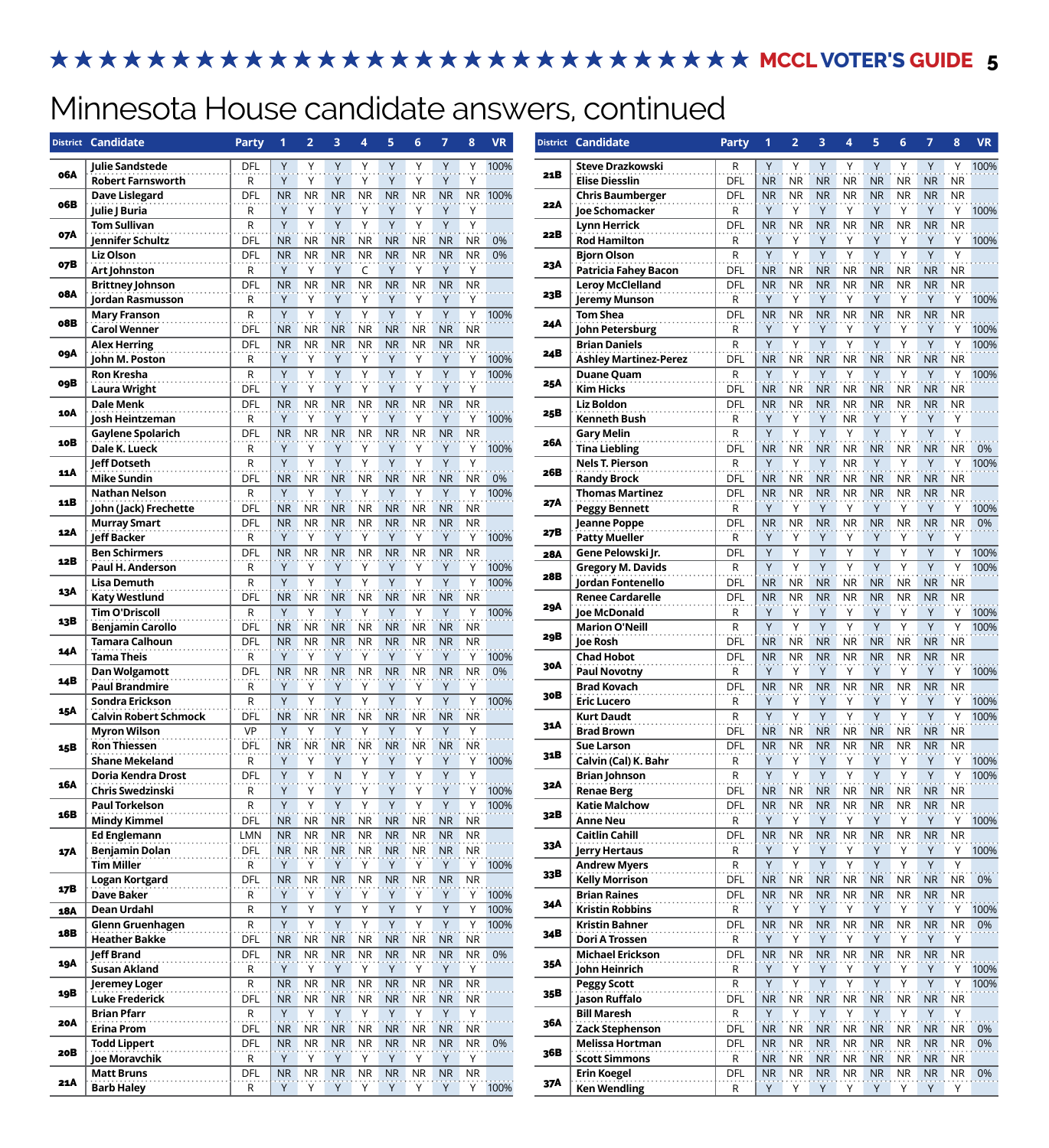## 6 MCCL VOTER'S GUIDE **\*\*\*\*\*\*\*\*\*\*\*\*\*\*\*\*\*\*\*\*\*\*\*\*\*\*\*\***

Minnesota House candidate answers, continued

| Y<br>Y<br><b>Nolan West</b><br>R<br>Y<br>Υ<br>Υ<br>Υ<br>Y<br>Υ<br>37B<br>DFL<br><b>NR</b><br><b>NR</b><br><b>Amir Joseph Malik</b><br><b>NR</b><br><b>NR</b><br><b>NR</b><br><b>NR</b><br><b>NR</b><br>DFL<br><b>NR</b><br><b>NR</b><br><b>NR</b><br><b>NR</b><br><b>NR</b><br><b>Kris Fredrick</b><br><b>NR</b><br><b>NR</b><br>38A<br>Y<br>Υ<br>Y<br>Υ<br>Υ<br>Υ<br>Υ<br>Υ<br><b>Donald Raleigh</b><br>R<br><b>NR</b><br><b>NR</b><br><b>NR</b><br>DFL<br><b>NR</b><br><b>NR</b><br><b>NR</b><br><b>NR</b><br>Ami Wazlawik<br>38B<br>Y<br>Y<br>Y<br><b>Elliott W Engen</b><br>Υ<br>Υ<br>Y<br>Υ<br>Υ<br>R<br>Y<br>Υ<br>Y<br>Y<br>Y<br>Υ<br>Y<br>R<br>Υ<br><b>Bob Dettmer</b><br>39A<br>DFL<br><b>NR</b><br><b>NR</b><br><b>NR</b><br><b>NR</b><br><b>NR</b><br><b>NR</b><br><b>NR</b><br><b>NR</b><br><b>Ann Mozey</b><br><b>NR</b><br><b>Shelly Christensen</b><br>DFL<br><b>NR</b><br><b>NR</b><br><b>NR</b><br><b>NR</b><br><b>NR</b><br><b>NR</b><br><b>NR</b><br>39B<br>Y<br>Y<br>Joseph Garofalo<br>R<br>Υ<br>Υ<br>Y<br>Υ<br>Υ<br>Υ<br><b>NR</b><br><b>NR</b><br><b>NR</b><br><b>NR</b><br><b>NR</b><br><b>NR</b><br>Michael V. Nelson<br>DFL<br><b>NR</b><br><b>NR</b><br>40A<br><b>David True</b><br><b>NR</b><br><b>NR</b><br><b>NR</b><br><b>NR</b><br><b>NR</b><br><b>NR</b><br><b>NR</b><br>R<br>ΝR<br><b>LMN</b><br><b>NR</b><br><b>NR</b><br><b>NR</b><br><b>NR</b><br><b>NR</b><br><b>NR</b><br><b>Mary O'Connor</b><br>ΝR<br><b>Charlotte Smith</b><br>Y<br>Υ<br>Y<br>Y<br>Y<br>Υ<br>R<br>Y<br>Y<br>40B<br>Samantha Vang<br><b>NR</b><br><b>NR</b><br><b>NR</b><br><b>NR</b><br><b>NR</b><br><b>NR</b><br><b>NR</b><br>DFL<br><b>NR</b><br><b>Connie Bernardy</b><br>DFL<br><b>NR</b><br><b>NR</b><br><b>NR</b><br><b>NR</b><br><b>NR</b><br><b>NR</b><br>41A<br>Y<br>Y<br>Y<br>Υ<br>Υ<br>Y<br><b>Susan Erickson</b><br>Υ<br>Υ<br>R<br><b>NR</b><br><b>NR</b><br><b>NR</b><br><b>NR</b><br><b>NR</b><br><b>NR</b><br>Sandra Feist<br>DFL<br><b>NR</b><br>41B<br><b>Ronald Ray Vogel</b><br>Υ<br>Y<br>Y<br>R<br>Υ<br>Υ<br>Υ<br>Υ<br>Υ<br>Y<br>Y<br>Y<br>Y<br>R<br>Υ<br>Υ<br>Y<br>Υ<br><b>Candice Sina</b><br>42A<br>DFL<br><b>Kelly Moller</b><br><b>NR</b><br><b>NR</b><br><b>NR</b><br><b>NR</b><br><b>NR</b><br><b>NR</b><br><b>NR</b><br><b>NR</b><br><b>NR</b><br>Jamie Becker-Finn<br>DFL<br><b>NR</b><br><b>NR</b><br><b>NR</b><br><b>NR</b><br><b>NR</b><br><b>NR</b><br><b>NR</b><br>42B<br>Υ<br><b>Sue Finney</b><br>R<br>Υ<br>Υ<br>Y<br>Υ<br>Υ<br>Υ<br>Υ<br><b>Peter M Fischer</b><br>DFL<br><b>NR</b><br><b>NR</b><br><b>NR</b><br><b>NR</b><br><b>NR</b><br>NR<br><b>NR</b><br><b>NR</b><br>43A<br><b>Paul Babin</b><br><b>NR</b><br><b>NR</b><br><b>NR</b><br><b>NR</b><br><b>NR</b><br><b>NR</b><br><b>NR</b><br><b>NR</b><br>R<br>DFL<br><b>NR</b><br><b>NR</b><br><b>NR</b><br><b>NR</b><br><b>NR</b><br><b>NR</b><br><b>NR</b><br>Leon M. Lillie<br>NR.<br><b>Antonio Nerios</b><br>VP<br><b>NR</b><br><b>NR</b><br><b>NR</b><br><b>NR</b><br><b>NR</b><br><b>NR</b><br><b>NR</b><br>43B<br>Y<br>Υ<br>Y<br>Y<br>Υ<br>Y<br>Υ<br>Jordan Herzog<br>R<br>Υ<br><b>NR</b><br><b>NR</b><br><b>Ginny Klevorn</b><br>DFL<br><b>NR</b><br><b>NR</b><br><b>NR</b><br><b>NR</b><br><b>NR</b><br>44 A<br>Y<br>Y<br>Y<br>Y<br><b>Perry Nouis</b><br>Υ<br>Υ<br>Υ<br>Υ<br>R<br>$\mathsf R$<br><b>NR</b><br><b>NR</b><br><b>NR</b><br><b>NR</b><br><b>NR</b><br><b>NR</b><br><b>Gary Porter</b><br><b>NR</b><br>44B<br>DFL<br><b>NR</b><br><b>NR</b><br><b>NR</b><br><b>NR</b><br><b>Patty Acomb</b><br><b>NR</b><br>NR<br>ΝR<br><b>NR</b><br><b>NR</b><br><b>NR</b><br><b>NR</b><br><b>Cedrick R Frazier</b><br>DFL<br><b>NR</b><br>NR<br>NR<br>ΝR<br><b>NR</b><br>45A<br><b>Jesse Pfliger</b><br><b>NR</b><br><b>NR</b><br><b>NR</b><br><b>NR</b><br><b>NR</b><br><b>NR</b><br><b>NR</b><br>R<br>ΝR<br><b>NR</b><br><b>NR</b><br><b>Mike Freiberg</b><br>DFL<br><b>NR</b><br><b>NR</b><br><b>NR</b><br><b>NR</b><br><b>NR</b><br><b>NR</b><br>45B<br>Y<br>Y<br>Y<br>Υ<br>Υ<br>Y<br>Υ<br><b>Ken Fitzgerald</b><br>R<br>Υ<br>Y<br>Y<br>Υ<br>Υ<br>Y<br>Υ<br>Y<br>Υ<br><b>Anne Taylor</b><br>R<br>46A<br><b>NR</b><br><b>Ryan Winkler</b><br>DFL<br><b>NR</b><br><b>NR</b><br><b>NR</b><br><b>NR</b><br><b>NR</b><br><b>NR</b><br>NR<br><b>Cheryl Youakim</b><br>DFL<br><b>NR</b><br><b>NR</b><br><b>NR</b><br><b>NR</b><br><b>NR</b><br>NR<br>ΝR<br><b>NR</b><br>46B<br><b>Melissa Moore</b><br>Y<br>Υ<br>Y<br>Υ<br>Y<br>Υ<br>Y<br>Υ<br>R<br>Arlan Brinkmeier<br>DFL<br>ΝR<br>ΝR<br>ΝR<br>ΝR<br>ΝR<br>ΝR<br>ΝR<br>ΝR<br>47A<br>Jim Nash<br>Υ<br>Υ<br>Y<br>Y<br>R<br>Υ<br>Y<br>Y<br>Y<br>Y<br>Υ<br>Υ<br>Υ<br>Y<br>R<br>Υ<br>Υ<br><b>Greg Boe</b><br>Y<br>47B<br>Dan Kessler<br><b>DFL</b><br><b>NR</b><br><b>NR</b><br><b>NR</b><br><b>NR</b><br><b>NR</b><br>NR<br><b>NR</b><br>DFL<br><b>NR</b><br><b>NR</b><br><b>NR</b><br><b>NR</b><br><b>Laurie Pryor</b><br>NR<br>NR<br><b>NR</b><br>48A<br>Υ<br>Υ<br>Υ<br>Υ<br><b>Eric Wessels</b><br>Υ<br>Υ<br>Υ<br>Υ<br>R<br><b>Holly Henslin Link</b><br>R<br>Υ<br>Υ<br>Y<br>Υ<br>Y<br>Y<br>Y<br>Υ<br>48B<br>Carlie Kotyza-Witthuhn<br>DFL<br><b>NR</b><br><b>NR</b><br><b>NR</b><br><b>NR</b><br><b>NR</b><br><b>NR</b><br>NR<br>ΝR<br><b>Heather Edelson</b><br><b>DFL</b><br><b>NR</b><br><b>NR</b><br><b>NR</b><br><b>NR</b><br><b>NR</b><br><b>NR</b><br>NR<br>NR.<br>49A<br><b>Steve Elkins</b><br><b>NR</b><br><b>NR</b><br><b>NR</b><br><b>NR</b><br><b>NR</b><br>DFL<br>ΝR<br>ΝR<br><b>NR</b><br>49B<br>Υ<br>Y<br>Y<br>Υ<br>Υ<br>Y<br>Υ<br>Y<br><b>Joe Thalman</b><br>R<br>DFL<br><b>NR</b><br><b>NR</b><br><b>NR</b><br><b>NR</b><br><b>NR</b><br><b>Michael Howard</b><br>ΝR<br>NR<br>ΝR<br>50A<br>Tim Johnson<br><b>NR</b><br><b>NR</b><br><b>NR</b><br><b>NR</b><br><b>NR</b><br><b>NR</b><br>R<br>ΝR<br>ΝR<br><b>Gary Heyer</b><br>R<br><b>NR</b><br><b>NR</b><br><b>NR</b><br><b>NR</b><br><b>NR</b><br><b>NR</b><br><b>NR</b><br>NR<br>50B<br><b>Andrew Carlson</b><br><b>DFL</b><br><b>NR</b><br><b>NR</b><br><b>NR</b><br><b>NR</b><br><b>NR</b><br><b>NR</b><br>ΝR<br>NR<br>Sandra Masin<br><b>NR</b><br><b>NR</b><br>DFL<br>ΝR<br>NR<br><b>NR</b><br>ΝR<br><b>NR</b><br>51A<br>Υ<br><b>Patrick Zurick</b><br>R<br>Υ<br>Υ<br>Υ<br>C<br>Υ<br>Υ<br>Y<br>Y<br>Y<br>Y<br>Y<br>Y<br>Υ<br>Υ<br>Υ<br>R<br>Fern A Smith<br>51B<br><b>DFL</b><br><b>NR</b><br><b>NR</b><br><b>NR</b><br><b>NR</b><br><b>NR</b><br><b>NR</b><br><b>NR</b><br>Liz Reyer<br><b>Rick Hansen</b><br><b>NR</b><br><b>NR</b><br><b>NR</b><br><b>NR</b><br><b>NR</b><br>DFL<br>NR<br><b>NR</b><br>52A<br>Υ<br>Υ<br><b>Mariah De La Paz</b><br>R<br>Υ<br>Υ<br>Υ<br>Υ<br>Y<br>Υ<br>DFL<br><b>NR</b><br><b>NR</b><br><b>NR</b><br><b>NR</b><br><b>NR</b><br><b>NR</b><br><b>NR</b><br><b>Ruth Richardson</b><br>52B<br>Υ | <b>District</b> | <b>Candidate</b>         | <b>Party</b> | 1 | 2 | 3 | 4 | 5 | 6 | 7 | 8                      | VR   |
|-------------------------------------------------------------------------------------------------------------------------------------------------------------------------------------------------------------------------------------------------------------------------------------------------------------------------------------------------------------------------------------------------------------------------------------------------------------------------------------------------------------------------------------------------------------------------------------------------------------------------------------------------------------------------------------------------------------------------------------------------------------------------------------------------------------------------------------------------------------------------------------------------------------------------------------------------------------------------------------------------------------------------------------------------------------------------------------------------------------------------------------------------------------------------------------------------------------------------------------------------------------------------------------------------------------------------------------------------------------------------------------------------------------------------------------------------------------------------------------------------------------------------------------------------------------------------------------------------------------------------------------------------------------------------------------------------------------------------------------------------------------------------------------------------------------------------------------------------------------------------------------------------------------------------------------------------------------------------------------------------------------------------------------------------------------------------------------------------------------------------------------------------------------------------------------------------------------------------------------------------------------------------------------------------------------------------------------------------------------------------------------------------------------------------------------------------------------------------------------------------------------------------------------------------------------------------------------------------------------------------------------------------------------------------------------------------------------------------------------------------------------------------------------------------------------------------------------------------------------------------------------------------------------------------------------------------------------------------------------------------------------------------------------------------------------------------------------------------------------------------------------------------------------------------------------------------------------------------------------------------------------------------------------------------------------------------------------------------------------------------------------------------------------------------------------------------------------------------------------------------------------------------------------------------------------------------------------------------------------------------------------------------------------------------------------------------------------------------------------------------------------------------------------------------------------------------------------------------------------------------------------------------------------------------------------------------------------------------------------------------------------------------------------------------------------------------------------------------------------------------------------------------------------------------------------------------------------------------------------------------------------------------------------------------------------------------------------------------------------------------------------------------------------------------------------------------------------------------------------------------------------------------------------------------------------------------------------------------------------------------------------------------------------------------------------------------------------------------------------------------------------------------------------------------------------------------------------------------------------------------------------------------------------------------------------------------------------------------------------------------------------------------------------------------------------------------------------------------------------------------------------------------------------------------------------------------------------------------------------------------------------------------------------------------------------------------------------------------------------------------------------------------------------------------------------------------------------------------------------------------------------------------------------------------------------------------------------------------------------------------------------------------------------------------------------------------------------------------------------------------------------------------------------------------------------------------------------------------------------------------------------------------------------------------------------------------------------------------------------------------------------------------------------------------------------------------------------------------------------------------------------------------------------------------------------------------------------------------------------------------------------------------------------------------------------------------------------------------------------------------------------------------------------------------------------------------------------------------------------------------------------------------------------------------------------------------------------------------------------------------------------------------------------------------------------------------------------------------------------------------------------------|-----------------|--------------------------|--------------|---|---|---|---|---|---|---|------------------------|------|
|                                                                                                                                                                                                                                                                                                                                                                                                                                                                                                                                                                                                                                                                                                                                                                                                                                                                                                                                                                                                                                                                                                                                                                                                                                                                                                                                                                                                                                                                                                                                                                                                                                                                                                                                                                                                                                                                                                                                                                                                                                                                                                                                                                                                                                                                                                                                                                                                                                                                                                                                                                                                                                                                                                                                                                                                                                                                                                                                                                                                                                                                                                                                                                                                                                                                                                                                                                                                                                                                                                                                                                                                                                                                                                                                                                                                                                                                                                                                                                                                                                                                                                                                                                                                                                                                                                                                                                                                                                                                                                                                                                                                                                                                                                                                                                                                                                                                                                                                                                                                                                                                                                                                                                                                                                                                                                                                                                                                                                                                                                                                                                                                                                                                                                                                                                                                                                                                                                                                                                                                                                                                                                                                                                                                                                                                                                                                                                                                                                                                                                                                                                                                                                                                                                                                                                   |                 |                          |              |   |   |   |   |   |   |   |                        |      |
|                                                                                                                                                                                                                                                                                                                                                                                                                                                                                                                                                                                                                                                                                                                                                                                                                                                                                                                                                                                                                                                                                                                                                                                                                                                                                                                                                                                                                                                                                                                                                                                                                                                                                                                                                                                                                                                                                                                                                                                                                                                                                                                                                                                                                                                                                                                                                                                                                                                                                                                                                                                                                                                                                                                                                                                                                                                                                                                                                                                                                                                                                                                                                                                                                                                                                                                                                                                                                                                                                                                                                                                                                                                                                                                                                                                                                                                                                                                                                                                                                                                                                                                                                                                                                                                                                                                                                                                                                                                                                                                                                                                                                                                                                                                                                                                                                                                                                                                                                                                                                                                                                                                                                                                                                                                                                                                                                                                                                                                                                                                                                                                                                                                                                                                                                                                                                                                                                                                                                                                                                                                                                                                                                                                                                                                                                                                                                                                                                                                                                                                                                                                                                                                                                                                                                                   |                 |                          |              |   |   |   |   |   |   |   |                        | 100% |
|                                                                                                                                                                                                                                                                                                                                                                                                                                                                                                                                                                                                                                                                                                                                                                                                                                                                                                                                                                                                                                                                                                                                                                                                                                                                                                                                                                                                                                                                                                                                                                                                                                                                                                                                                                                                                                                                                                                                                                                                                                                                                                                                                                                                                                                                                                                                                                                                                                                                                                                                                                                                                                                                                                                                                                                                                                                                                                                                                                                                                                                                                                                                                                                                                                                                                                                                                                                                                                                                                                                                                                                                                                                                                                                                                                                                                                                                                                                                                                                                                                                                                                                                                                                                                                                                                                                                                                                                                                                                                                                                                                                                                                                                                                                                                                                                                                                                                                                                                                                                                                                                                                                                                                                                                                                                                                                                                                                                                                                                                                                                                                                                                                                                                                                                                                                                                                                                                                                                                                                                                                                                                                                                                                                                                                                                                                                                                                                                                                                                                                                                                                                                                                                                                                                                                                   |                 |                          |              |   |   |   |   |   |   |   | <b>NR</b>              |      |
|                                                                                                                                                                                                                                                                                                                                                                                                                                                                                                                                                                                                                                                                                                                                                                                                                                                                                                                                                                                                                                                                                                                                                                                                                                                                                                                                                                                                                                                                                                                                                                                                                                                                                                                                                                                                                                                                                                                                                                                                                                                                                                                                                                                                                                                                                                                                                                                                                                                                                                                                                                                                                                                                                                                                                                                                                                                                                                                                                                                                                                                                                                                                                                                                                                                                                                                                                                                                                                                                                                                                                                                                                                                                                                                                                                                                                                                                                                                                                                                                                                                                                                                                                                                                                                                                                                                                                                                                                                                                                                                                                                                                                                                                                                                                                                                                                                                                                                                                                                                                                                                                                                                                                                                                                                                                                                                                                                                                                                                                                                                                                                                                                                                                                                                                                                                                                                                                                                                                                                                                                                                                                                                                                                                                                                                                                                                                                                                                                                                                                                                                                                                                                                                                                                                                                                   |                 |                          |              |   |   |   |   |   |   |   | <b>NR</b>              |      |
|                                                                                                                                                                                                                                                                                                                                                                                                                                                                                                                                                                                                                                                                                                                                                                                                                                                                                                                                                                                                                                                                                                                                                                                                                                                                                                                                                                                                                                                                                                                                                                                                                                                                                                                                                                                                                                                                                                                                                                                                                                                                                                                                                                                                                                                                                                                                                                                                                                                                                                                                                                                                                                                                                                                                                                                                                                                                                                                                                                                                                                                                                                                                                                                                                                                                                                                                                                                                                                                                                                                                                                                                                                                                                                                                                                                                                                                                                                                                                                                                                                                                                                                                                                                                                                                                                                                                                                                                                                                                                                                                                                                                                                                                                                                                                                                                                                                                                                                                                                                                                                                                                                                                                                                                                                                                                                                                                                                                                                                                                                                                                                                                                                                                                                                                                                                                                                                                                                                                                                                                                                                                                                                                                                                                                                                                                                                                                                                                                                                                                                                                                                                                                                                                                                                                                                   |                 |                          |              |   |   |   |   |   |   |   |                        |      |
|                                                                                                                                                                                                                                                                                                                                                                                                                                                                                                                                                                                                                                                                                                                                                                                                                                                                                                                                                                                                                                                                                                                                                                                                                                                                                                                                                                                                                                                                                                                                                                                                                                                                                                                                                                                                                                                                                                                                                                                                                                                                                                                                                                                                                                                                                                                                                                                                                                                                                                                                                                                                                                                                                                                                                                                                                                                                                                                                                                                                                                                                                                                                                                                                                                                                                                                                                                                                                                                                                                                                                                                                                                                                                                                                                                                                                                                                                                                                                                                                                                                                                                                                                                                                                                                                                                                                                                                                                                                                                                                                                                                                                                                                                                                                                                                                                                                                                                                                                                                                                                                                                                                                                                                                                                                                                                                                                                                                                                                                                                                                                                                                                                                                                                                                                                                                                                                                                                                                                                                                                                                                                                                                                                                                                                                                                                                                                                                                                                                                                                                                                                                                                                                                                                                                                                   |                 |                          |              |   |   |   |   |   |   |   | <b>NR</b>              | 0%   |
|                                                                                                                                                                                                                                                                                                                                                                                                                                                                                                                                                                                                                                                                                                                                                                                                                                                                                                                                                                                                                                                                                                                                                                                                                                                                                                                                                                                                                                                                                                                                                                                                                                                                                                                                                                                                                                                                                                                                                                                                                                                                                                                                                                                                                                                                                                                                                                                                                                                                                                                                                                                                                                                                                                                                                                                                                                                                                                                                                                                                                                                                                                                                                                                                                                                                                                                                                                                                                                                                                                                                                                                                                                                                                                                                                                                                                                                                                                                                                                                                                                                                                                                                                                                                                                                                                                                                                                                                                                                                                                                                                                                                                                                                                                                                                                                                                                                                                                                                                                                                                                                                                                                                                                                                                                                                                                                                                                                                                                                                                                                                                                                                                                                                                                                                                                                                                                                                                                                                                                                                                                                                                                                                                                                                                                                                                                                                                                                                                                                                                                                                                                                                                                                                                                                                                                   |                 |                          |              |   |   |   |   |   |   |   |                        |      |
|                                                                                                                                                                                                                                                                                                                                                                                                                                                                                                                                                                                                                                                                                                                                                                                                                                                                                                                                                                                                                                                                                                                                                                                                                                                                                                                                                                                                                                                                                                                                                                                                                                                                                                                                                                                                                                                                                                                                                                                                                                                                                                                                                                                                                                                                                                                                                                                                                                                                                                                                                                                                                                                                                                                                                                                                                                                                                                                                                                                                                                                                                                                                                                                                                                                                                                                                                                                                                                                                                                                                                                                                                                                                                                                                                                                                                                                                                                                                                                                                                                                                                                                                                                                                                                                                                                                                                                                                                                                                                                                                                                                                                                                                                                                                                                                                                                                                                                                                                                                                                                                                                                                                                                                                                                                                                                                                                                                                                                                                                                                                                                                                                                                                                                                                                                                                                                                                                                                                                                                                                                                                                                                                                                                                                                                                                                                                                                                                                                                                                                                                                                                                                                                                                                                                                                   |                 |                          |              |   |   |   |   |   |   |   |                        | 100% |
|                                                                                                                                                                                                                                                                                                                                                                                                                                                                                                                                                                                                                                                                                                                                                                                                                                                                                                                                                                                                                                                                                                                                                                                                                                                                                                                                                                                                                                                                                                                                                                                                                                                                                                                                                                                                                                                                                                                                                                                                                                                                                                                                                                                                                                                                                                                                                                                                                                                                                                                                                                                                                                                                                                                                                                                                                                                                                                                                                                                                                                                                                                                                                                                                                                                                                                                                                                                                                                                                                                                                                                                                                                                                                                                                                                                                                                                                                                                                                                                                                                                                                                                                                                                                                                                                                                                                                                                                                                                                                                                                                                                                                                                                                                                                                                                                                                                                                                                                                                                                                                                                                                                                                                                                                                                                                                                                                                                                                                                                                                                                                                                                                                                                                                                                                                                                                                                                                                                                                                                                                                                                                                                                                                                                                                                                                                                                                                                                                                                                                                                                                                                                                                                                                                                                                                   |                 |                          |              |   |   |   |   |   |   |   |                        |      |
|                                                                                                                                                                                                                                                                                                                                                                                                                                                                                                                                                                                                                                                                                                                                                                                                                                                                                                                                                                                                                                                                                                                                                                                                                                                                                                                                                                                                                                                                                                                                                                                                                                                                                                                                                                                                                                                                                                                                                                                                                                                                                                                                                                                                                                                                                                                                                                                                                                                                                                                                                                                                                                                                                                                                                                                                                                                                                                                                                                                                                                                                                                                                                                                                                                                                                                                                                                                                                                                                                                                                                                                                                                                                                                                                                                                                                                                                                                                                                                                                                                                                                                                                                                                                                                                                                                                                                                                                                                                                                                                                                                                                                                                                                                                                                                                                                                                                                                                                                                                                                                                                                                                                                                                                                                                                                                                                                                                                                                                                                                                                                                                                                                                                                                                                                                                                                                                                                                                                                                                                                                                                                                                                                                                                                                                                                                                                                                                                                                                                                                                                                                                                                                                                                                                                                                   |                 |                          |              |   |   |   |   |   |   |   |                        |      |
|                                                                                                                                                                                                                                                                                                                                                                                                                                                                                                                                                                                                                                                                                                                                                                                                                                                                                                                                                                                                                                                                                                                                                                                                                                                                                                                                                                                                                                                                                                                                                                                                                                                                                                                                                                                                                                                                                                                                                                                                                                                                                                                                                                                                                                                                                                                                                                                                                                                                                                                                                                                                                                                                                                                                                                                                                                                                                                                                                                                                                                                                                                                                                                                                                                                                                                                                                                                                                                                                                                                                                                                                                                                                                                                                                                                                                                                                                                                                                                                                                                                                                                                                                                                                                                                                                                                                                                                                                                                                                                                                                                                                                                                                                                                                                                                                                                                                                                                                                                                                                                                                                                                                                                                                                                                                                                                                                                                                                                                                                                                                                                                                                                                                                                                                                                                                                                                                                                                                                                                                                                                                                                                                                                                                                                                                                                                                                                                                                                                                                                                                                                                                                                                                                                                                                                   |                 |                          |              |   |   |   |   |   |   |   |                        | 0%   |
|                                                                                                                                                                                                                                                                                                                                                                                                                                                                                                                                                                                                                                                                                                                                                                                                                                                                                                                                                                                                                                                                                                                                                                                                                                                                                                                                                                                                                                                                                                                                                                                                                                                                                                                                                                                                                                                                                                                                                                                                                                                                                                                                                                                                                                                                                                                                                                                                                                                                                                                                                                                                                                                                                                                                                                                                                                                                                                                                                                                                                                                                                                                                                                                                                                                                                                                                                                                                                                                                                                                                                                                                                                                                                                                                                                                                                                                                                                                                                                                                                                                                                                                                                                                                                                                                                                                                                                                                                                                                                                                                                                                                                                                                                                                                                                                                                                                                                                                                                                                                                                                                                                                                                                                                                                                                                                                                                                                                                                                                                                                                                                                                                                                                                                                                                                                                                                                                                                                                                                                                                                                                                                                                                                                                                                                                                                                                                                                                                                                                                                                                                                                                                                                                                                                                                                   |                 |                          |              |   |   |   |   |   |   |   |                        |      |
|                                                                                                                                                                                                                                                                                                                                                                                                                                                                                                                                                                                                                                                                                                                                                                                                                                                                                                                                                                                                                                                                                                                                                                                                                                                                                                                                                                                                                                                                                                                                                                                                                                                                                                                                                                                                                                                                                                                                                                                                                                                                                                                                                                                                                                                                                                                                                                                                                                                                                                                                                                                                                                                                                                                                                                                                                                                                                                                                                                                                                                                                                                                                                                                                                                                                                                                                                                                                                                                                                                                                                                                                                                                                                                                                                                                                                                                                                                                                                                                                                                                                                                                                                                                                                                                                                                                                                                                                                                                                                                                                                                                                                                                                                                                                                                                                                                                                                                                                                                                                                                                                                                                                                                                                                                                                                                                                                                                                                                                                                                                                                                                                                                                                                                                                                                                                                                                                                                                                                                                                                                                                                                                                                                                                                                                                                                                                                                                                                                                                                                                                                                                                                                                                                                                                                                   |                 |                          |              |   |   |   |   |   |   |   |                        | 0%   |
|                                                                                                                                                                                                                                                                                                                                                                                                                                                                                                                                                                                                                                                                                                                                                                                                                                                                                                                                                                                                                                                                                                                                                                                                                                                                                                                                                                                                                                                                                                                                                                                                                                                                                                                                                                                                                                                                                                                                                                                                                                                                                                                                                                                                                                                                                                                                                                                                                                                                                                                                                                                                                                                                                                                                                                                                                                                                                                                                                                                                                                                                                                                                                                                                                                                                                                                                                                                                                                                                                                                                                                                                                                                                                                                                                                                                                                                                                                                                                                                                                                                                                                                                                                                                                                                                                                                                                                                                                                                                                                                                                                                                                                                                                                                                                                                                                                                                                                                                                                                                                                                                                                                                                                                                                                                                                                                                                                                                                                                                                                                                                                                                                                                                                                                                                                                                                                                                                                                                                                                                                                                                                                                                                                                                                                                                                                                                                                                                                                                                                                                                                                                                                                                                                                                                                                   |                 |                          |              |   |   |   |   |   |   |   |                        |      |
|                                                                                                                                                                                                                                                                                                                                                                                                                                                                                                                                                                                                                                                                                                                                                                                                                                                                                                                                                                                                                                                                                                                                                                                                                                                                                                                                                                                                                                                                                                                                                                                                                                                                                                                                                                                                                                                                                                                                                                                                                                                                                                                                                                                                                                                                                                                                                                                                                                                                                                                                                                                                                                                                                                                                                                                                                                                                                                                                                                                                                                                                                                                                                                                                                                                                                                                                                                                                                                                                                                                                                                                                                                                                                                                                                                                                                                                                                                                                                                                                                                                                                                                                                                                                                                                                                                                                                                                                                                                                                                                                                                                                                                                                                                                                                                                                                                                                                                                                                                                                                                                                                                                                                                                                                                                                                                                                                                                                                                                                                                                                                                                                                                                                                                                                                                                                                                                                                                                                                                                                                                                                                                                                                                                                                                                                                                                                                                                                                                                                                                                                                                                                                                                                                                                                                                   |                 |                          |              |   |   |   |   |   |   |   | <b>NR</b>              |      |
|                                                                                                                                                                                                                                                                                                                                                                                                                                                                                                                                                                                                                                                                                                                                                                                                                                                                                                                                                                                                                                                                                                                                                                                                                                                                                                                                                                                                                                                                                                                                                                                                                                                                                                                                                                                                                                                                                                                                                                                                                                                                                                                                                                                                                                                                                                                                                                                                                                                                                                                                                                                                                                                                                                                                                                                                                                                                                                                                                                                                                                                                                                                                                                                                                                                                                                                                                                                                                                                                                                                                                                                                                                                                                                                                                                                                                                                                                                                                                                                                                                                                                                                                                                                                                                                                                                                                                                                                                                                                                                                                                                                                                                                                                                                                                                                                                                                                                                                                                                                                                                                                                                                                                                                                                                                                                                                                                                                                                                                                                                                                                                                                                                                                                                                                                                                                                                                                                                                                                                                                                                                                                                                                                                                                                                                                                                                                                                                                                                                                                                                                                                                                                                                                                                                                                                   |                 |                          |              |   |   |   |   |   |   |   |                        |      |
|                                                                                                                                                                                                                                                                                                                                                                                                                                                                                                                                                                                                                                                                                                                                                                                                                                                                                                                                                                                                                                                                                                                                                                                                                                                                                                                                                                                                                                                                                                                                                                                                                                                                                                                                                                                                                                                                                                                                                                                                                                                                                                                                                                                                                                                                                                                                                                                                                                                                                                                                                                                                                                                                                                                                                                                                                                                                                                                                                                                                                                                                                                                                                                                                                                                                                                                                                                                                                                                                                                                                                                                                                                                                                                                                                                                                                                                                                                                                                                                                                                                                                                                                                                                                                                                                                                                                                                                                                                                                                                                                                                                                                                                                                                                                                                                                                                                                                                                                                                                                                                                                                                                                                                                                                                                                                                                                                                                                                                                                                                                                                                                                                                                                                                                                                                                                                                                                                                                                                                                                                                                                                                                                                                                                                                                                                                                                                                                                                                                                                                                                                                                                                                                                                                                                                                   |                 |                          |              |   |   |   |   |   |   |   | NR                     | 0%   |
|                                                                                                                                                                                                                                                                                                                                                                                                                                                                                                                                                                                                                                                                                                                                                                                                                                                                                                                                                                                                                                                                                                                                                                                                                                                                                                                                                                                                                                                                                                                                                                                                                                                                                                                                                                                                                                                                                                                                                                                                                                                                                                                                                                                                                                                                                                                                                                                                                                                                                                                                                                                                                                                                                                                                                                                                                                                                                                                                                                                                                                                                                                                                                                                                                                                                                                                                                                                                                                                                                                                                                                                                                                                                                                                                                                                                                                                                                                                                                                                                                                                                                                                                                                                                                                                                                                                                                                                                                                                                                                                                                                                                                                                                                                                                                                                                                                                                                                                                                                                                                                                                                                                                                                                                                                                                                                                                                                                                                                                                                                                                                                                                                                                                                                                                                                                                                                                                                                                                                                                                                                                                                                                                                                                                                                                                                                                                                                                                                                                                                                                                                                                                                                                                                                                                                                   |                 |                          |              |   |   |   |   |   |   |   | <b>NR</b>              | 0%   |
|                                                                                                                                                                                                                                                                                                                                                                                                                                                                                                                                                                                                                                                                                                                                                                                                                                                                                                                                                                                                                                                                                                                                                                                                                                                                                                                                                                                                                                                                                                                                                                                                                                                                                                                                                                                                                                                                                                                                                                                                                                                                                                                                                                                                                                                                                                                                                                                                                                                                                                                                                                                                                                                                                                                                                                                                                                                                                                                                                                                                                                                                                                                                                                                                                                                                                                                                                                                                                                                                                                                                                                                                                                                                                                                                                                                                                                                                                                                                                                                                                                                                                                                                                                                                                                                                                                                                                                                                                                                                                                                                                                                                                                                                                                                                                                                                                                                                                                                                                                                                                                                                                                                                                                                                                                                                                                                                                                                                                                                                                                                                                                                                                                                                                                                                                                                                                                                                                                                                                                                                                                                                                                                                                                                                                                                                                                                                                                                                                                                                                                                                                                                                                                                                                                                                                                   |                 |                          |              |   |   |   |   |   |   |   |                        |      |
|                                                                                                                                                                                                                                                                                                                                                                                                                                                                                                                                                                                                                                                                                                                                                                                                                                                                                                                                                                                                                                                                                                                                                                                                                                                                                                                                                                                                                                                                                                                                                                                                                                                                                                                                                                                                                                                                                                                                                                                                                                                                                                                                                                                                                                                                                                                                                                                                                                                                                                                                                                                                                                                                                                                                                                                                                                                                                                                                                                                                                                                                                                                                                                                                                                                                                                                                                                                                                                                                                                                                                                                                                                                                                                                                                                                                                                                                                                                                                                                                                                                                                                                                                                                                                                                                                                                                                                                                                                                                                                                                                                                                                                                                                                                                                                                                                                                                                                                                                                                                                                                                                                                                                                                                                                                                                                                                                                                                                                                                                                                                                                                                                                                                                                                                                                                                                                                                                                                                                                                                                                                                                                                                                                                                                                                                                                                                                                                                                                                                                                                                                                                                                                                                                                                                                                   |                 |                          |              |   |   |   |   |   |   |   | <b>NR</b>              |      |
|                                                                                                                                                                                                                                                                                                                                                                                                                                                                                                                                                                                                                                                                                                                                                                                                                                                                                                                                                                                                                                                                                                                                                                                                                                                                                                                                                                                                                                                                                                                                                                                                                                                                                                                                                                                                                                                                                                                                                                                                                                                                                                                                                                                                                                                                                                                                                                                                                                                                                                                                                                                                                                                                                                                                                                                                                                                                                                                                                                                                                                                                                                                                                                                                                                                                                                                                                                                                                                                                                                                                                                                                                                                                                                                                                                                                                                                                                                                                                                                                                                                                                                                                                                                                                                                                                                                                                                                                                                                                                                                                                                                                                                                                                                                                                                                                                                                                                                                                                                                                                                                                                                                                                                                                                                                                                                                                                                                                                                                                                                                                                                                                                                                                                                                                                                                                                                                                                                                                                                                                                                                                                                                                                                                                                                                                                                                                                                                                                                                                                                                                                                                                                                                                                                                                                                   |                 |                          |              |   |   |   |   |   |   |   |                        |      |
|                                                                                                                                                                                                                                                                                                                                                                                                                                                                                                                                                                                                                                                                                                                                                                                                                                                                                                                                                                                                                                                                                                                                                                                                                                                                                                                                                                                                                                                                                                                                                                                                                                                                                                                                                                                                                                                                                                                                                                                                                                                                                                                                                                                                                                                                                                                                                                                                                                                                                                                                                                                                                                                                                                                                                                                                                                                                                                                                                                                                                                                                                                                                                                                                                                                                                                                                                                                                                                                                                                                                                                                                                                                                                                                                                                                                                                                                                                                                                                                                                                                                                                                                                                                                                                                                                                                                                                                                                                                                                                                                                                                                                                                                                                                                                                                                                                                                                                                                                                                                                                                                                                                                                                                                                                                                                                                                                                                                                                                                                                                                                                                                                                                                                                                                                                                                                                                                                                                                                                                                                                                                                                                                                                                                                                                                                                                                                                                                                                                                                                                                                                                                                                                                                                                                                                   |                 |                          |              |   |   |   |   |   |   |   |                        |      |
|                                                                                                                                                                                                                                                                                                                                                                                                                                                                                                                                                                                                                                                                                                                                                                                                                                                                                                                                                                                                                                                                                                                                                                                                                                                                                                                                                                                                                                                                                                                                                                                                                                                                                                                                                                                                                                                                                                                                                                                                                                                                                                                                                                                                                                                                                                                                                                                                                                                                                                                                                                                                                                                                                                                                                                                                                                                                                                                                                                                                                                                                                                                                                                                                                                                                                                                                                                                                                                                                                                                                                                                                                                                                                                                                                                                                                                                                                                                                                                                                                                                                                                                                                                                                                                                                                                                                                                                                                                                                                                                                                                                                                                                                                                                                                                                                                                                                                                                                                                                                                                                                                                                                                                                                                                                                                                                                                                                                                                                                                                                                                                                                                                                                                                                                                                                                                                                                                                                                                                                                                                                                                                                                                                                                                                                                                                                                                                                                                                                                                                                                                                                                                                                                                                                                                                   |                 |                          |              |   |   |   |   |   |   |   |                        | 0%   |
|                                                                                                                                                                                                                                                                                                                                                                                                                                                                                                                                                                                                                                                                                                                                                                                                                                                                                                                                                                                                                                                                                                                                                                                                                                                                                                                                                                                                                                                                                                                                                                                                                                                                                                                                                                                                                                                                                                                                                                                                                                                                                                                                                                                                                                                                                                                                                                                                                                                                                                                                                                                                                                                                                                                                                                                                                                                                                                                                                                                                                                                                                                                                                                                                                                                                                                                                                                                                                                                                                                                                                                                                                                                                                                                                                                                                                                                                                                                                                                                                                                                                                                                                                                                                                                                                                                                                                                                                                                                                                                                                                                                                                                                                                                                                                                                                                                                                                                                                                                                                                                                                                                                                                                                                                                                                                                                                                                                                                                                                                                                                                                                                                                                                                                                                                                                                                                                                                                                                                                                                                                                                                                                                                                                                                                                                                                                                                                                                                                                                                                                                                                                                                                                                                                                                                                   |                 |                          |              |   |   |   |   |   |   |   |                        | 0%   |
|                                                                                                                                                                                                                                                                                                                                                                                                                                                                                                                                                                                                                                                                                                                                                                                                                                                                                                                                                                                                                                                                                                                                                                                                                                                                                                                                                                                                                                                                                                                                                                                                                                                                                                                                                                                                                                                                                                                                                                                                                                                                                                                                                                                                                                                                                                                                                                                                                                                                                                                                                                                                                                                                                                                                                                                                                                                                                                                                                                                                                                                                                                                                                                                                                                                                                                                                                                                                                                                                                                                                                                                                                                                                                                                                                                                                                                                                                                                                                                                                                                                                                                                                                                                                                                                                                                                                                                                                                                                                                                                                                                                                                                                                                                                                                                                                                                                                                                                                                                                                                                                                                                                                                                                                                                                                                                                                                                                                                                                                                                                                                                                                                                                                                                                                                                                                                                                                                                                                                                                                                                                                                                                                                                                                                                                                                                                                                                                                                                                                                                                                                                                                                                                                                                                                                                   |                 |                          |              |   |   |   |   |   |   |   |                        |      |
|                                                                                                                                                                                                                                                                                                                                                                                                                                                                                                                                                                                                                                                                                                                                                                                                                                                                                                                                                                                                                                                                                                                                                                                                                                                                                                                                                                                                                                                                                                                                                                                                                                                                                                                                                                                                                                                                                                                                                                                                                                                                                                                                                                                                                                                                                                                                                                                                                                                                                                                                                                                                                                                                                                                                                                                                                                                                                                                                                                                                                                                                                                                                                                                                                                                                                                                                                                                                                                                                                                                                                                                                                                                                                                                                                                                                                                                                                                                                                                                                                                                                                                                                                                                                                                                                                                                                                                                                                                                                                                                                                                                                                                                                                                                                                                                                                                                                                                                                                                                                                                                                                                                                                                                                                                                                                                                                                                                                                                                                                                                                                                                                                                                                                                                                                                                                                                                                                                                                                                                                                                                                                                                                                                                                                                                                                                                                                                                                                                                                                                                                                                                                                                                                                                                                                                   |                 |                          |              |   |   |   |   |   |   |   |                        |      |
|                                                                                                                                                                                                                                                                                                                                                                                                                                                                                                                                                                                                                                                                                                                                                                                                                                                                                                                                                                                                                                                                                                                                                                                                                                                                                                                                                                                                                                                                                                                                                                                                                                                                                                                                                                                                                                                                                                                                                                                                                                                                                                                                                                                                                                                                                                                                                                                                                                                                                                                                                                                                                                                                                                                                                                                                                                                                                                                                                                                                                                                                                                                                                                                                                                                                                                                                                                                                                                                                                                                                                                                                                                                                                                                                                                                                                                                                                                                                                                                                                                                                                                                                                                                                                                                                                                                                                                                                                                                                                                                                                                                                                                                                                                                                                                                                                                                                                                                                                                                                                                                                                                                                                                                                                                                                                                                                                                                                                                                                                                                                                                                                                                                                                                                                                                                                                                                                                                                                                                                                                                                                                                                                                                                                                                                                                                                                                                                                                                                                                                                                                                                                                                                                                                                                                                   |                 |                          |              |   |   |   |   |   |   |   |                        | 0%   |
|                                                                                                                                                                                                                                                                                                                                                                                                                                                                                                                                                                                                                                                                                                                                                                                                                                                                                                                                                                                                                                                                                                                                                                                                                                                                                                                                                                                                                                                                                                                                                                                                                                                                                                                                                                                                                                                                                                                                                                                                                                                                                                                                                                                                                                                                                                                                                                                                                                                                                                                                                                                                                                                                                                                                                                                                                                                                                                                                                                                                                                                                                                                                                                                                                                                                                                                                                                                                                                                                                                                                                                                                                                                                                                                                                                                                                                                                                                                                                                                                                                                                                                                                                                                                                                                                                                                                                                                                                                                                                                                                                                                                                                                                                                                                                                                                                                                                                                                                                                                                                                                                                                                                                                                                                                                                                                                                                                                                                                                                                                                                                                                                                                                                                                                                                                                                                                                                                                                                                                                                                                                                                                                                                                                                                                                                                                                                                                                                                                                                                                                                                                                                                                                                                                                                                                   |                 |                          |              |   |   |   |   |   |   |   |                        |      |
|                                                                                                                                                                                                                                                                                                                                                                                                                                                                                                                                                                                                                                                                                                                                                                                                                                                                                                                                                                                                                                                                                                                                                                                                                                                                                                                                                                                                                                                                                                                                                                                                                                                                                                                                                                                                                                                                                                                                                                                                                                                                                                                                                                                                                                                                                                                                                                                                                                                                                                                                                                                                                                                                                                                                                                                                                                                                                                                                                                                                                                                                                                                                                                                                                                                                                                                                                                                                                                                                                                                                                                                                                                                                                                                                                                                                                                                                                                                                                                                                                                                                                                                                                                                                                                                                                                                                                                                                                                                                                                                                                                                                                                                                                                                                                                                                                                                                                                                                                                                                                                                                                                                                                                                                                                                                                                                                                                                                                                                                                                                                                                                                                                                                                                                                                                                                                                                                                                                                                                                                                                                                                                                                                                                                                                                                                                                                                                                                                                                                                                                                                                                                                                                                                                                                                                   |                 |                          |              |   |   |   |   |   |   |   |                        | 0%   |
|                                                                                                                                                                                                                                                                                                                                                                                                                                                                                                                                                                                                                                                                                                                                                                                                                                                                                                                                                                                                                                                                                                                                                                                                                                                                                                                                                                                                                                                                                                                                                                                                                                                                                                                                                                                                                                                                                                                                                                                                                                                                                                                                                                                                                                                                                                                                                                                                                                                                                                                                                                                                                                                                                                                                                                                                                                                                                                                                                                                                                                                                                                                                                                                                                                                                                                                                                                                                                                                                                                                                                                                                                                                                                                                                                                                                                                                                                                                                                                                                                                                                                                                                                                                                                                                                                                                                                                                                                                                                                                                                                                                                                                                                                                                                                                                                                                                                                                                                                                                                                                                                                                                                                                                                                                                                                                                                                                                                                                                                                                                                                                                                                                                                                                                                                                                                                                                                                                                                                                                                                                                                                                                                                                                                                                                                                                                                                                                                                                                                                                                                                                                                                                                                                                                                                                   |                 |                          |              |   |   |   |   |   |   |   | <b>NR</b>              |      |
|                                                                                                                                                                                                                                                                                                                                                                                                                                                                                                                                                                                                                                                                                                                                                                                                                                                                                                                                                                                                                                                                                                                                                                                                                                                                                                                                                                                                                                                                                                                                                                                                                                                                                                                                                                                                                                                                                                                                                                                                                                                                                                                                                                                                                                                                                                                                                                                                                                                                                                                                                                                                                                                                                                                                                                                                                                                                                                                                                                                                                                                                                                                                                                                                                                                                                                                                                                                                                                                                                                                                                                                                                                                                                                                                                                                                                                                                                                                                                                                                                                                                                                                                                                                                                                                                                                                                                                                                                                                                                                                                                                                                                                                                                                                                                                                                                                                                                                                                                                                                                                                                                                                                                                                                                                                                                                                                                                                                                                                                                                                                                                                                                                                                                                                                                                                                                                                                                                                                                                                                                                                                                                                                                                                                                                                                                                                                                                                                                                                                                                                                                                                                                                                                                                                                                                   |                 |                          |              |   |   |   |   |   |   |   |                        |      |
|                                                                                                                                                                                                                                                                                                                                                                                                                                                                                                                                                                                                                                                                                                                                                                                                                                                                                                                                                                                                                                                                                                                                                                                                                                                                                                                                                                                                                                                                                                                                                                                                                                                                                                                                                                                                                                                                                                                                                                                                                                                                                                                                                                                                                                                                                                                                                                                                                                                                                                                                                                                                                                                                                                                                                                                                                                                                                                                                                                                                                                                                                                                                                                                                                                                                                                                                                                                                                                                                                                                                                                                                                                                                                                                                                                                                                                                                                                                                                                                                                                                                                                                                                                                                                                                                                                                                                                                                                                                                                                                                                                                                                                                                                                                                                                                                                                                                                                                                                                                                                                                                                                                                                                                                                                                                                                                                                                                                                                                                                                                                                                                                                                                                                                                                                                                                                                                                                                                                                                                                                                                                                                                                                                                                                                                                                                                                                                                                                                                                                                                                                                                                                                                                                                                                                                   |                 |                          |              |   |   |   |   |   |   |   | <b>NR</b>              | 0%   |
|                                                                                                                                                                                                                                                                                                                                                                                                                                                                                                                                                                                                                                                                                                                                                                                                                                                                                                                                                                                                                                                                                                                                                                                                                                                                                                                                                                                                                                                                                                                                                                                                                                                                                                                                                                                                                                                                                                                                                                                                                                                                                                                                                                                                                                                                                                                                                                                                                                                                                                                                                                                                                                                                                                                                                                                                                                                                                                                                                                                                                                                                                                                                                                                                                                                                                                                                                                                                                                                                                                                                                                                                                                                                                                                                                                                                                                                                                                                                                                                                                                                                                                                                                                                                                                                                                                                                                                                                                                                                                                                                                                                                                                                                                                                                                                                                                                                                                                                                                                                                                                                                                                                                                                                                                                                                                                                                                                                                                                                                                                                                                                                                                                                                                                                                                                                                                                                                                                                                                                                                                                                                                                                                                                                                                                                                                                                                                                                                                                                                                                                                                                                                                                                                                                                                                                   |                 |                          |              |   |   |   |   |   |   |   |                        |      |
|                                                                                                                                                                                                                                                                                                                                                                                                                                                                                                                                                                                                                                                                                                                                                                                                                                                                                                                                                                                                                                                                                                                                                                                                                                                                                                                                                                                                                                                                                                                                                                                                                                                                                                                                                                                                                                                                                                                                                                                                                                                                                                                                                                                                                                                                                                                                                                                                                                                                                                                                                                                                                                                                                                                                                                                                                                                                                                                                                                                                                                                                                                                                                                                                                                                                                                                                                                                                                                                                                                                                                                                                                                                                                                                                                                                                                                                                                                                                                                                                                                                                                                                                                                                                                                                                                                                                                                                                                                                                                                                                                                                                                                                                                                                                                                                                                                                                                                                                                                                                                                                                                                                                                                                                                                                                                                                                                                                                                                                                                                                                                                                                                                                                                                                                                                                                                                                                                                                                                                                                                                                                                                                                                                                                                                                                                                                                                                                                                                                                                                                                                                                                                                                                                                                                                                   |                 |                          |              |   |   |   |   |   |   |   | $\overline{\text{NR}}$ |      |
|                                                                                                                                                                                                                                                                                                                                                                                                                                                                                                                                                                                                                                                                                                                                                                                                                                                                                                                                                                                                                                                                                                                                                                                                                                                                                                                                                                                                                                                                                                                                                                                                                                                                                                                                                                                                                                                                                                                                                                                                                                                                                                                                                                                                                                                                                                                                                                                                                                                                                                                                                                                                                                                                                                                                                                                                                                                                                                                                                                                                                                                                                                                                                                                                                                                                                                                                                                                                                                                                                                                                                                                                                                                                                                                                                                                                                                                                                                                                                                                                                                                                                                                                                                                                                                                                                                                                                                                                                                                                                                                                                                                                                                                                                                                                                                                                                                                                                                                                                                                                                                                                                                                                                                                                                                                                                                                                                                                                                                                                                                                                                                                                                                                                                                                                                                                                                                                                                                                                                                                                                                                                                                                                                                                                                                                                                                                                                                                                                                                                                                                                                                                                                                                                                                                                                                   |                 |                          |              |   |   |   |   |   |   |   |                        | 0%   |
|                                                                                                                                                                                                                                                                                                                                                                                                                                                                                                                                                                                                                                                                                                                                                                                                                                                                                                                                                                                                                                                                                                                                                                                                                                                                                                                                                                                                                                                                                                                                                                                                                                                                                                                                                                                                                                                                                                                                                                                                                                                                                                                                                                                                                                                                                                                                                                                                                                                                                                                                                                                                                                                                                                                                                                                                                                                                                                                                                                                                                                                                                                                                                                                                                                                                                                                                                                                                                                                                                                                                                                                                                                                                                                                                                                                                                                                                                                                                                                                                                                                                                                                                                                                                                                                                                                                                                                                                                                                                                                                                                                                                                                                                                                                                                                                                                                                                                                                                                                                                                                                                                                                                                                                                                                                                                                                                                                                                                                                                                                                                                                                                                                                                                                                                                                                                                                                                                                                                                                                                                                                                                                                                                                                                                                                                                                                                                                                                                                                                                                                                                                                                                                                                                                                                                                   |                 |                          |              |   |   |   |   |   |   |   |                        |      |
|                                                                                                                                                                                                                                                                                                                                                                                                                                                                                                                                                                                                                                                                                                                                                                                                                                                                                                                                                                                                                                                                                                                                                                                                                                                                                                                                                                                                                                                                                                                                                                                                                                                                                                                                                                                                                                                                                                                                                                                                                                                                                                                                                                                                                                                                                                                                                                                                                                                                                                                                                                                                                                                                                                                                                                                                                                                                                                                                                                                                                                                                                                                                                                                                                                                                                                                                                                                                                                                                                                                                                                                                                                                                                                                                                                                                                                                                                                                                                                                                                                                                                                                                                                                                                                                                                                                                                                                                                                                                                                                                                                                                                                                                                                                                                                                                                                                                                                                                                                                                                                                                                                                                                                                                                                                                                                                                                                                                                                                                                                                                                                                                                                                                                                                                                                                                                                                                                                                                                                                                                                                                                                                                                                                                                                                                                                                                                                                                                                                                                                                                                                                                                                                                                                                                                                   |                 |                          |              |   |   |   |   |   |   |   |                        |      |
|                                                                                                                                                                                                                                                                                                                                                                                                                                                                                                                                                                                                                                                                                                                                                                                                                                                                                                                                                                                                                                                                                                                                                                                                                                                                                                                                                                                                                                                                                                                                                                                                                                                                                                                                                                                                                                                                                                                                                                                                                                                                                                                                                                                                                                                                                                                                                                                                                                                                                                                                                                                                                                                                                                                                                                                                                                                                                                                                                                                                                                                                                                                                                                                                                                                                                                                                                                                                                                                                                                                                                                                                                                                                                                                                                                                                                                                                                                                                                                                                                                                                                                                                                                                                                                                                                                                                                                                                                                                                                                                                                                                                                                                                                                                                                                                                                                                                                                                                                                                                                                                                                                                                                                                                                                                                                                                                                                                                                                                                                                                                                                                                                                                                                                                                                                                                                                                                                                                                                                                                                                                                                                                                                                                                                                                                                                                                                                                                                                                                                                                                                                                                                                                                                                                                                                   |                 |                          |              |   |   |   |   |   |   |   |                        | 0%   |
|                                                                                                                                                                                                                                                                                                                                                                                                                                                                                                                                                                                                                                                                                                                                                                                                                                                                                                                                                                                                                                                                                                                                                                                                                                                                                                                                                                                                                                                                                                                                                                                                                                                                                                                                                                                                                                                                                                                                                                                                                                                                                                                                                                                                                                                                                                                                                                                                                                                                                                                                                                                                                                                                                                                                                                                                                                                                                                                                                                                                                                                                                                                                                                                                                                                                                                                                                                                                                                                                                                                                                                                                                                                                                                                                                                                                                                                                                                                                                                                                                                                                                                                                                                                                                                                                                                                                                                                                                                                                                                                                                                                                                                                                                                                                                                                                                                                                                                                                                                                                                                                                                                                                                                                                                                                                                                                                                                                                                                                                                                                                                                                                                                                                                                                                                                                                                                                                                                                                                                                                                                                                                                                                                                                                                                                                                                                                                                                                                                                                                                                                                                                                                                                                                                                                                                   |                 |                          |              |   |   |   |   |   |   |   |                        |      |
|                                                                                                                                                                                                                                                                                                                                                                                                                                                                                                                                                                                                                                                                                                                                                                                                                                                                                                                                                                                                                                                                                                                                                                                                                                                                                                                                                                                                                                                                                                                                                                                                                                                                                                                                                                                                                                                                                                                                                                                                                                                                                                                                                                                                                                                                                                                                                                                                                                                                                                                                                                                                                                                                                                                                                                                                                                                                                                                                                                                                                                                                                                                                                                                                                                                                                                                                                                                                                                                                                                                                                                                                                                                                                                                                                                                                                                                                                                                                                                                                                                                                                                                                                                                                                                                                                                                                                                                                                                                                                                                                                                                                                                                                                                                                                                                                                                                                                                                                                                                                                                                                                                                                                                                                                                                                                                                                                                                                                                                                                                                                                                                                                                                                                                                                                                                                                                                                                                                                                                                                                                                                                                                                                                                                                                                                                                                                                                                                                                                                                                                                                                                                                                                                                                                                                                   |                 |                          |              |   |   |   |   |   |   |   |                        |      |
|                                                                                                                                                                                                                                                                                                                                                                                                                                                                                                                                                                                                                                                                                                                                                                                                                                                                                                                                                                                                                                                                                                                                                                                                                                                                                                                                                                                                                                                                                                                                                                                                                                                                                                                                                                                                                                                                                                                                                                                                                                                                                                                                                                                                                                                                                                                                                                                                                                                                                                                                                                                                                                                                                                                                                                                                                                                                                                                                                                                                                                                                                                                                                                                                                                                                                                                                                                                                                                                                                                                                                                                                                                                                                                                                                                                                                                                                                                                                                                                                                                                                                                                                                                                                                                                                                                                                                                                                                                                                                                                                                                                                                                                                                                                                                                                                                                                                                                                                                                                                                                                                                                                                                                                                                                                                                                                                                                                                                                                                                                                                                                                                                                                                                                                                                                                                                                                                                                                                                                                                                                                                                                                                                                                                                                                                                                                                                                                                                                                                                                                                                                                                                                                                                                                                                                   |                 |                          |              |   |   |   |   |   |   |   |                        |      |
|                                                                                                                                                                                                                                                                                                                                                                                                                                                                                                                                                                                                                                                                                                                                                                                                                                                                                                                                                                                                                                                                                                                                                                                                                                                                                                                                                                                                                                                                                                                                                                                                                                                                                                                                                                                                                                                                                                                                                                                                                                                                                                                                                                                                                                                                                                                                                                                                                                                                                                                                                                                                                                                                                                                                                                                                                                                                                                                                                                                                                                                                                                                                                                                                                                                                                                                                                                                                                                                                                                                                                                                                                                                                                                                                                                                                                                                                                                                                                                                                                                                                                                                                                                                                                                                                                                                                                                                                                                                                                                                                                                                                                                                                                                                                                                                                                                                                                                                                                                                                                                                                                                                                                                                                                                                                                                                                                                                                                                                                                                                                                                                                                                                                                                                                                                                                                                                                                                                                                                                                                                                                                                                                                                                                                                                                                                                                                                                                                                                                                                                                                                                                                                                                                                                                                                   |                 |                          |              |   |   |   |   |   |   |   |                        | 0%   |
|                                                                                                                                                                                                                                                                                                                                                                                                                                                                                                                                                                                                                                                                                                                                                                                                                                                                                                                                                                                                                                                                                                                                                                                                                                                                                                                                                                                                                                                                                                                                                                                                                                                                                                                                                                                                                                                                                                                                                                                                                                                                                                                                                                                                                                                                                                                                                                                                                                                                                                                                                                                                                                                                                                                                                                                                                                                                                                                                                                                                                                                                                                                                                                                                                                                                                                                                                                                                                                                                                                                                                                                                                                                                                                                                                                                                                                                                                                                                                                                                                                                                                                                                                                                                                                                                                                                                                                                                                                                                                                                                                                                                                                                                                                                                                                                                                                                                                                                                                                                                                                                                                                                                                                                                                                                                                                                                                                                                                                                                                                                                                                                                                                                                                                                                                                                                                                                                                                                                                                                                                                                                                                                                                                                                                                                                                                                                                                                                                                                                                                                                                                                                                                                                                                                                                                   |                 |                          |              |   |   |   |   |   |   |   |                        | 0%   |
|                                                                                                                                                                                                                                                                                                                                                                                                                                                                                                                                                                                                                                                                                                                                                                                                                                                                                                                                                                                                                                                                                                                                                                                                                                                                                                                                                                                                                                                                                                                                                                                                                                                                                                                                                                                                                                                                                                                                                                                                                                                                                                                                                                                                                                                                                                                                                                                                                                                                                                                                                                                                                                                                                                                                                                                                                                                                                                                                                                                                                                                                                                                                                                                                                                                                                                                                                                                                                                                                                                                                                                                                                                                                                                                                                                                                                                                                                                                                                                                                                                                                                                                                                                                                                                                                                                                                                                                                                                                                                                                                                                                                                                                                                                                                                                                                                                                                                                                                                                                                                                                                                                                                                                                                                                                                                                                                                                                                                                                                                                                                                                                                                                                                                                                                                                                                                                                                                                                                                                                                                                                                                                                                                                                                                                                                                                                                                                                                                                                                                                                                                                                                                                                                                                                                                                   |                 |                          |              |   |   |   |   |   |   |   |                        |      |
|                                                                                                                                                                                                                                                                                                                                                                                                                                                                                                                                                                                                                                                                                                                                                                                                                                                                                                                                                                                                                                                                                                                                                                                                                                                                                                                                                                                                                                                                                                                                                                                                                                                                                                                                                                                                                                                                                                                                                                                                                                                                                                                                                                                                                                                                                                                                                                                                                                                                                                                                                                                                                                                                                                                                                                                                                                                                                                                                                                                                                                                                                                                                                                                                                                                                                                                                                                                                                                                                                                                                                                                                                                                                                                                                                                                                                                                                                                                                                                                                                                                                                                                                                                                                                                                                                                                                                                                                                                                                                                                                                                                                                                                                                                                                                                                                                                                                                                                                                                                                                                                                                                                                                                                                                                                                                                                                                                                                                                                                                                                                                                                                                                                                                                                                                                                                                                                                                                                                                                                                                                                                                                                                                                                                                                                                                                                                                                                                                                                                                                                                                                                                                                                                                                                                                                   |                 |                          |              |   |   |   |   |   |   |   |                        |      |
|                                                                                                                                                                                                                                                                                                                                                                                                                                                                                                                                                                                                                                                                                                                                                                                                                                                                                                                                                                                                                                                                                                                                                                                                                                                                                                                                                                                                                                                                                                                                                                                                                                                                                                                                                                                                                                                                                                                                                                                                                                                                                                                                                                                                                                                                                                                                                                                                                                                                                                                                                                                                                                                                                                                                                                                                                                                                                                                                                                                                                                                                                                                                                                                                                                                                                                                                                                                                                                                                                                                                                                                                                                                                                                                                                                                                                                                                                                                                                                                                                                                                                                                                                                                                                                                                                                                                                                                                                                                                                                                                                                                                                                                                                                                                                                                                                                                                                                                                                                                                                                                                                                                                                                                                                                                                                                                                                                                                                                                                                                                                                                                                                                                                                                                                                                                                                                                                                                                                                                                                                                                                                                                                                                                                                                                                                                                                                                                                                                                                                                                                                                                                                                                                                                                                                                   |                 |                          |              |   |   |   |   |   |   |   |                        | 100% |
|                                                                                                                                                                                                                                                                                                                                                                                                                                                                                                                                                                                                                                                                                                                                                                                                                                                                                                                                                                                                                                                                                                                                                                                                                                                                                                                                                                                                                                                                                                                                                                                                                                                                                                                                                                                                                                                                                                                                                                                                                                                                                                                                                                                                                                                                                                                                                                                                                                                                                                                                                                                                                                                                                                                                                                                                                                                                                                                                                                                                                                                                                                                                                                                                                                                                                                                                                                                                                                                                                                                                                                                                                                                                                                                                                                                                                                                                                                                                                                                                                                                                                                                                                                                                                                                                                                                                                                                                                                                                                                                                                                                                                                                                                                                                                                                                                                                                                                                                                                                                                                                                                                                                                                                                                                                                                                                                                                                                                                                                                                                                                                                                                                                                                                                                                                                                                                                                                                                                                                                                                                                                                                                                                                                                                                                                                                                                                                                                                                                                                                                                                                                                                                                                                                                                                                   |                 |                          |              |   |   |   |   |   |   |   |                        | 100% |
|                                                                                                                                                                                                                                                                                                                                                                                                                                                                                                                                                                                                                                                                                                                                                                                                                                                                                                                                                                                                                                                                                                                                                                                                                                                                                                                                                                                                                                                                                                                                                                                                                                                                                                                                                                                                                                                                                                                                                                                                                                                                                                                                                                                                                                                                                                                                                                                                                                                                                                                                                                                                                                                                                                                                                                                                                                                                                                                                                                                                                                                                                                                                                                                                                                                                                                                                                                                                                                                                                                                                                                                                                                                                                                                                                                                                                                                                                                                                                                                                                                                                                                                                                                                                                                                                                                                                                                                                                                                                                                                                                                                                                                                                                                                                                                                                                                                                                                                                                                                                                                                                                                                                                                                                                                                                                                                                                                                                                                                                                                                                                                                                                                                                                                                                                                                                                                                                                                                                                                                                                                                                                                                                                                                                                                                                                                                                                                                                                                                                                                                                                                                                                                                                                                                                                                   |                 |                          |              |   |   |   |   |   |   |   | ΝR                     |      |
|                                                                                                                                                                                                                                                                                                                                                                                                                                                                                                                                                                                                                                                                                                                                                                                                                                                                                                                                                                                                                                                                                                                                                                                                                                                                                                                                                                                                                                                                                                                                                                                                                                                                                                                                                                                                                                                                                                                                                                                                                                                                                                                                                                                                                                                                                                                                                                                                                                                                                                                                                                                                                                                                                                                                                                                                                                                                                                                                                                                                                                                                                                                                                                                                                                                                                                                                                                                                                                                                                                                                                                                                                                                                                                                                                                                                                                                                                                                                                                                                                                                                                                                                                                                                                                                                                                                                                                                                                                                                                                                                                                                                                                                                                                                                                                                                                                                                                                                                                                                                                                                                                                                                                                                                                                                                                                                                                                                                                                                                                                                                                                                                                                                                                                                                                                                                                                                                                                                                                                                                                                                                                                                                                                                                                                                                                                                                                                                                                                                                                                                                                                                                                                                                                                                                                                   |                 |                          |              |   |   |   |   |   |   |   | ΝR                     | 0%   |
|                                                                                                                                                                                                                                                                                                                                                                                                                                                                                                                                                                                                                                                                                                                                                                                                                                                                                                                                                                                                                                                                                                                                                                                                                                                                                                                                                                                                                                                                                                                                                                                                                                                                                                                                                                                                                                                                                                                                                                                                                                                                                                                                                                                                                                                                                                                                                                                                                                                                                                                                                                                                                                                                                                                                                                                                                                                                                                                                                                                                                                                                                                                                                                                                                                                                                                                                                                                                                                                                                                                                                                                                                                                                                                                                                                                                                                                                                                                                                                                                                                                                                                                                                                                                                                                                                                                                                                                                                                                                                                                                                                                                                                                                                                                                                                                                                                                                                                                                                                                                                                                                                                                                                                                                                                                                                                                                                                                                                                                                                                                                                                                                                                                                                                                                                                                                                                                                                                                                                                                                                                                                                                                                                                                                                                                                                                                                                                                                                                                                                                                                                                                                                                                                                                                                                                   |                 |                          |              |   |   |   |   |   |   |   |                        |      |
|                                                                                                                                                                                                                                                                                                                                                                                                                                                                                                                                                                                                                                                                                                                                                                                                                                                                                                                                                                                                                                                                                                                                                                                                                                                                                                                                                                                                                                                                                                                                                                                                                                                                                                                                                                                                                                                                                                                                                                                                                                                                                                                                                                                                                                                                                                                                                                                                                                                                                                                                                                                                                                                                                                                                                                                                                                                                                                                                                                                                                                                                                                                                                                                                                                                                                                                                                                                                                                                                                                                                                                                                                                                                                                                                                                                                                                                                                                                                                                                                                                                                                                                                                                                                                                                                                                                                                                                                                                                                                                                                                                                                                                                                                                                                                                                                                                                                                                                                                                                                                                                                                                                                                                                                                                                                                                                                                                                                                                                                                                                                                                                                                                                                                                                                                                                                                                                                                                                                                                                                                                                                                                                                                                                                                                                                                                                                                                                                                                                                                                                                                                                                                                                                                                                                                                   |                 |                          |              |   |   |   |   |   |   |   |                        |      |
|                                                                                                                                                                                                                                                                                                                                                                                                                                                                                                                                                                                                                                                                                                                                                                                                                                                                                                                                                                                                                                                                                                                                                                                                                                                                                                                                                                                                                                                                                                                                                                                                                                                                                                                                                                                                                                                                                                                                                                                                                                                                                                                                                                                                                                                                                                                                                                                                                                                                                                                                                                                                                                                                                                                                                                                                                                                                                                                                                                                                                                                                                                                                                                                                                                                                                                                                                                                                                                                                                                                                                                                                                                                                                                                                                                                                                                                                                                                                                                                                                                                                                                                                                                                                                                                                                                                                                                                                                                                                                                                                                                                                                                                                                                                                                                                                                                                                                                                                                                                                                                                                                                                                                                                                                                                                                                                                                                                                                                                                                                                                                                                                                                                                                                                                                                                                                                                                                                                                                                                                                                                                                                                                                                                                                                                                                                                                                                                                                                                                                                                                                                                                                                                                                                                                                                   |                 |                          |              |   |   |   |   |   |   |   |                        | 0%   |
|                                                                                                                                                                                                                                                                                                                                                                                                                                                                                                                                                                                                                                                                                                                                                                                                                                                                                                                                                                                                                                                                                                                                                                                                                                                                                                                                                                                                                                                                                                                                                                                                                                                                                                                                                                                                                                                                                                                                                                                                                                                                                                                                                                                                                                                                                                                                                                                                                                                                                                                                                                                                                                                                                                                                                                                                                                                                                                                                                                                                                                                                                                                                                                                                                                                                                                                                                                                                                                                                                                                                                                                                                                                                                                                                                                                                                                                                                                                                                                                                                                                                                                                                                                                                                                                                                                                                                                                                                                                                                                                                                                                                                                                                                                                                                                                                                                                                                                                                                                                                                                                                                                                                                                                                                                                                                                                                                                                                                                                                                                                                                                                                                                                                                                                                                                                                                                                                                                                                                                                                                                                                                                                                                                                                                                                                                                                                                                                                                                                                                                                                                                                                                                                                                                                                                                   |                 |                          |              |   |   |   |   |   |   |   |                        | 0%   |
|                                                                                                                                                                                                                                                                                                                                                                                                                                                                                                                                                                                                                                                                                                                                                                                                                                                                                                                                                                                                                                                                                                                                                                                                                                                                                                                                                                                                                                                                                                                                                                                                                                                                                                                                                                                                                                                                                                                                                                                                                                                                                                                                                                                                                                                                                                                                                                                                                                                                                                                                                                                                                                                                                                                                                                                                                                                                                                                                                                                                                                                                                                                                                                                                                                                                                                                                                                                                                                                                                                                                                                                                                                                                                                                                                                                                                                                                                                                                                                                                                                                                                                                                                                                                                                                                                                                                                                                                                                                                                                                                                                                                                                                                                                                                                                                                                                                                                                                                                                                                                                                                                                                                                                                                                                                                                                                                                                                                                                                                                                                                                                                                                                                                                                                                                                                                                                                                                                                                                                                                                                                                                                                                                                                                                                                                                                                                                                                                                                                                                                                                                                                                                                                                                                                                                                   |                 |                          |              |   |   |   |   |   |   |   |                        | 0%   |
|                                                                                                                                                                                                                                                                                                                                                                                                                                                                                                                                                                                                                                                                                                                                                                                                                                                                                                                                                                                                                                                                                                                                                                                                                                                                                                                                                                                                                                                                                                                                                                                                                                                                                                                                                                                                                                                                                                                                                                                                                                                                                                                                                                                                                                                                                                                                                                                                                                                                                                                                                                                                                                                                                                                                                                                                                                                                                                                                                                                                                                                                                                                                                                                                                                                                                                                                                                                                                                                                                                                                                                                                                                                                                                                                                                                                                                                                                                                                                                                                                                                                                                                                                                                                                                                                                                                                                                                                                                                                                                                                                                                                                                                                                                                                                                                                                                                                                                                                                                                                                                                                                                                                                                                                                                                                                                                                                                                                                                                                                                                                                                                                                                                                                                                                                                                                                                                                                                                                                                                                                                                                                                                                                                                                                                                                                                                                                                                                                                                                                                                                                                                                                                                                                                                                                                   |                 |                          |              |   |   |   |   |   |   |   |                        |      |
|                                                                                                                                                                                                                                                                                                                                                                                                                                                                                                                                                                                                                                                                                                                                                                                                                                                                                                                                                                                                                                                                                                                                                                                                                                                                                                                                                                                                                                                                                                                                                                                                                                                                                                                                                                                                                                                                                                                                                                                                                                                                                                                                                                                                                                                                                                                                                                                                                                                                                                                                                                                                                                                                                                                                                                                                                                                                                                                                                                                                                                                                                                                                                                                                                                                                                                                                                                                                                                                                                                                                                                                                                                                                                                                                                                                                                                                                                                                                                                                                                                                                                                                                                                                                                                                                                                                                                                                                                                                                                                                                                                                                                                                                                                                                                                                                                                                                                                                                                                                                                                                                                                                                                                                                                                                                                                                                                                                                                                                                                                                                                                                                                                                                                                                                                                                                                                                                                                                                                                                                                                                                                                                                                                                                                                                                                                                                                                                                                                                                                                                                                                                                                                                                                                                                                                   |                 |                          |              |   |   |   |   |   |   |   |                        |      |
|                                                                                                                                                                                                                                                                                                                                                                                                                                                                                                                                                                                                                                                                                                                                                                                                                                                                                                                                                                                                                                                                                                                                                                                                                                                                                                                                                                                                                                                                                                                                                                                                                                                                                                                                                                                                                                                                                                                                                                                                                                                                                                                                                                                                                                                                                                                                                                                                                                                                                                                                                                                                                                                                                                                                                                                                                                                                                                                                                                                                                                                                                                                                                                                                                                                                                                                                                                                                                                                                                                                                                                                                                                                                                                                                                                                                                                                                                                                                                                                                                                                                                                                                                                                                                                                                                                                                                                                                                                                                                                                                                                                                                                                                                                                                                                                                                                                                                                                                                                                                                                                                                                                                                                                                                                                                                                                                                                                                                                                                                                                                                                                                                                                                                                                                                                                                                                                                                                                                                                                                                                                                                                                                                                                                                                                                                                                                                                                                                                                                                                                                                                                                                                                                                                                                                                   |                 |                          |              |   |   |   |   |   |   |   |                        | 0%   |
|                                                                                                                                                                                                                                                                                                                                                                                                                                                                                                                                                                                                                                                                                                                                                                                                                                                                                                                                                                                                                                                                                                                                                                                                                                                                                                                                                                                                                                                                                                                                                                                                                                                                                                                                                                                                                                                                                                                                                                                                                                                                                                                                                                                                                                                                                                                                                                                                                                                                                                                                                                                                                                                                                                                                                                                                                                                                                                                                                                                                                                                                                                                                                                                                                                                                                                                                                                                                                                                                                                                                                                                                                                                                                                                                                                                                                                                                                                                                                                                                                                                                                                                                                                                                                                                                                                                                                                                                                                                                                                                                                                                                                                                                                                                                                                                                                                                                                                                                                                                                                                                                                                                                                                                                                                                                                                                                                                                                                                                                                                                                                                                                                                                                                                                                                                                                                                                                                                                                                                                                                                                                                                                                                                                                                                                                                                                                                                                                                                                                                                                                                                                                                                                                                                                                                                   |                 |                          |              |   |   |   |   |   |   |   |                        |      |
|                                                                                                                                                                                                                                                                                                                                                                                                                                                                                                                                                                                                                                                                                                                                                                                                                                                                                                                                                                                                                                                                                                                                                                                                                                                                                                                                                                                                                                                                                                                                                                                                                                                                                                                                                                                                                                                                                                                                                                                                                                                                                                                                                                                                                                                                                                                                                                                                                                                                                                                                                                                                                                                                                                                                                                                                                                                                                                                                                                                                                                                                                                                                                                                                                                                                                                                                                                                                                                                                                                                                                                                                                                                                                                                                                                                                                                                                                                                                                                                                                                                                                                                                                                                                                                                                                                                                                                                                                                                                                                                                                                                                                                                                                                                                                                                                                                                                                                                                                                                                                                                                                                                                                                                                                                                                                                                                                                                                                                                                                                                                                                                                                                                                                                                                                                                                                                                                                                                                                                                                                                                                                                                                                                                                                                                                                                                                                                                                                                                                                                                                                                                                                                                                                                                                                                   |                 |                          |              |   |   |   |   |   |   |   |                        |      |
|                                                                                                                                                                                                                                                                                                                                                                                                                                                                                                                                                                                                                                                                                                                                                                                                                                                                                                                                                                                                                                                                                                                                                                                                                                                                                                                                                                                                                                                                                                                                                                                                                                                                                                                                                                                                                                                                                                                                                                                                                                                                                                                                                                                                                                                                                                                                                                                                                                                                                                                                                                                                                                                                                                                                                                                                                                                                                                                                                                                                                                                                                                                                                                                                                                                                                                                                                                                                                                                                                                                                                                                                                                                                                                                                                                                                                                                                                                                                                                                                                                                                                                                                                                                                                                                                                                                                                                                                                                                                                                                                                                                                                                                                                                                                                                                                                                                                                                                                                                                                                                                                                                                                                                                                                                                                                                                                                                                                                                                                                                                                                                                                                                                                                                                                                                                                                                                                                                                                                                                                                                                                                                                                                                                                                                                                                                                                                                                                                                                                                                                                                                                                                                                                                                                                                                   |                 |                          |              |   |   |   |   |   |   |   |                        | 0%   |
|                                                                                                                                                                                                                                                                                                                                                                                                                                                                                                                                                                                                                                                                                                                                                                                                                                                                                                                                                                                                                                                                                                                                                                                                                                                                                                                                                                                                                                                                                                                                                                                                                                                                                                                                                                                                                                                                                                                                                                                                                                                                                                                                                                                                                                                                                                                                                                                                                                                                                                                                                                                                                                                                                                                                                                                                                                                                                                                                                                                                                                                                                                                                                                                                                                                                                                                                                                                                                                                                                                                                                                                                                                                                                                                                                                                                                                                                                                                                                                                                                                                                                                                                                                                                                                                                                                                                                                                                                                                                                                                                                                                                                                                                                                                                                                                                                                                                                                                                                                                                                                                                                                                                                                                                                                                                                                                                                                                                                                                                                                                                                                                                                                                                                                                                                                                                                                                                                                                                                                                                                                                                                                                                                                                                                                                                                                                                                                                                                                                                                                                                                                                                                                                                                                                                                                   |                 |                          |              |   |   |   |   |   |   |   | NR                     | 0%   |
|                                                                                                                                                                                                                                                                                                                                                                                                                                                                                                                                                                                                                                                                                                                                                                                                                                                                                                                                                                                                                                                                                                                                                                                                                                                                                                                                                                                                                                                                                                                                                                                                                                                                                                                                                                                                                                                                                                                                                                                                                                                                                                                                                                                                                                                                                                                                                                                                                                                                                                                                                                                                                                                                                                                                                                                                                                                                                                                                                                                                                                                                                                                                                                                                                                                                                                                                                                                                                                                                                                                                                                                                                                                                                                                                                                                                                                                                                                                                                                                                                                                                                                                                                                                                                                                                                                                                                                                                                                                                                                                                                                                                                                                                                                                                                                                                                                                                                                                                                                                                                                                                                                                                                                                                                                                                                                                                                                                                                                                                                                                                                                                                                                                                                                                                                                                                                                                                                                                                                                                                                                                                                                                                                                                                                                                                                                                                                                                                                                                                                                                                                                                                                                                                                                                                                                   |                 |                          |              |   |   |   |   |   |   |   |                        |      |
|                                                                                                                                                                                                                                                                                                                                                                                                                                                                                                                                                                                                                                                                                                                                                                                                                                                                                                                                                                                                                                                                                                                                                                                                                                                                                                                                                                                                                                                                                                                                                                                                                                                                                                                                                                                                                                                                                                                                                                                                                                                                                                                                                                                                                                                                                                                                                                                                                                                                                                                                                                                                                                                                                                                                                                                                                                                                                                                                                                                                                                                                                                                                                                                                                                                                                                                                                                                                                                                                                                                                                                                                                                                                                                                                                                                                                                                                                                                                                                                                                                                                                                                                                                                                                                                                                                                                                                                                                                                                                                                                                                                                                                                                                                                                                                                                                                                                                                                                                                                                                                                                                                                                                                                                                                                                                                                                                                                                                                                                                                                                                                                                                                                                                                                                                                                                                                                                                                                                                                                                                                                                                                                                                                                                                                                                                                                                                                                                                                                                                                                                                                                                                                                                                                                                                                   |                 |                          |              |   |   |   |   |   |   |   |                        |      |
|                                                                                                                                                                                                                                                                                                                                                                                                                                                                                                                                                                                                                                                                                                                                                                                                                                                                                                                                                                                                                                                                                                                                                                                                                                                                                                                                                                                                                                                                                                                                                                                                                                                                                                                                                                                                                                                                                                                                                                                                                                                                                                                                                                                                                                                                                                                                                                                                                                                                                                                                                                                                                                                                                                                                                                                                                                                                                                                                                                                                                                                                                                                                                                                                                                                                                                                                                                                                                                                                                                                                                                                                                                                                                                                                                                                                                                                                                                                                                                                                                                                                                                                                                                                                                                                                                                                                                                                                                                                                                                                                                                                                                                                                                                                                                                                                                                                                                                                                                                                                                                                                                                                                                                                                                                                                                                                                                                                                                                                                                                                                                                                                                                                                                                                                                                                                                                                                                                                                                                                                                                                                                                                                                                                                                                                                                                                                                                                                                                                                                                                                                                                                                                                                                                                                                                   |                 |                          |              |   |   |   |   |   |   |   | <b>NR</b>              |      |
|                                                                                                                                                                                                                                                                                                                                                                                                                                                                                                                                                                                                                                                                                                                                                                                                                                                                                                                                                                                                                                                                                                                                                                                                                                                                                                                                                                                                                                                                                                                                                                                                                                                                                                                                                                                                                                                                                                                                                                                                                                                                                                                                                                                                                                                                                                                                                                                                                                                                                                                                                                                                                                                                                                                                                                                                                                                                                                                                                                                                                                                                                                                                                                                                                                                                                                                                                                                                                                                                                                                                                                                                                                                                                                                                                                                                                                                                                                                                                                                                                                                                                                                                                                                                                                                                                                                                                                                                                                                                                                                                                                                                                                                                                                                                                                                                                                                                                                                                                                                                                                                                                                                                                                                                                                                                                                                                                                                                                                                                                                                                                                                                                                                                                                                                                                                                                                                                                                                                                                                                                                                                                                                                                                                                                                                                                                                                                                                                                                                                                                                                                                                                                                                                                                                                                                   |                 |                          |              |   |   |   |   |   |   |   | <b>NR</b>              | 0%   |
|                                                                                                                                                                                                                                                                                                                                                                                                                                                                                                                                                                                                                                                                                                                                                                                                                                                                                                                                                                                                                                                                                                                                                                                                                                                                                                                                                                                                                                                                                                                                                                                                                                                                                                                                                                                                                                                                                                                                                                                                                                                                                                                                                                                                                                                                                                                                                                                                                                                                                                                                                                                                                                                                                                                                                                                                                                                                                                                                                                                                                                                                                                                                                                                                                                                                                                                                                                                                                                                                                                                                                                                                                                                                                                                                                                                                                                                                                                                                                                                                                                                                                                                                                                                                                                                                                                                                                                                                                                                                                                                                                                                                                                                                                                                                                                                                                                                                                                                                                                                                                                                                                                                                                                                                                                                                                                                                                                                                                                                                                                                                                                                                                                                                                                                                                                                                                                                                                                                                                                                                                                                                                                                                                                                                                                                                                                                                                                                                                                                                                                                                                                                                                                                                                                                                                                   |                 |                          |              |   |   |   |   |   |   |   |                        |      |
|                                                                                                                                                                                                                                                                                                                                                                                                                                                                                                                                                                                                                                                                                                                                                                                                                                                                                                                                                                                                                                                                                                                                                                                                                                                                                                                                                                                                                                                                                                                                                                                                                                                                                                                                                                                                                                                                                                                                                                                                                                                                                                                                                                                                                                                                                                                                                                                                                                                                                                                                                                                                                                                                                                                                                                                                                                                                                                                                                                                                                                                                                                                                                                                                                                                                                                                                                                                                                                                                                                                                                                                                                                                                                                                                                                                                                                                                                                                                                                                                                                                                                                                                                                                                                                                                                                                                                                                                                                                                                                                                                                                                                                                                                                                                                                                                                                                                                                                                                                                                                                                                                                                                                                                                                                                                                                                                                                                                                                                                                                                                                                                                                                                                                                                                                                                                                                                                                                                                                                                                                                                                                                                                                                                                                                                                                                                                                                                                                                                                                                                                                                                                                                                                                                                                                                   |                 |                          |              |   |   |   |   |   |   |   | ΝR                     | 0%   |
|                                                                                                                                                                                                                                                                                                                                                                                                                                                                                                                                                                                                                                                                                                                                                                                                                                                                                                                                                                                                                                                                                                                                                                                                                                                                                                                                                                                                                                                                                                                                                                                                                                                                                                                                                                                                                                                                                                                                                                                                                                                                                                                                                                                                                                                                                                                                                                                                                                                                                                                                                                                                                                                                                                                                                                                                                                                                                                                                                                                                                                                                                                                                                                                                                                                                                                                                                                                                                                                                                                                                                                                                                                                                                                                                                                                                                                                                                                                                                                                                                                                                                                                                                                                                                                                                                                                                                                                                                                                                                                                                                                                                                                                                                                                                                                                                                                                                                                                                                                                                                                                                                                                                                                                                                                                                                                                                                                                                                                                                                                                                                                                                                                                                                                                                                                                                                                                                                                                                                                                                                                                                                                                                                                                                                                                                                                                                                                                                                                                                                                                                                                                                                                                                                                                                                                   |                 | <b>Cynthia Lonnquist</b> | R            | Υ | Υ | Y | Υ | Υ |   | Y | Υ                      |      |

| <b>District</b> | <b>Candidate</b>             | <b>Party</b> | 1                   | 2              | 3                   | 4         | 5                   | 6                   | 7                   | 8              | <b>VR</b> |
|-----------------|------------------------------|--------------|---------------------|----------------|---------------------|-----------|---------------------|---------------------|---------------------|----------------|-----------|
|                 |                              |              |                     |                |                     |           |                     |                     |                     |                |           |
|                 | William Johnston             | R            | Y                   | Υ              | Y                   | Υ         | Y                   | Υ                   | Y                   | Υ              |           |
| 53A             | <b>Tou Xiong</b>             | DFL          | <b>NR</b>           | <b>NR</b>      | <b>NR</b>           | <b>NR</b> | <b>NR</b>           | <b>NR</b>           | <b>NR</b>           | <b>NR</b>      | 0%        |
|                 | <b>Steve Sandell</b>         | DFL          | <b>NR</b>           | <b>NR</b>      | <b>NR</b>           | <b>NR</b> | <b>NR</b>           | <b>NR</b>           | <b>NR</b>           | <b>NR</b>      | 0%        |
| 53B             | Kelly Jahner-Byrne           | R            | Y                   | Υ              | Y                   | Υ         | Υ                   | Υ                   | Y                   | Υ              |           |
|                 | <b>Anne Claflin</b>          | <b>DFL</b>   | <b>NR</b>           | <b>NR</b>      | <b>NR</b>           | <b>NR</b> | <b>NR</b>           | <b>NR</b>           | <b>NR</b>           | <b>NR</b>      | 0%        |
| 54A             | <b>Keith Franke</b>          | R            | <b>NR</b>           | <b>NR</b>      | <b>NR</b>           | <b>NR</b> | <b>NR</b>           | <b>NR</b>           | <b>NR</b>           | <b>NR</b>      |           |
|                 | <b>Tony Jurgens</b>          | R            | Y                   | Υ              | Y                   | Υ         | Y                   | Υ                   | Y                   | Υ              | 100%      |
| 54B             | <b>Kelsey Waits</b>          | DFL          | <b>NR</b>           | <b>NR</b>      | ΝR                  | NR        | <b>NR</b>           | <b>NR</b>           | <b>NR</b>           | <b>NR</b>      |           |
|                 | <b>Brad Tabke</b>            | DFL          | ΝR                  | <b>NR</b>      | NR                  | NR        | <b>NR</b>           | <b>NR</b>           | <b>NR</b>           | ΝR             | 0%        |
| 55A             | Ryan Martin                  | LMN          | <b>NR</b>           | <b>NR</b>      | <b>NR</b>           | ΝR        | <b>NR</b>           | <b>NR</b>           | <b>NR</b>           | <b>NR</b>      |           |
|                 | <b>Erik Mortensen</b>        | R            | Y                   | Υ              | Y                   | Υ         | Y                   | Υ                   | Υ                   | Υ              |           |
|                 | <b>Tony Albright</b>         | R            | $\overline{Y}$      | Y              | $\overline{Y}$      | Y         | $\overline{Y}$      | Y                   | $\overline{Y}$      | Ÿ              | 100%      |
| 55B             | Andrea Nelsen                | DFL          | <b>NR</b>           | <b>NR</b>      | ΝR                  | NR        | <b>NR</b>           | <b>NR</b>           | <b>NR</b>           | <b>NR</b>      |           |
|                 | Jessica Hanson               | <b>DFL</b>   | <b>NR</b>           | <b>NR</b>      | <b>NR</b>           | NR        | <b>NR</b>           | <b>NR</b>           | <b>NR</b>           | NR             |           |
| 56A             | Pam Myhra                    | R            | Y                   | Υ              | Y                   | Υ         | Y                   | Υ                   | Υ                   | Υ              |           |
|                 | <b>Roz Peterson</b>          | R            | Y                   | $\overline{Y}$ | Y                   | Υ         | Y                   | Υ                   | $\overline{Y}$      | $\overline{Y}$ |           |
| 56B             | <b>Kaela Berg</b>            | DFL          | ΝR                  | <b>NR</b>      | ΝR                  | NR        | <b>NR</b>           | <b>NR</b>           | <b>NR</b>           | <b>NR</b>      |           |
|                 | Robert Bierman               | DFL          | <b>NR</b>           | <b>NR</b>      | <b>NR</b>           | <b>NR</b> | <b>NR</b>           | <b>NR</b>           | <b>NR</b>           | <b>NR</b>      | 0%        |
| 57A             | <b>Megan Olson</b>           | R            | Υ                   | Υ              | Υ                   | Υ         | Υ                   | Υ                   | Υ                   | Υ              |           |
|                 | Sandra Jimenez               | R            | Y                   | Υ              | Y                   | Υ         | Y                   | Υ                   | Y                   | Υ              |           |
| 57B             | John Huot                    | <b>DFL</b>   | <b>NR</b>           | <b>NR</b>      | <b>NR</b>           | <b>NR</b> | <b>NR</b>           | <b>NR</b>           | <b>NR</b>           | <b>NR</b>      | 0%        |
|                 | Jon Koznick                  | R            | Y                   | Υ              | Ÿ                   | Υ         | Y                   | Υ                   | Y                   | Υ              | 100%      |
| 58A             | <b>Erin Preese</b>           | DFL          | <b>NR</b>           | <b>NR</b>      | <b>NR</b>           | <b>NR</b> | <b>NR</b>           | <b>NR</b>           | <b>NR</b>           | ΝR             |           |
|                 | Sara Wolf                    | <b>DFL</b>   | <b>NR</b>           | <b>NR</b>      | <b>NR</b>           | <b>NR</b> | <b>NR</b>           | <b>NR</b>           | <b>NR</b>           | <b>NR</b>      |           |
| 58B             | Patrick Garofalo             | R            | Y                   | Υ              | Υ                   | Υ         | Y                   | Υ                   | Y                   | Υ              | 100%      |
|                 | <b>Fue Lee</b>               | DFL          | <b>NR</b>           | <b>NR</b>      | <b>NR</b>           | <b>NR</b> | <b>NR</b>           | <b>NR</b>           | <b>NR</b>           | <b>NR</b>      | 0%        |
| 59A             | <b>Marcus Harcus</b>         | GLC          | <b>NR</b>           | <b>NR</b>      | <b>NR</b>           | ΝR        | <b>NR</b>           | <b>NR</b>           | <b>NR</b>           | <b>NR</b>      |           |
|                 | <b>Esther Agbaje</b>         | DFL          | ΝR                  | <b>NR</b>      | NR                  | ΝR        | <b>NR</b>           | <b>NR</b>           | <b>NR</b>           | <b>NR</b>      |           |
| 59B             | <b>Alan Shilepsky</b>        | R            | <b>NR</b>           | <b>NR</b>      | <b>NR</b>           | <b>NR</b> | <b>NR</b>           | <b>NR</b>           | <b>NR</b>           | <b>NR</b>      |           |
|                 | Lisa Neal-Delgado            | G            | <b>NR</b>           | <b>NR</b>      | <b>NR</b>           | <b>NR</b> | <b>NR</b>           | <b>NR</b>           | <b>NR</b>           | <b>NR</b>      |           |
|                 | <b>Calvin Lee Carpenter</b>  | <b>VP</b>    | <b>NR</b>           | <b>NR</b>      | <b>NR</b>           | <b>NR</b> | <b>NR</b>           | <b>NR</b>           | <b>NR</b>           | <b>NR</b>      |           |
| 6oA             | Sydney Jordan                | DFL          | <b>NR</b>           | <b>NR</b>      | <b>NR</b>           | <b>NR</b> | <b>NR</b>           | <b>NR</b>           | <b>NR</b>           | <b>NR</b>      | 0%        |
|                 | <b>John Holmberg</b>         | R            | ΝR                  | <b>NR</b>      | <b>NR</b>           | ΝR        | <b>NR</b>           | <b>NR</b>           | <b>NR</b>           | ΝR             |           |
| 60B             | <b>Mohamud Noor</b>          | DFL          | <b>NR</b>           | <b>NR</b>      | <b>NR</b>           | ΝR        | <b>NR</b>           | <b>NR</b>           | <b>NR</b>           | <b>NR</b>      | 0%        |
|                 | <b>Frank Hornstein</b>       | DFL          | <b>NR</b>           | <b>NR</b>      | <b>NR</b>           | ΝR        | <b>NR</b>           | <b>NR</b>           | <b>NR</b>           | <b>NR</b>      | 0%        |
| 61A             | <b>Kurtis Fechtmeyer</b>     | R            | <b>NR</b>           | <b>NR</b>      | <b>NR</b>           | ΝR        | <b>NR</b>           | <b>NR</b>           | <b>NR</b>           | <b>NR</b>      |           |
|                 | Jamie Long                   | DFL          | <b>NR</b>           | <b>NR</b>      | <b>NR</b>           | ΝR        | <b>NR</b>           | <b>NR</b>           | <b>NR</b>           | <b>NR</b>      | 0%        |
| 61B             | Lisa Pohlman                 | R            | Υ                   | Υ              | Υ                   | Υ         | Υ                   | Υ                   | Υ                   | Υ              |           |
|                 | Arjun Kataria                | R            | N                   | N              | N                   | Ñ         | N                   | N                   | Y                   | N              |           |
| 62A             | Hodan Hassan                 | <b>DFL</b>   | <b>NR</b>           | <b>NR</b>      | <b>NR</b>           | ΝR        | <b>NR</b>           | <b>NR</b>           | <b>NR</b>           | <b>NR</b>      | 0%        |
| 62B             | Aisha Gomez                  | DFL          | ΝR                  | <b>NR</b>      | NR                  | ΝR        | <b>NR</b>           | <b>NR</b>           | <b>NR</b>           | <b>NR</b>      | 0%        |
|                 | <b>Ross Tenneson</b>         | R            | ΝR                  | <b>NR</b>      | <b>NR</b>           | ΝR        | <b>NR</b>           | <b>NR</b>           | <b>NR</b>           | NR.            |           |
|                 | <b>David Wiester</b>         | <b>LMN</b>   | ΝR                  | <b>NR</b>      | ΝR                  | ΝR        | <b>NR</b>           | <b>NR</b>           | <b>NR</b>           | ΝR             |           |
| 63A             | <b>Penny Arcos</b>           | R            | Y                   | <br>Y          | Υ                   | Y         | $\overline{Y}$      | Υ                   | Y                   | Ÿ              |           |
|                 | Jim Davnie                   | <b>DFL</b>   | <b>NR</b>           | <b>NR</b>      | <b>NR</b>           | ΝR        | <b>NR</b>           | <b>NR</b>           | <b>NR</b>           | <b>NR</b>      | 0%        |
|                 | <b>Emma Greenman</b>         | DFL          | NR                  | <b>NR</b>      | ΝR                  | ΝR        | <b>NR</b>           | <b>NR</b>           | <b>NR</b>           | NR.            |           |
| 63B             | <b>Frank Pafko</b>           | R            | Υ                   | Υ              | Υ                   | Υ         | Υ                   | Υ                   | Υ                   | Y              |           |
|                 | <b>Dennis Schuller</b>       | LMN          | ΝR                  | ΝR             | ΝR                  | ΝR        | <b>NR</b>           | ΝR                  | <b>NR</b>           | ΝR             |           |
| 64A             | Kaohly Her                   | DFL          | NR                  | ΝR             | <b>NR</b>           | NR        | <b>NR</b>           | <b>NR</b>           | <b>NR</b>           | ΝR             | 0%        |
|                 | <b>Sherry Schack</b>         | R            | <b>NR</b>           | <b>NR</b>      | <b>NR</b>           | NR        | <b>NR</b>           | <b>NR</b>           | <b>NR</b>           | <b>NR</b>      |           |
| 64B             | <b>Dave Pinto</b>            | <b>DFL</b>   | <b>NR</b>           | <b>NR</b>      | ΝR                  | ΝR        | <b>NR</b>           | <b>NR</b>           | <b>NR</b>           | <b>NR</b>      | 0%        |
|                 | <b>Georgia Dietz</b>         | R            | <b>NR</b>           | <b>NR</b>      | <b>NR</b>           | ΝR        | <b>NR</b>           | <b>NR</b>           | <b>NR</b>           | <b>NR</b>      |           |
| 65A             | <b>Rena Moran</b>            | DFL          | NR                  | <b>NR</b>      | <b>NR</b>           | ΝR        | <b>NR</b>           | <b>NR</b>           | <b>NR</b>           | ΝR             | 0%        |
|                 | <b>Amy Anderson</b>          | R            | Y                   | Υ              | Υ                   | Υ         | Y                   | Υ                   | Υ                   | Υ              |           |
| 65B             | <b>Margaret Mary Stokely</b> | R            | <b>NR</b>           | <b>NR</b>      | ΝR                  | ΝR        | <b>NR</b>           | <b>NR</b>           | <b>NR</b>           | <b>NR</b>      |           |
|                 | <b>Carlos Mariani</b>        | DFL          | <b>NR</b>           | <b>NR</b>      | <b>NR</b>           | ΝR        | <b>NR</b>           | <b>NR</b>           | <b>NR</b>           | <b>NR</b>      | 0%        |
| 66A             | <b>Alice Hausman</b>         | <b>DFL</b>   | ΝR                  | <b>NR</b>      | <b>NR</b>           | ΝR        | <b>NR</b>           | <b>NR</b>           | <b>NR</b>           | <b>NR</b>      | 0%        |
|                 | <b>Brett Rose</b>            | R            | Υ<br>$\overline{Y}$ | Υ              | Υ<br>$\overline{Y}$ | Υ         | Υ<br>$\overline{Y}$ | Υ<br>$\overline{Y}$ | Υ<br>$\overline{Y}$ | Υ              |           |
| 66B             | Mikki Murray                 | R            |                     | Υ              |                     | Υ         |                     |                     |                     | Υ              |           |
|                 | <b>Athena Hollins</b>        | DFL          | NR                  | ΝR             | ΝR                  | NR        | <b>NR</b>           | ΝR                  | <b>NR</b>           | ΝR             |           |
| 67A             | John Thompson                | DFL          | ΝR                  | ΝR<br>Υ        | ΝR<br>Υ             | ΝR        | <b>NR</b><br>Υ      | ΝR                  | <b>NR</b>           | NR.            |           |
|                 | John Stromenger              | R            | Υ                   | Y              | Y                   | Υ         | Y                   | Υ<br>Y              | Υ<br>Y              | Υ<br>Y         |           |
| 67B             | <b>Fred Turk</b>             | R            | Y                   |                |                     | Υ         |                     |                     |                     |                |           |
|                 | <b>Jay Xiong</b>             | DFL          | <b>NR</b>           | <b>NR</b>      | <b>NR</b>           | ΝR        | <b>NR</b>           | <b>NR</b>           | <b>NR</b>           | <b>NR</b>      | 0%        |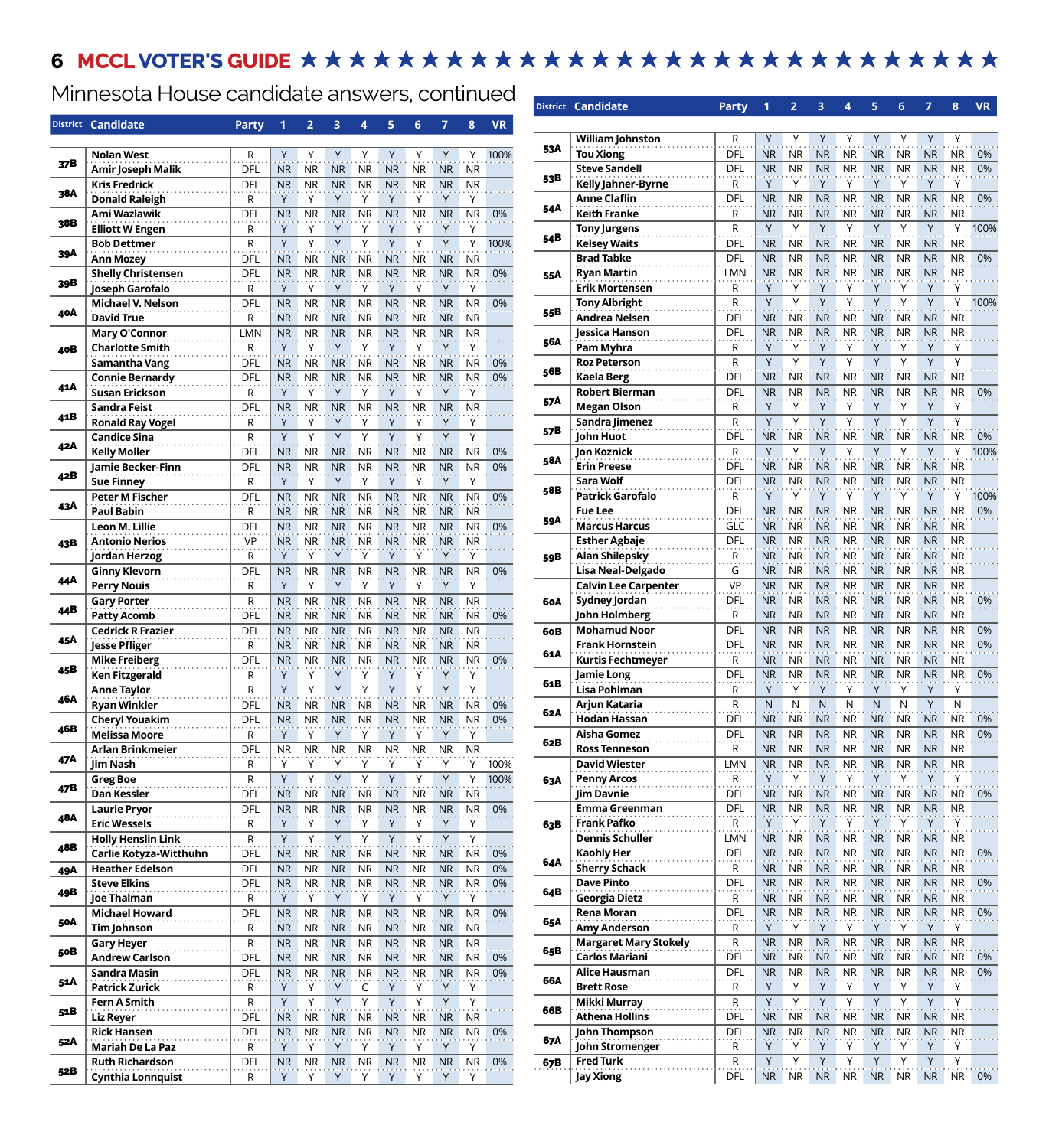## **★★★★★★★★★★★★★★★★★★★★★★★★★★★ MCCL VOTER'S GUIDE 7**

## **INFORMATION IS LIMITED IN JUDICIAL RACES**

**EVERY ELECTION SEASON**, many pro-life voters ask MCCL about where judicial candidates stand on the right to life. Unfortunately, there isn't much we can tell them.

#### **Judicial candidates are usually reluctant to express personal opinions.** A judge's political and policy views, after all, should be irrelevant to the judicial task of applying the law.

That means our information about these candidates is limited. MCCL can only provide the facts we have and let pro-life voters make their own judgments. You may also wish to look into the candidates (or try to contact them) yourself.

What should we look for in a judge? A judge's judicial philosophy matters. **Good judges—whether at** 

**the state or federal level—apply the law and the Constitution as it actually is, not as they want it to be.** That means they don't read a non-existent "right" to abortion into the state or federal Constitution and use it to strike down pro-life measures.

#### **One Supreme Court race this year**

In 2020, one state Supreme Court seat is on the ballot. The incumbent, Paul Thissen, faces challenger Michelle MacDonald.

Thissen was appointed by Gov. Mark Dayton, a strong supporter of legal abortion; **Thissen himself previously served in the state Legislature and was not pro-life.** MacDonald describes herself as "pro-life" on her website. MCCL



## Minnesota Senate candidate answers

|              | District Candidate              | <b>Party</b> |                | $\overline{2}$ | $\overline{\mathbf{3}}$ | 4         | 5              | 6         |                | 8         | <b>VR</b> |    | District Candidate       | <b>Party</b> |                | $\overline{2}$ | 3              | Δ         | 5              | 6         | 7              | 8         | <b>VR</b> |
|--------------|---------------------------------|--------------|----------------|----------------|-------------------------|-----------|----------------|-----------|----------------|-----------|-----------|----|--------------------------|--------------|----------------|----------------|----------------|-----------|----------------|-----------|----------------|-----------|-----------|
|              | Mark Johnson                    | R            | Y              |                |                         | Υ         | Y              | Y         |                | Y         | 100%      |    | <b>Scott Newman</b>      | R            | Y              |                |                |           | Y              |           | Y              | Υ         | 100       |
| 1            | <b>Reed Perkins</b>             | <b>DFL</b>   | <b>NR</b>      | <b>NR</b>      | <b>NR</b>               | <b>NR</b> | <b>NR</b>      | <b>NR</b> | <b>NR</b>      | <b>NR</b> |           | 18 | <b>Chad Tschimperle</b>  | DFL          | <b>NR</b>      | <b>NR</b>      | <b>NR</b>      | <b>NR</b> | <b>NR</b>      | <b>NR</b> | <b>NR</b>      | <b>NR</b> |           |
|              | <b>Leonard Alan Roy</b>         | DFL          | <b>NR</b>      | <b>NR</b>      | <b>NR</b>               | <b>NR</b> | <b>NR</b>      | <b>NR</b> | <b>NR</b>      | <b>NR</b> |           |    | <b>Nick Frentz</b>       | <b>DFL</b>   | <b>NR</b>      | <b>NR</b>      | <b>NR</b>      | <b>NR</b> | <b>NR</b>      | <b>NR</b> | <b>NR</b>      | <b>NR</b> |           |
| $\mathbf{z}$ | <b>Paul Utke</b>                | R            | Y              | Y              |                         | γ         |                |           |                | Y         | 100%      | 19 | <b>Elizabeth Bangert</b> | R            | <b>NR</b>      | <b>NR</b>      | <b>NR</b>      | <b>NR</b> | <b>NR</b>      | NR.       | <b>NR</b>      | <b>NR</b> |           |
|              | <b>Tom Bakk</b>                 | <b>DFL</b>   | <b>NR</b>      | <b>NR</b>      | <b>NR</b>               | <b>NR</b> | <b>NR</b>      | <b>NR</b> | <b>NR</b>      | <b>NR</b> | 0%        |    | <b>Rich Draheim</b>      | $\mathsf{R}$ | Y              | Y              | $\mathsf{Y}$   | $\vee$    | Y              | $\vee$    | Y              | v         | 100       |
| 3            | <b>Christopher Hogan</b>        | R.           | Y              | Y              | Y                       | Y         | Y              | Y         | $\vee$         | Y         |           | 20 | Ion Olson                | DFL          | N <sub>R</sub> | <b>NR</b>      | <b>NR</b>      | <b>NR</b> | <b>NR</b>      | <b>NR</b> | <b>NR</b>      | <b>NR</b> |           |
|              | <b>Mark Larson</b>              | $\mathsf R$  | <b>NR</b>      | <b>NR</b>      | <b>NR</b>               | <b>NR</b> | <b>NR</b>      | <b>NR</b> | <b>NR</b>      | <b>NR</b> |           |    | Jason Hoschette          | GLC          | N <sub>R</sub> | <b>NR</b>      | <b>NR</b>      | <b>NR</b> | <b>NR</b>      | <b>NR</b> | <b>NR</b>      | <b>NR</b> |           |
| 4            | <b>Kent Eken</b>                | DFL          | Y              | Y              | Y                       | Y         | Y              | Y         |                | Y         | 100%      |    | <b>Ralph Kaehler</b>     | DFL          | <b>NR</b>      | <b>NR</b>      | <b>NR</b>      | <b>NR</b> | <b>NR</b>      | <b>NR</b> | <b>NR</b>      | <b>NR</b> |           |
|              | <b>Dennis Barsness</b>          | <b>GLC</b>   | <b>NR</b>      | <b>NR</b>      | <b>NR</b>               | <b>NR</b> | <b>NR</b>      | <b>NR</b> | <b>NR</b>      | <b>NR</b> |           | 21 | <b>Michael Goggin</b>    | $\mathsf{R}$ | Y              | Y              | Y              | Y         | Y              | Y         | Y              | Y         | 100       |
|              | <b>Rita Albrecht</b>            | DFL          | <b>NR</b>      | <b>NR</b>      | <b>NR</b>               | <b>NR</b> | <b>NR</b>      | <b>NR</b> | <b>NR</b>      | <b>NR</b> |           |    | <b>Brian Abrahamson</b>  | GLC          | <b>NR</b>      | <b>NR</b>      | <b>NR</b>      | <b>NR</b> | <b>NR</b>      | <b>NR</b> | <b>NR</b>      | <b>NR</b> |           |
| 5            | <b>Robyn Smith</b>              | LMN          |                | NR NR          |                         | NR NR     | N <sub>R</sub> | NR.       | <b>NR</b>      | <b>NR</b> |           | 22 | <b>Bill Weber</b>        | $\mathsf{R}$ | Y              |                |                | Y         | Y              | Υ         | Y              |           | Y 100     |
|              | <b>Iustin Eichorn</b>           | R.           | Y              |                |                         |           |                |           |                | Y         | 100%      |    | <b>Shawna Marshall</b>   | DFL          | N <sub>R</sub> | <b>NR</b>      | NR.            | <b>NR</b> | <b>NR</b>      | <b>NR</b> | <b>NR</b>      | <b>NR</b> |           |
|              | John J. Moren                   | $\mathsf{R}$ | <b>NR</b>      | <b>NR</b>      | <b>NR</b>               | <b>NR</b> | <b>NR</b>      | <b>NR</b> | <b>NR</b>      | <b>NR</b> |           |    | <b>David Pulkrabek</b>   | LMN          | <b>NR</b>      | <b>NR</b>      | <b>NR</b>      | <b>NR</b> | <b>NR</b>      | <b>NR</b> | <b>NR</b>      | <b>NR</b> |           |
| 6            | <b>David Tomassoni</b>          | DFL          | N <sub>R</sub> | <b>NR</b>      | <b>NR</b>               | <b>NR</b> | <b>NR</b>      | <b>NR</b> | N <sub>R</sub> | NR.       | 0%        | 23 | <b>Iulie Rosen</b>       | R            | Y              | Υ              |                | Y         | Y              | Υ         | Y              | Υ         | 100       |
|              | <b>Ien McEwen</b>               | DFL          | <b>NR</b>      | <b>NR</b>      | <b>NR</b>               | <b>NR</b> | <b>NR</b>      | <b>NR</b> | <b>NR</b>      | <b>NR</b> |           |    | John Jasinski            | $\mathsf{R}$ | Y              | Y              | Y              | Y         | Y              | Y         | Y              | $\vee$    | 100       |
| 7            | <b>Donna Bergstrom</b>          | R            | Y              | Y              | Y                       | γ         | Y              | Y         |                | Y         |           | 24 | <b>Roger Steinkamp</b>   | DFL          | <b>NR</b>      | <b>NR</b>      | <b>NR</b>      | <b>NR</b> | <b>NR</b>      | <b>NR</b> | <b>NR</b>      | <b>NR</b> |           |
|              | <b>Michele Anderson</b>         | DFL          | <b>NR</b>      | <b>NR</b>      | <b>NR</b>               | <b>NR</b> | <b>NR</b>      | <b>NR</b> | <b>NR</b>      | <b>NR</b> |           |    | <b>Sara Flick</b>        | <b>DFL</b>   | <b>NR</b>      | <b>NR</b>      | <b>NR</b>      | <b>NR</b> | <b>NR</b>      | <b>NR</b> | <b>NR</b>      | <b>NR</b> |           |
| 8            | <b>Bill Ingebrigtsen</b>        | R            | Y              | Y              | Y                       | Y         | Υ              | Υ         | Y              | Y         | 100%      | 25 | <b>David Senjem</b>      | $\mathsf{R}$ | <b>NR</b>      | <b>NR</b>      | <b>NR</b>      | <b>NR</b> | <b>NR</b>      | <b>NR</b> | <b>NR</b>      | NR 100    |           |
|              | <b>Paul Gazelka</b>             | R            | Y              | Y              | Y                       | Y         | Y              | Y         |                | Y         | 100%      |    | <b>Aleta Borrud</b>      | <b>DFL</b>   | <b>NR</b>      | <b>NR</b>      | <b>NR</b>      | <b>NR</b> | <b>NR</b>      | <b>NR</b> | <b>NR</b>      | <b>NR</b> |           |
| 9            | A. John Peters                  | <b>DFL</b>   | N <sub>R</sub> | <b>NR</b>      | <b>NR</b>               | NR.       | N <sub>R</sub> | <b>NR</b> | <b>NR</b>      | <b>NR</b> |           | 26 | <b>Carla Nelson</b>      | R            | <b>NR</b>      | <b>NR</b>      | N <sub>R</sub> | <b>NR</b> | N <sub>R</sub> | <b>NR</b> | <b>NR</b>      | NR 100    |           |
|              | <b>Steve Samuelson</b>          | DFL          | <b>NR</b>      | <b>NR</b>      | <b>NR</b>               | <b>NR</b> | <b>NR</b>      | <b>NR</b> | <b>NR</b>      | <b>NR</b> |           |    | <b>Gene Dornink</b>      | $\mathsf{R}$ | Y              |                | $\mathsf{Y}$   | Y         | Y              | $\vee$    | Y              | Y         |           |
| 10           | <b>Carrie Ruud</b>              | R            | Y              | Y              | γ                       | γ         |                | Y         |                | Υ         | 100%      | 27 | Dan Sparks               | DFL          | <b>NR</b>      | <b>NR</b>      | <b>NR</b>      | <b>NR</b> | <b>NR</b>      | <b>NR</b> | <b>NR</b>      | NR 50     |           |
|              | Jason Rarick                    | R            | Y              | Y              | Y                       | V         | Y              | V         | $\vee$         | Y         | 100%      |    | <b>Tyler Becvar</b>      | LMN          | <b>NR</b>      | <b>NR</b>      | <b>NR</b>      | <b>NR</b> | <b>NR</b>      | <b>NR</b> | <b>NR</b>      | <b>NR</b> |           |
| 11           | <b>Michelle Lee</b>             | DFL          | <b>NR</b>      | <b>NR</b>      | <b>NR</b>               | <b>NR</b> | <b>NR</b>      | <b>NR</b> | <b>NR</b>      | <b>NR</b> |           |    | Sarah Kruger             | DFL          | N <sub>R</sub> | <b>NR</b>      | <b>NR</b>      | <b>NR</b> | <b>NR</b>      | <b>NR</b> | <b>NR</b>      | <b>NR</b> |           |
|              | <b>Iill Abahsain</b>            | DFL          | <b>NR</b>      | <b>NR</b>      | <b>NR</b>               | <b>NR</b> | <b>NR</b>      | <b>NR</b> | <b>NR</b>      | <b>NR</b> |           | 28 | <b>Jeremy Miller</b>     | R            | Y              | Y              | Y              | Y         | Y              | Y         | Y              | Y         | 100       |
| 12           | <b>Torrey Westrom</b>           | R            | Y              | Y              | Y                       | Y         | Y              | Y         | Y              | Y         | 100%      |    | <b>Bruce Anderson</b>    | $\mathsf{R}$ | $\mathsf{Y}$   | Y              |                | $\vee$    | $\mathsf{Y}$   | $\vee$    | Y              | Y         | 100       |
|              | <b>Michael Willemsen</b>        | DFL          | <b>NR</b>      | <b>NR</b>      | <b>NR</b>               | <b>NR</b> | <b>NR</b>      | <b>NR</b> | <b>NR</b>      | <b>NR</b> |           | 29 | <b>Chris Brazelton</b>   | DFL          | N <sub>R</sub> | <b>NR</b>      | <b>NR</b>      | <b>NR</b> | <b>NR</b>      | NR        | NR NR          |           |           |
| 13           | <b>Jeff Howe</b>                | R            | Y              | Υ              |                         | Υ         |                | Υ         |                | Y         | 100%      |    | <b>Mary Murphy</b>       | GLC          | N <sub>R</sub> | <b>NR</b>      | <b>NR</b>      | NR.       | <b>NR</b>      | NR.       | N <sub>R</sub> | <b>NR</b> |           |
|              | <b>Iaden Partlow</b>            | <b>LMN</b>   | <b>NR</b>      | <b>NR</b>      | <b>NR</b>               | <b>NR</b> | <b>NR</b>      | <b>NR</b> | <b>NR</b>      | <b>NR</b> |           |    | <b>Diane Nguyen</b>      | <b>DFL</b>   | NR.            | <b>NR</b>      | <b>NR</b>      | NR.       | <b>NR</b>      | <b>NR</b> | <b>NR</b>      | <b>NR</b> |           |
| 14           | <b>Jerry Relph</b>              | R            | Y              | Y              | Y                       | $\vee$    | $\vee$         | $\vee$    |                | Y         | 100%      | 30 | <b>Mary Kiffmeyer</b>    | $\mathsf{R}$ | Y              | Y              | Y              | Y         | Y              | Y         | Y              | Y         | 100       |
|              | <b>Aric Putnam</b>              | DFL          | <b>NR</b>      | <b>NR</b>      | <b>NR</b>               | <b>NR</b> | <b>NR</b>      | <b>NR</b> | <b>NR</b>      | <b>NR</b> |           |    | <b>Kate Luthner</b>      | DFL          | <b>NR</b>      | <b>NR</b>      | <b>NR</b>      | <b>NR</b> | <b>NR</b>      | <b>NR</b> | <b>NR</b>      | <b>NR</b> |           |
|              | <b>Brent Krist</b>              | <b>DFL</b>   | <b>NR</b>      | <b>NR</b>      | <b>NR</b>               | <b>NR</b> | <b>NR</b>      | <b>NR</b> | <b>NR</b>      | <b>NR</b> |           | 31 | <b>Michelle Benson</b>   | R            | Y              | Y              |                | Υ         | Y              | Υ         | Y              | Y         | 100       |
| 15           | <b>Andrew Mathews</b>           | R.           | Y              | Y              | Y                       | γ         | Y              | Y         |                | Y         | 100%      |    | <b>Mark Koran</b>        | $\mathsf{R}$ | Y              | Y              | Y              | Y         | Y              | Y         | Y              | Y         | 100       |
|              | <b>Ioshua Prine</b>             | IP           | <b>NR</b>      | <b>NR</b>      | <b>NR</b>               | <b>NR</b> | <b>NR</b>      | <b>NR</b> | <b>NR</b>      | <b>NR</b> |           | 32 | Joshua Fike              | DFL          | <b>NR</b>      | <b>NR</b>      | <b>NR</b>      | <b>NR</b> | <b>NR</b>      | <b>NR</b> | <b>NR</b>      | <b>NR</b> |           |
| 16           | <b>Steve "Stoney" Preslicka</b> | <b>LMN</b>   | <b>NR</b>      | <b>NR</b>      | <b>NR</b>               | NR        | <b>NR</b>      | NR.       | <b>NR</b>      | <b>NR</b> |           |    | <b>Gretchen Piper</b>    | DFL          | <b>NR</b>      | <b>NR</b>      | <b>NR</b>      | <b>NR</b> | <b>NR</b>      | <b>NR</b> | <b>NR</b>      | <b>NR</b> |           |
|              | <b>Gary Dahms</b>               | R            | Y              | Y              |                         | ٧         |                | Υ         |                | Y         | 100%      | 33 | <b>David Osmek</b>       | R            | Y              | Y              |                | ٧         | Y              | Υ         |                | Υ         | 100       |
|              | <b>Fernando Alvarado</b>        | DFL          | <b>NR</b>      | <b>NR</b>      | <b>NR</b>               | <b>NR</b> | <b>NR</b>      | <b>NR</b> | <b>NR</b>      | <b>NR</b> |           |    | <b>Warren Limmer</b>     | $\mathsf{R}$ | Y              |                |                |           |                |           |                | Y         | 100       |
| 17           | <b>Andrew Lang</b>              | R            | Y              | Y              | Y                       | Y         | Υ              | Y         | Y              | Y         | 100%      | 34 | <b>Bonnie Westlin</b>    | DFL          | N <sub>R</sub> | <b>NR</b>      | NR.            | <b>NR</b> | <b>NR</b>      | <b>NR</b> | <b>NR</b>      | <b>NR</b> |           |

| <b>District</b> | <b>Candidate</b>         | <b>Party</b> | 1            | $\overline{2}$ | 3         | 4         | 5         | 6         | $\overline{7}$ | 8         | <b>VR</b> |  |
|-----------------|--------------------------|--------------|--------------|----------------|-----------|-----------|-----------|-----------|----------------|-----------|-----------|--|
|                 |                          |              |              |                |           |           |           |           |                |           |           |  |
| 18              | <b>Scott Newman</b>      | R            | Y            | Υ              | Y         | Υ         | Y         | Υ         | Y              | Υ         | 100%      |  |
|                 | <b>Chad Tschimperle</b>  | DFL          | <b>NR</b>    | <b>NR</b>      | <b>NR</b> | <b>NR</b> | <b>NR</b> | <b>NR</b> | <b>NR</b>      | <b>NR</b> |           |  |
| 19              | <b>Nick Frentz</b>       | DFL          | <b>NR</b>    | <b>NR</b>      | <b>NR</b> | <b>NR</b> | <b>NR</b> | NR        | <b>NR</b>      | <b>NR</b> |           |  |
|                 | <b>Elizabeth Bangert</b> | R            | <b>NR</b>    | <b>NR</b>      | <b>NR</b> | <b>NR</b> | <b>NR</b> | <b>NR</b> | <b>NR</b>      | <b>NR</b> |           |  |
|                 | <b>Rich Draheim</b>      | R            | $\mathsf{Y}$ | Y              | Y         | Υ         | Y         | Υ         | Y              | Υ         | 100%      |  |
| 20              | Jon Olson                | DFL          | <b>NR</b>    | <b>NR</b>      | <b>NR</b> | <b>NR</b> | <b>NR</b> | <b>NR</b> | <b>NR</b>      | <b>NR</b> |           |  |
|                 | Jason Hoschette          | GLC          | <b>NR</b>    | <b>NR</b>      | <b>NR</b> | <b>NR</b> | <b>NR</b> | <b>NR</b> | <b>NR</b>      | <b>NR</b> |           |  |
|                 | <b>Ralph Kaehler</b>     | DFL          | <b>NR</b>    | <b>NR</b>      | <b>NR</b> | <b>NR</b> | <b>NR</b> | <b>NR</b> | <b>NR</b>      | <b>NR</b> |           |  |
| 21              | <b>Michael Goggin</b>    | R            | Υ            | Υ              | Υ         | Υ         | Υ         | Υ         | Υ              | Υ         | 100%      |  |
|                 | <b>Brian Abrahamson</b>  | GLC          | <b>NR</b>    | <b>NR</b>      | <b>NR</b> | <b>NR</b> | <b>NR</b> | <b>NR</b> | <b>NR</b>      | <b>NR</b> |           |  |
| 22              | <b>Bill Weber</b>        | R            | Υ            | Υ              | Y         | Υ         | Y         | Υ         | Y              | Υ         | 100%      |  |
|                 | <b>Shawna Marshall</b>   | DFL          | <b>NR</b>    | <b>NR</b>      | <b>NR</b> | <b>NR</b> | <b>NR</b> | <b>NR</b> | <b>NR</b>      | <b>NR</b> |           |  |
| 23              | <b>David Pulkrabek</b>   | <b>LMN</b>   | <b>NR</b>    | <b>NR</b>      | <b>NR</b> | <b>NR</b> | <b>NR</b> | <b>NR</b> | <b>NR</b>      | <b>NR</b> |           |  |
|                 | <b>Julie Rosen</b>       | R            | Y            | Υ              | Υ         | Υ         | Y         | Y         | Y              | Υ         | 100%      |  |
| 24              | John Jasinski            | R            | $\mathsf{Y}$ | Υ              | Y         | Υ         | Y         | Y         | Y              | Y         | 100%      |  |
|                 | <b>Roger Steinkamp</b>   | DFL          | <b>NR</b>    | <b>NR</b>      | <b>NR</b> | <b>NR</b> | <b>NR</b> | <b>NR</b> | <b>NR</b>      | <b>NR</b> |           |  |
| 25              | <b>Sara Flick</b>        | DFL          | <b>NR</b>    | <b>NR</b>      | <b>NR</b> | <b>NR</b> | <b>NR</b> | <b>NR</b> | <b>NR</b>      | <b>NR</b> |           |  |
|                 | <b>David Senjem</b>      | R            | <b>NR</b>    | <b>NR</b>      | <b>NR</b> | <b>NR</b> | <b>NR</b> | <b>NR</b> | <b>NR</b>      | <b>NR</b> | 100%      |  |
| 26              | <b>Aleta Borrud</b>      | DFL          | <b>NR</b>    | <b>NR</b>      | <b>NR</b> | <b>NR</b> | <b>NR</b> | NR        | <b>NR</b>      | <b>NR</b> |           |  |
|                 | <b>Carla Nelson</b>      | R            | <b>NR</b>    | <b>NR</b>      | <b>NR</b> | <b>NR</b> | <b>NR</b> | <b>NR</b> | <b>NR</b>      | <b>NR</b> | 100%      |  |
| 27              | <b>Gene Dornink</b>      | R            | Y            | Y              | Y         | Y         | Y         | Y         | Y              | Y         |           |  |
|                 | <b>Dan Sparks</b>        | DFL          | <b>NR</b>    | <b>NR</b>      | <b>NR</b> | <b>NR</b> | <b>NR</b> | <b>NR</b> | <b>NR</b>      | <b>NR</b> | 50%       |  |
|                 | <b>Tyler Becvar</b>      | <b>LMN</b>   | <b>NR</b>    | <b>NR</b>      | <b>NR</b> | <b>NR</b> | <b>NR</b> | <b>NR</b> | <b>NR</b>      | <b>NR</b> |           |  |
| 28              | Sarah Kruger             | DFL          | <b>NR</b>    | <b>NR</b>      | <b>NR</b> | <b>NR</b> | <b>NR</b> | <b>NR</b> | <b>NR</b>      | <b>NR</b> |           |  |
|                 | <b>Jeremy Miller</b>     | R            | Y            | Y              | Y         | Υ         | Y         | Υ         | Y              | Υ         | 100%      |  |
| 29              | <b>Bruce Anderson</b>    | $\mathsf R$  | Y            | Υ              | Y         | Υ         | Y         | Y         | Y              | Υ         | 100%      |  |
|                 | <b>Chris Brazelton</b>   | DFL          | <b>NR</b>    | <b>NR</b>      | <b>NR</b> | ΝR        | <b>NR</b> | <b>NR</b> | <b>NR</b>      | <b>NR</b> |           |  |
|                 | <b>Mary Murphy</b>       | GLC          | <b>NR</b>    | <b>NR</b>      | <b>NR</b> | NR.       | <b>NR</b> | <b>NR</b> | <b>NR</b>      | <b>NR</b> |           |  |
| 30              | <b>Diane Nguyen</b>      | DFL          | <b>NR</b>    | <b>NR</b>      | <b>NR</b> | <b>NR</b> | <b>NR</b> | <b>NR</b> | <b>NR</b>      | <b>NR</b> |           |  |
|                 | <b>Mary Kiffmeyer</b>    | R            | Y            | Υ              | Y         | Υ         | Y         | Y         | Υ              | Υ         | 100%      |  |
| 31              | <b>Kate Luthner</b>      | DFL          | <b>NR</b>    | <b>NR</b>      | <b>NR</b> | <b>NR</b> | <b>NR</b> | <b>NR</b> | <b>NR</b>      | <b>NR</b> |           |  |
|                 | <b>Michelle Benson</b>   | R            | Y            | Υ              | Υ         | Υ         | Y         | Y         | Y              | Υ         | 100%      |  |
| 32              | <b>Mark Koran</b>        | R            | $\mathsf{Y}$ | Υ              | Y         | Υ         | Y         | Y         | Y              | Y         | 100%      |  |
|                 | Joshua Fike              | DFL          | <b>NR</b>    | <b>NR</b>      | <b>NR</b> | <b>NR</b> | <b>NR</b> | <b>NR</b> | <b>NR</b>      | <b>NR</b> |           |  |
| 33              | <b>Gretchen Piper</b>    | DFL          | <b>NR</b>    | <b>NR</b>      | <b>NR</b> | <b>NR</b> | <b>NR</b> | <b>NR</b> | <b>NR</b>      | <b>NR</b> |           |  |
|                 | <b>David Osmek</b>       | R            | Y            | Υ              | Y         | Υ         | Y         | Υ         | Υ              | Υ         | 100%      |  |
| 34              | <b>Warren Limmer</b>     | $\mathsf R$  | Y            | Y              | Y         | Υ         | Y         | Y         | Y              | Y         | 100%      |  |
|                 | <b>Bonnie Westlin</b>    | DFL          | <b>NR</b>    | <b>NR</b>      | <b>NR</b> | <b>NR</b> | <b>NR</b> | <b>NR</b> | <b>NR</b>      | <b>NR</b> |           |  |